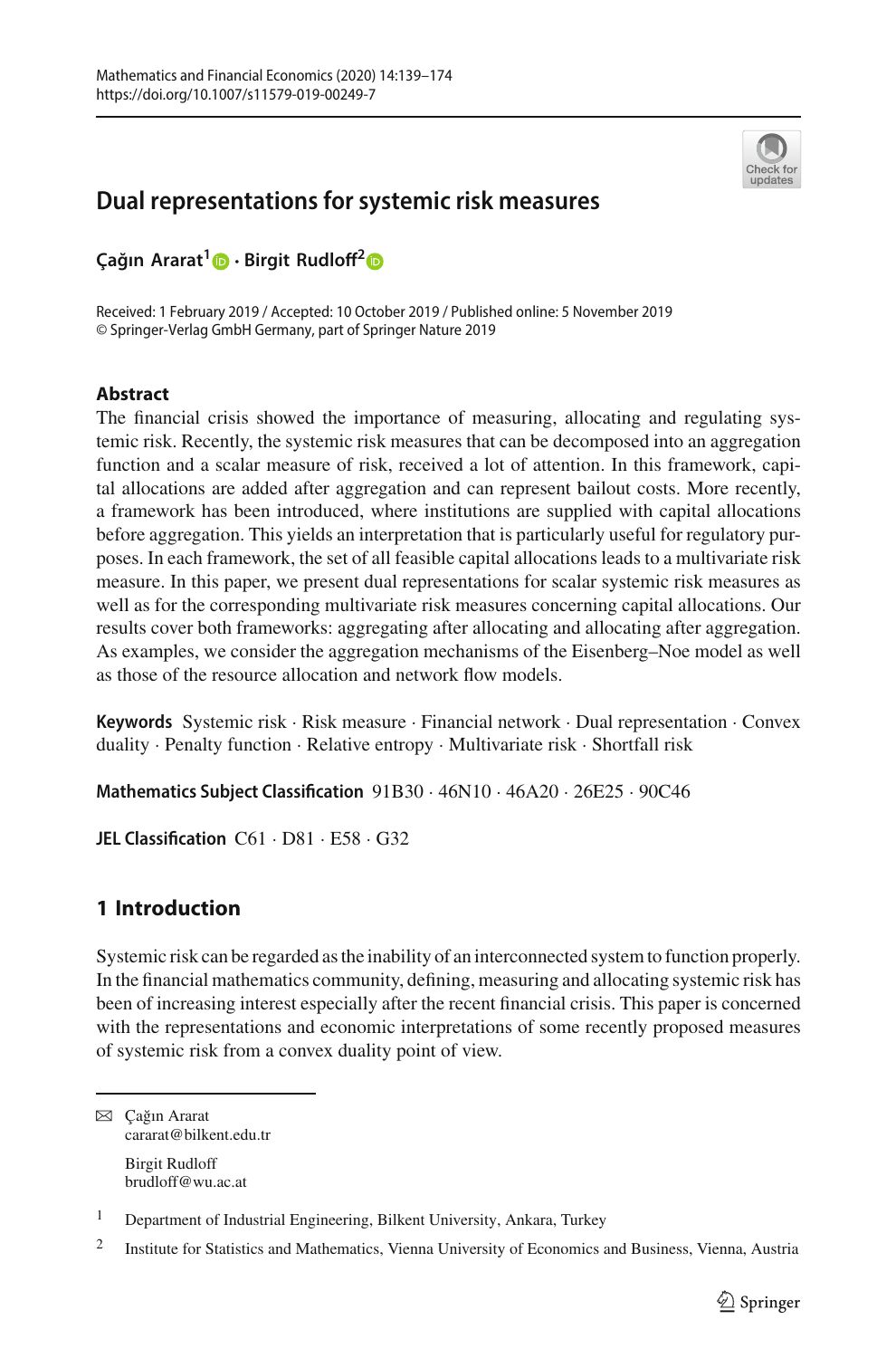Canonically, network models are used for the analysis of systemic risk as proposed by the pioneering work of Eisenberg and Noe [\[11](#page-34-0)]. In this model, the institutions of an interconnected financial system are represented by the nodes of a network and the liabilities of these institutions to each other are represented on the arcs. Under mild nondegeneracy conditions, it is proved in Eisenberg and Noe [\[11\]](#page-34-0) that the system can reach an equilibrium by realizing a unique clearing payment mechanism computed as the solution of a fixed point problem. The Eisenberg–Noe model is generalized in various directions since then, for instance, by taking into account illiquidity [\[10\]](#page-34-1), default costs [\[24](#page-35-0)], randomness in liabilities [\[9](#page-34-2)], central clearing [\[1](#page-34-3)], to name a few. The reader is refered to Kabanov et al. [\[20](#page-35-1)] for a survey of various clearing mechanisms considered in the literature.

More recently, several authors have considered the question of measuring systemic risk in relation to the classical framework of monetary risk measures in Artzner et al. [\[4\]](#page-34-4). The following three-step structure can be seen as a blueprint for the systemic risk measures defined in the recent literature [\[1](#page-34-3)[,3](#page-34-5)[,5](#page-34-6)[,8](#page-34-7)[,9](#page-34-2)[,13](#page-35-2)[,19](#page-35-3)[,21\]](#page-35-4).

- *Aggregation function* The aggregation function quantifies the impact that the random shocks of the system have on society by taking into account the interconnectedness of the institutions. It is a multivariate function that takes as input the random wealths (shocks) of the individual institutions and gives as output a scalar quantity that represents the impact of the financial system on society or on real economy. In the Eisenberg–Noe model, for instance, one can simply add society to the financial network as an additional node and define the value of the aggregation function as the net equity of society after clearing payments are realized. More simplistic choices of the aggregation function can consider total equities and losses, only total losses, or certain utility functions of these quantities; see Chen et al. [\[9](#page-34-2)], Kromer et al. [\[21](#page-35-4)].
- *Acceptance set* As the wealths of the institutions are typically subject to randomness, the aggregation function outputs a random quantity accordingly. The next step is to test these random values with respect to a criterion for riskiness, which is formalized by the notion of the acceptance set  $A$  of a monetary risk measure  $\rho$ . For instance, one can consider the acceptance set of the (conditional) value-at-risk at a probability level and check if the random total loss of the system is an element of this acceptance set.
- *Systemic risk measure* The last step is to define the systemic risk measure based on the choices of the aggregation function  $\Lambda$  and the acceptance set  $\mathcal{A}$ . Chen et al. [\[9](#page-34-2)] proposed the first axiomatic study for measuring systemic risk based on monetary risk measures, where the systemic risk measure is defined as

<span id="page-1-0"></span>
$$
\rho^{\text{ins}}(X) = \rho(\Lambda(X)) = \inf \{ k \in \mathbb{R} \mid \Lambda(X) + k \in \mathcal{A} \},\tag{1.1}
$$

where the argument *X* is a *d*-dimensional random vector denoting the wealths of the institutions. In a financial network model, the value of this systemic risk measure can be interpreted as the minimum total endowment needed in order to make the equity of society acceptable. If one is interested in the individual contributions of the institutions to systemic risk,  $\rho^{\text{ins}}(X)$  needs to be allocated back to these institutions. To be able to consider the *measurement* and *allocation* of systemic risk at the same time, the values of systemic risk measures are defined in Feinstein et al. [\[13](#page-35-2)] as *sets of vectors* of individual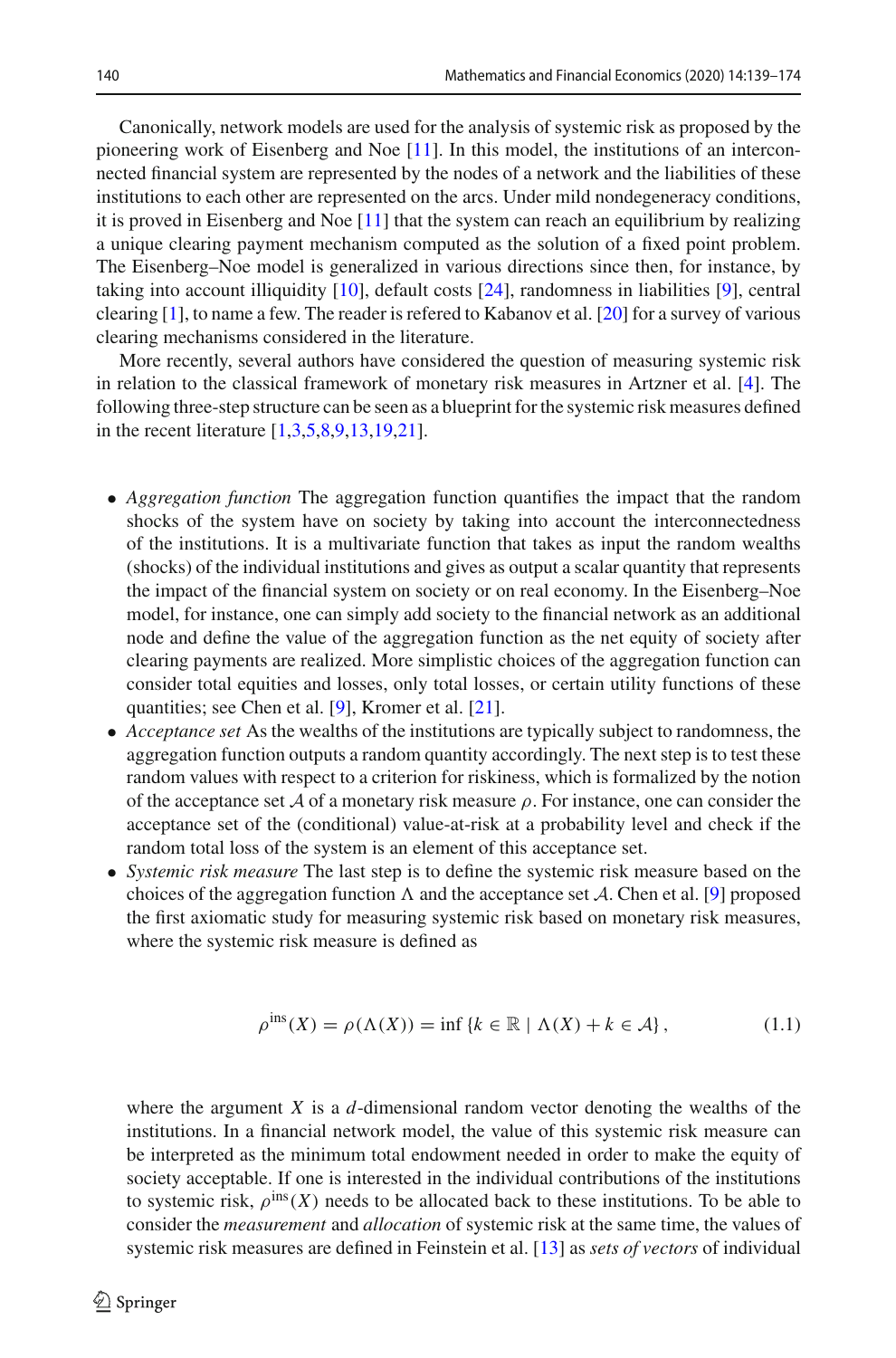capital allocations for the institutions. Hence, the systemic risk measures in Feinstein et al. [\[13](#page-35-2)] map into the power set of  $\mathbb{R}^d$ , that is, they are *set-valued* functionals. For instance, the set-valued counterpart of  $\rho^{\text{ins}}(X)$  is defined as

$$
R^{\text{ins}}(X) = \left\{ z \in \mathbb{R}^d \mid \Lambda(X) + \sum_{i=1}^d z_i \in \mathcal{A} \right\}.
$$

The risk measures ρins and *R*ins are considered *insensitive* as they do not take into account the effect of the additional endowments in the aggregation procedure. Thus, they can be interpreted as bailout costs: the costs of making a system acceptable after the random shock *X* of the system has impacted society. In contrast to this, a *sensitive* version is proposed in Feinstein et al. [\[13\]](#page-35-2) (and in Biagini et al. [\[5\]](#page-34-6) as scalar functionals) where the aggregation function inputs the augmented wealths of the institutions:

$$
R^{\text{sen}}(X) = \left\{ z \in \mathbb{R}^d \mid \Lambda(X + z) \in \mathcal{A} \right\}.
$$

In analogy to [\(1.1\)](#page-1-0) one can consider the smallest overall addition of capital,

<span id="page-2-0"></span>
$$
\rho^{\text{sen}}(X) = \inf \left\{ \sum_{i=1}^{d} z_i \mid \Lambda(X + z) \in \mathcal{A} \right\},\tag{1.2}
$$

that makes the impact of *X* on society acceptable. But in contrast to the insensitive case, the sensitive risk measures  $R^{\text{sen}}$  and  $\rho^{\text{sen}}$  can be used for regulation: by enforcing to add the capital vector  $z \in \mathbb{R}^d$  to the wealths of the banks, the impact on society *after* capital regulation, that is  $\Lambda(X + z)$ , is made acceptable. They are called sensitive as they take the impact of capital regulations on the system into account.

This paper provides dual representation results for the systemic risk measures *R*ins and  $R^{\text{sen}}$  as well as for their scalarizations  $\rho^{\text{ins}}$  and  $\rho^{\text{sen}}$  in terms of three types of dual variables: probability measures for each of the financial institutions, weights for each of the financial institutions, and probability measures for society. The probability measures can be interpreted as possible models governing the dynamics of the institutions/society. Each time one makes a guess for these models, a *penalty* is incurred according to "how far" these measures are from the true probability measure of the financial system. Then, the so-called *systemic penalty function* (Definition [3.1\)](#page-7-0) is computed as the minimized value of this penalty over all choices of the probability measure of society. According to the dual representations, the systemic risk measures  $R^{ins}$  and  $R^{sen}$  collect the capital allocation vectors whose certain weighted sums pass a threshold level determined by the systemic penalty function.

In terms of economic interpretations, a convenient feature of the dual representations is that (the objective function of) the systemic penalty function has an additive structure in which the contributions of the network topology (encoded in the conjugate function of  $\Lambda$ ) and the choice of the regulatory criterion for riskiness (encoded in the penalty function of  $\rho$ ) are transparent. Moreover, the first term dealing with the network topology can be regarded as a *multivariate divergence functional*, for instance, a multivariate relative entropy, and it can be written in a simple analytical form in many interesting cases where the aggregation function  $\Lambda$  itself, as the primal object, is defined in terms of an optimization problem. For instance, this is the case for the Eisenberg–Noe model without (Sect. [4.4\)](#page-15-0) and with (Sect. [4.5\)](#page-18-0) central clearing, as well as for the classical resource allocation and network flow models of operations research.

In the general (non-systemic) setting, dual representations for risk measures are wellstudied; see Föllmer and Schied [\[15](#page-35-5)] for univariate risk measures, Hamel and Heyde [\[16\]](#page-35-6) for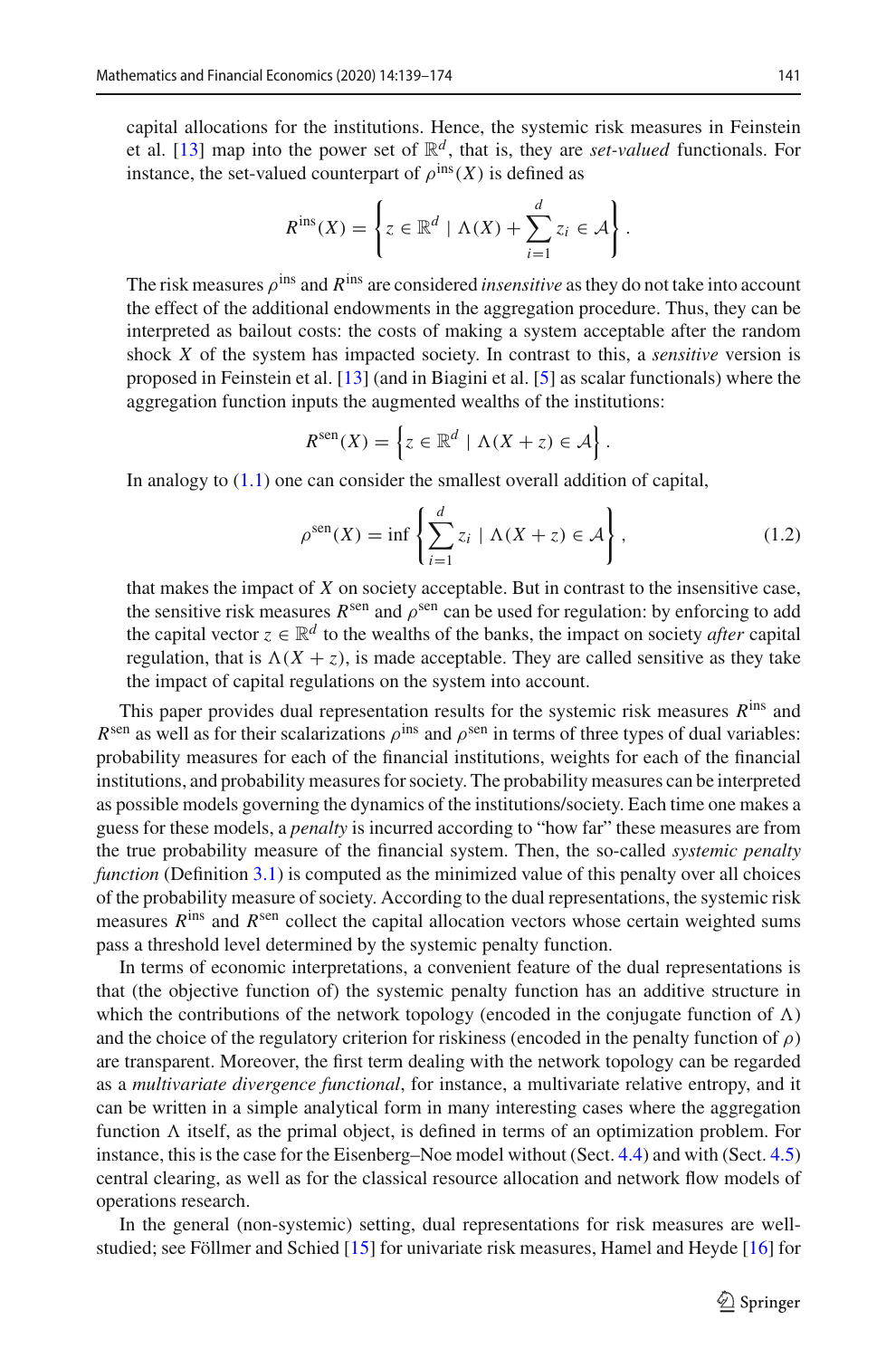set-valued risk measures, and Farkas et al. [\[12\]](#page-34-8) for scalar multivariate risk measures. It should be noted that the dual representations of the present paper do not follow as consequences of the dual representations of the general framework. This is because both the insensitive and the sensitive systemic risk measures are defined in terms of the *composition* of the univariate risk measure  $\rho$  and the aggregation function  $\Lambda$ . In contrast to the existing duality results for general risk measures, the results of the paper "dualize" both  $\rho$  and  $\Lambda$ . In the special case where  $\Lambda$  is a linear function, this can be achieved by the well-known Fenchel–Rockafellar theorem. On the other hand, the general case where  $\Lambda$  is a concave function is less wellknown. In our arguments, we use two results dealing with the general case: Zalinescu [\[26,](#page-35-7) Theorem 2.8.10], which works under some continuity assumptions and gives a precise result for the conjugate, and the more recent Bot et al.  $[7,$  Theorem 3.1], which works under very mild conditions but identifies the conjugate up to a closure operation.

In the more traditional insensitive setting for systemic risk measures, Chen et al. [\[9,](#page-34-2) Theorem 3] provides a dual representation for  $\rho^{\text{ins}}$  assuming that the underlying probability space is finite and  $\Lambda$ ,  $\rho$  are positively homogeneous functions. Under these assumptions,  $\rho^{\text{ins}}$ can be computed as the optimal value of a finite-dimensional linear optimization problem and the corresponding dual problem is regarded as a dual reprensentation for  $\rho^{\text{ins}}$ . This result is generalized by Kromer et al. [\[21](#page-35-4)] for general probability spaces, convex  $\rho$  and concave  $\Lambda$ . It should be noted that the dual representation for  $\rho^{\text{ins}}$  given in the present paper provides a different economic interpretation than the ones in Chen et al. [\[9](#page-34-2)], Kromer et al. [\[21\]](#page-35-4). In particular, Chen et al. [\[9](#page-34-2), Theorem 3] is stated in terms of sub-probability measures (substochastic vectors) and the "remaining" mass to extend such a measure to a probability measure is interpreted as a probability assigned to an artificial *scenario*  $\omega_0$  added to the underlying probability space. In contrast, Theorem [3.2](#page-7-1) and Proposition [3.4](#page-10-0) of the present paper are stated in terms of probability measures corresponding to the institutions as well as an additional probability measure corresponding to society. Note that society is considered as an additional *node* in the network of institutions.

To the best of our knowledge, dual representations of systemic risk measures in the sensitive case ( $R^{\text{sen}}$  and  $\rho^{\text{sen}}$ ) have not yet been studied in the literature besides a few special cases. Among the related works, Armenti et al. [\[3](#page-34-5), Theorem 2.10] provides a dual representation for  $\rho^{\text{sen}}$  in the special case where  $\mathcal{A} = \{X \mid \mathbb{E}[-X] \leq 0\}$ , that is,  $\rho$  is the negative expected value. More recently, Biagini et al. [\[6,](#page-34-10) Section 3] studies the dual representation of a type of sensitive systemic risk measure which considers random capital allocations (different from the one in the present paper) where the aggregation function  $\Lambda$  is a decomposable sum of univariate utility functions and  $\rho$  is the negative expected value.

The rest of the paper is organized as follows. In Sect. [2,](#page-3-0) the definitions of the systemic risk measures are recalled along with some basic properties. In Sect. [3,](#page-6-0) the main results of the paper are collected in Theorem [3.2](#page-7-1) followed by some comments on the economic interpretation of these results. The form of the dual representations under some canonical aggregation functions, including that of the Eisenberg–Noe model, are investigated in Sect. [4.](#page-12-0) A model uncertainty representation of the sensitive systemic risk measure is discussed in Sect. [5.](#page-22-0) Finally, Sect. [6,](#page-25-0) the "Appendix", is devoted to proofs.

## <span id="page-3-0"></span>**2 Insensitive and sensitive systemic risk measures**

We consider an interconnected financial system with *d* institutions. By a *realized state of the system*, we mean a vector  $x = (x_1, \ldots, x_d)^\top \in \mathbb{R}^d$ , where  $x_i$  denotes the wealth of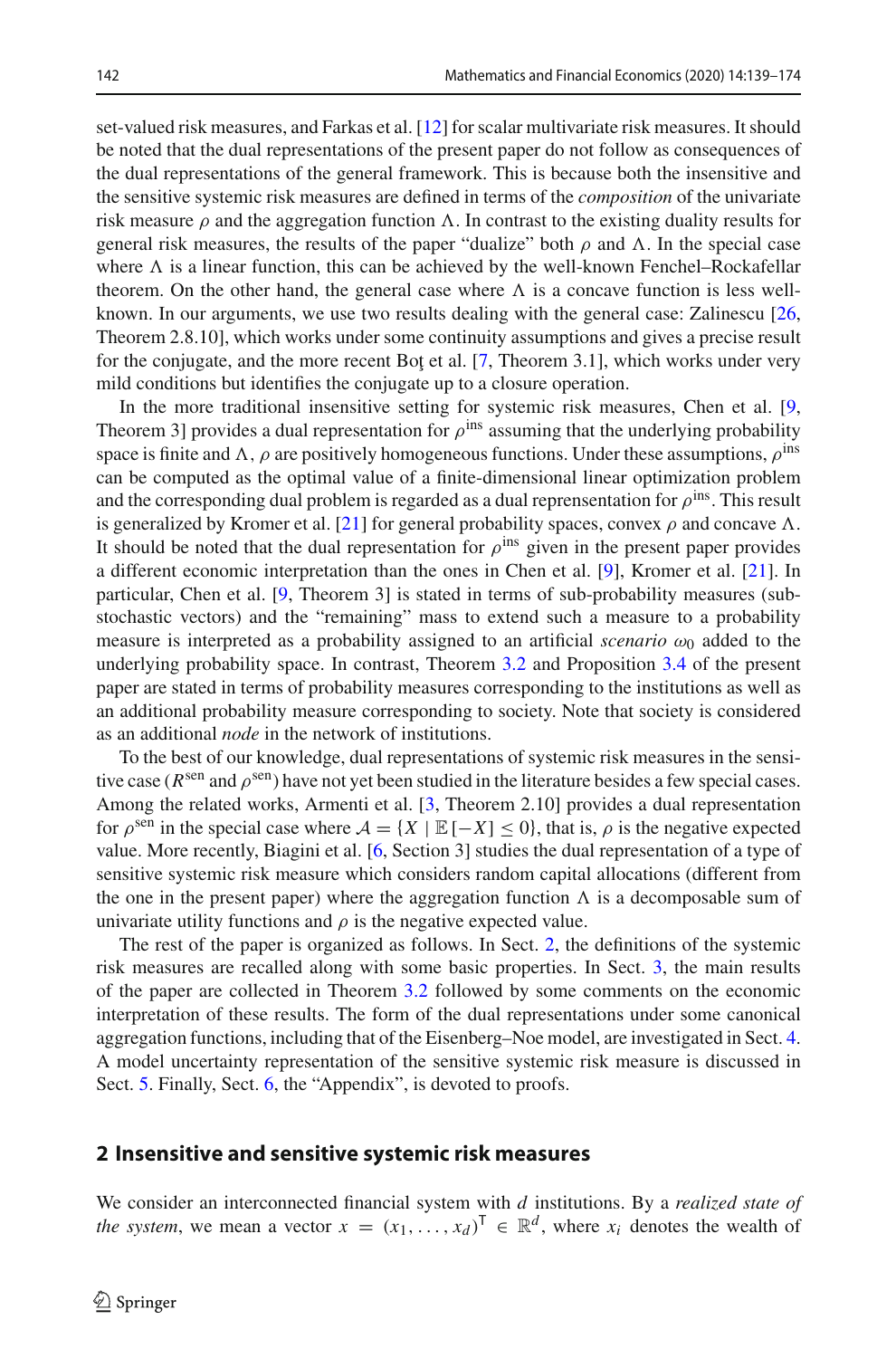institution *i*. To compare two possible states  $x, z \in \mathbb{R}^d$ , we use the componentwise ordering ≤ on  $\mathbb{R}^d$ ; hence, *x* ≤ *z* if and only if *x<sub>i</sub>* ≤ *z<sub>i</sub>* for every *i* ∈ {1, ..., *d*}. We write  $\mathbb{R}^d_+$  = {*x* ∈  $\mathbb{R}^d \mid 0 \le x$ }.  $x \in \mathbb{R}^d \mid 0 \leq x$ .

Given a realized state, the interconnectedness of the system is taken into account through a single quantity provided by the so-called *aggregation function*. Formally speaking, this is a function  $\Lambda: \mathbb{R}^d \to \mathbb{R}$  satisfying the following properties.

(i) *Increasing*  $x \leq z$  implies  $\Lambda(x) \leq \Lambda(z)$  for every  $x, z \in \mathbb{R}^d$ .

(ii) *Concave* It holds  $\Lambda(\gamma x + (1 - \gamma)z) \geq \gamma \Lambda(x) + (1 - \gamma) \Lambda(z)$  for every  $x, z \in \mathbb{R}^d$ and  $\gamma \in [0, 1]$ .

(iii) *Non-constant*  $\Lambda$  has at least two distinct values.

As discussed in Sect. [1,](#page-0-0)  $\Lambda(x)$  can be interpreted as the impact of the system on society given that the state of the system is  $x \in \mathbb{R}^d$ . An overall increase in the wealth of the system is anticipated to have a positive impact on society, which is reflected by the property that  $\Lambda$  is increasing. Similarly, the concavity of  $\Lambda$  reflects that diversification in wealth has a positive impact on society. Finally, the last condition eliminates the trivial case that  $\Lambda$  is a constant, which ensures that the set  $\Lambda(\mathbb{R}^d) := {\Lambda(x) | x \in \mathbb{R}^d}$  has an interior point.

To model the effect of a financial crisis, a catastrophic event, or any sort of uncertainty affecting the system, we assume that the state of the system is indeed a random vector *X* on a probability space  $(\Omega, \mathcal{F}, \mathbb{P})$ . Hence, the impact on society is realized to be  $\Lambda(X(\omega))$ if the observed scenario for the uncertainty is  $\omega \in \Omega$ . For convenience, we assume that  $X \in L_d^{\infty}$ , where  $L_d^{\infty}$  is the space of *d*-dimensional essentially bounded random vectors that are distinguished up to almost sure equality. Consequently, the impact on society is a univariate random variable  $\Lambda(X) \in L^{\infty}$ , where  $L^{\infty} = L_1^{\infty}$ . Throughout, we call  $\Lambda(X)$  the *aggregate value* of the system.

The systemic risk measures we consider are defined in terms of a measure of risk for the aggregate values. To that end, we let  $\rho: L^{\infty} \to \mathbb{R}$  be a convex monetary risk measure in the sense of Artzner et al. [\[4](#page-34-4)]. More precisely,  $\rho$  satisfies the following properties. (Throughout, (in)equalities between random variables are understood in the P-almost sure sense.)

- (i) *Monotonicity*  $Y_1 \geq Y_2$  implies  $\rho(Y_1) \leq \rho(Y_2)$  for every  $Y_1, Y_2 \in L^{\infty}$ .
- (ii) *Translativity* It holds  $\rho(Y + y) = \rho(Y) y$  for every  $Y \in L^{\infty}$  and  $y \in \mathbb{R}$ .
- (iii) *Convexity* It holds  $\rho(\gamma Y_1 + (1 \gamma)Y_2) \leq \gamma \rho(Y_1) + (1 \gamma) \rho(Y_2)$  for every  $Y_1, Y_2 \in$  $L^{\infty}$  and  $\gamma \in [0, 1]$ .
- (iv) *Fatou property* If  $(Y_n)_{n>1}$  is a bounded sequence in  $L^{\infty}$  converging to some  $Y \in L^{\infty}$ almost surely, then  $\rho(Y) \leq \liminf_{n \to \infty} \rho(Y_n)$ .

The risk measure  $\rho$  is characterized by its so-called *acceptance set*  $A \subseteq L^{\infty}$  via the following relationships

$$
\mathcal{A} = \left\{ Y \in L^{\infty} \mid \rho(Y) \le 0 \right\}, \qquad \rho(Y) = \inf \left\{ y \in \mathbb{R} \mid Y + y \in \mathcal{A} \right\}.
$$

Hence, the aggregate value  $\Lambda(X)$  is considered acceptable if  $\Lambda(X) \in \mathcal{A}$ .

<span id="page-4-0"></span>As a well-definedness assumption for the systemic risk measures of interest, we will need the following, where int  $\Lambda(\mathbb{R}^d)$  denotes the interior of the set  $\Lambda(\mathbb{R}^d)$ .

**Assumption 2.1**  $\rho(0) \in \text{int } \Lambda(\mathbb{R}^d)$ .

*Remark 2.2* Note that Assumption [2.1](#page-4-0) can be replaced with the weaker assumption that int  $\Lambda(\mathbb{R}^d)$  is a nonempty set, which is already satisfied thanks to the assumption that  $\Lambda$  is a non-constant function. In that case, by shifting  $\Lambda$  by a constant, one can easily obtain an aggregation function that satisfies Assumption [2.1.](#page-4-0)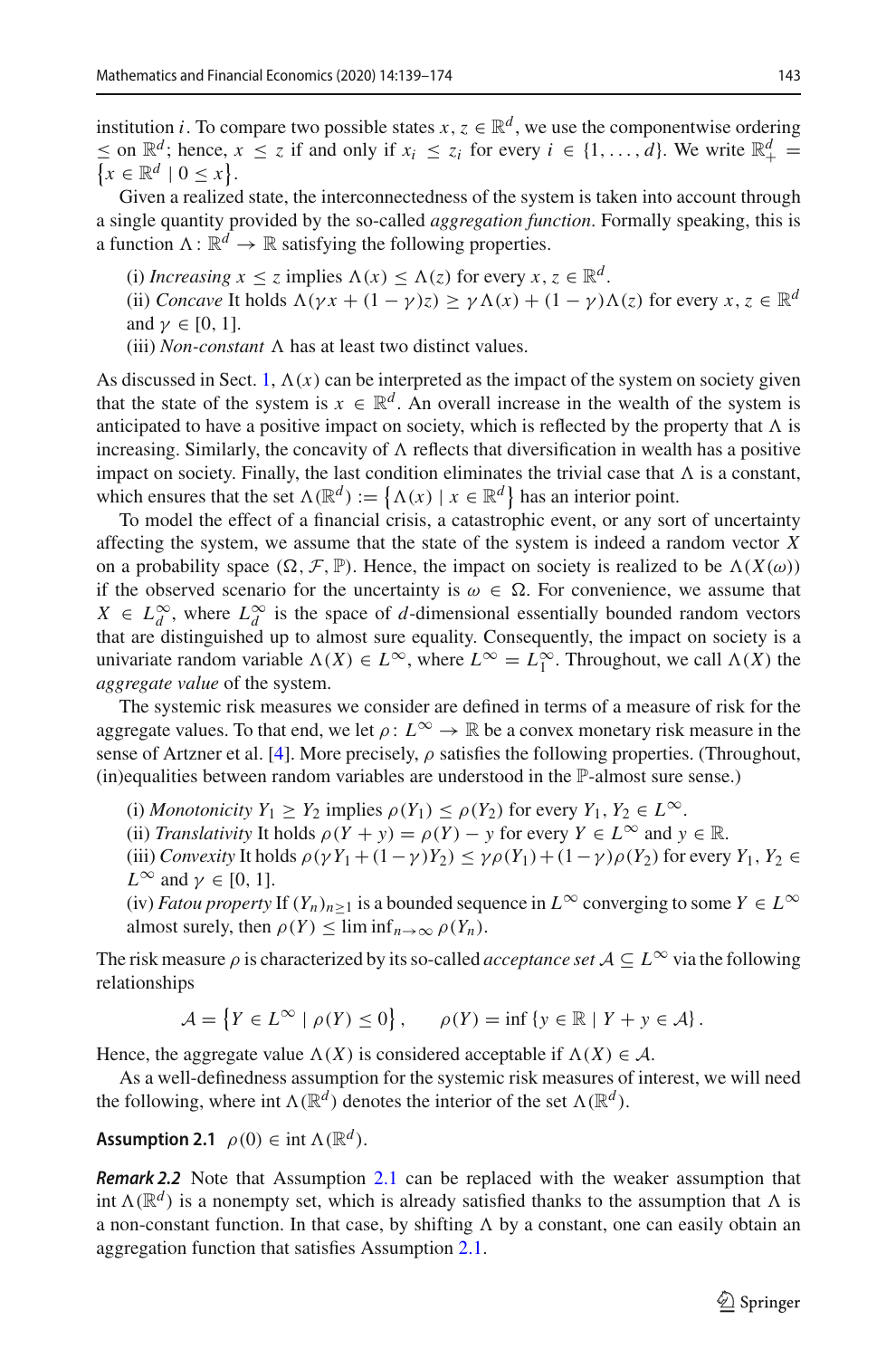Finally, we recall the definitions of the two systemic risk measures of our interest. As in Armenti et al. [\[3\]](#page-34-5), Feinstein et al. [\[13\]](#page-35-2), we adopt the so-called set-valued approach, namely, systemic risk is measured as the *set* of all capital allocation vectors that make the system safe in the sense that the aggregate value becomes acceptable when the institutions are supplied with these capital allocations. We consider first the insensitive case, where institutions are supplied with capital allocations *after* aggregation, and then consider the sensitive case, where institutions are supplied with capital allocations *before* aggregation.

<span id="page-5-4"></span>We start by recalling the set-valued analog of the systemic risk measure in Chen et al. [\[9\]](#page-34-2). In what follows,  $2^{\mathbb{R}^d}$  denotes the power set of  $\mathbb{R}^d$  including the empty set.

**Definition 2.3** [\[13](#page-35-2), *Example* 2.1.(i)] The insensitive systemic risk measure is the set-valued function  $R^{\text{ins}}: L_d^{\infty} \to 2^{\mathbb{R}^d}$  defined by

$$
R^{\text{ins}}(X) = \left\{ z \in \mathbb{R}^d \mid \Lambda(X) + \sum_{i=1}^d z_i \in \mathcal{A} \right\}
$$

<span id="page-5-1"></span>for every  $X \in L_d^{\infty}$ .

*Remark 2.4* Note that

$$
R^{\text{ins}}(X) = \left\{ z \in \mathbb{R}^d \mid \rho \left( \Lambda(X) + \sum_{i=1}^d z_i \right) \le 0 \right\} = \left\{ z \in \mathbb{R}^d \mid \rho^{\text{ins}}(X) \le \sum_{i=1}^d z_i \right\}, \tag{2.1}
$$

where  $\rho^{\text{ins}} = \rho \circ \Lambda$  is the scalar systemic risk measure in Chen et al. [\[9\]](#page-34-2), see [\(1.1\)](#page-1-0). It follows from  $(2.1)$  that

<span id="page-5-0"></span>
$$
\rho^{\text{ins}}(X) = \inf_{z \in R^{\text{ins}}(X)} \sum_{i=1}^{d} z_i.
$$

Hence,  $\rho^{\text{ins}}(X)$  and  $R^{\text{ins}}(X)$  determine each other.

<span id="page-5-5"></span>As motivated in Sect. [1,](#page-0-0) a more "sensitive" systemic risk measure can be defined by aggregating the wealths after the institutions are supplied with their capital allocations.

**Definition 2.5** [\[13](#page-35-2), *Example* 2.1.(ii)] The sensitive systemic risk measure is the set-valued function  $R^{\text{sen}}$ :  $L_d^{\infty} \to 2^{\mathbb{R}^d}$  defined by

$$
R^{\text{sen}}(X) = \left\{ z \in \mathbb{R}^d \mid \Lambda(X + z) \in \mathcal{A} \right\}
$$

for every  $X \in L_d^{\infty}$ .

<span id="page-5-2"></span>*Remark 2.6* For fixed  $X \in L_d^{\infty}$ , note that

<span id="page-5-6"></span>
$$
R^{\text{sen}}(X) = \left\{ z \in \mathbb{R}^d \mid \rho(\Lambda(X + z)) \le 0 \right\} = \left\{ z \in \mathbb{R}^d \mid \rho^{\text{ins}}(X + z) \le 0 \right\}.
$$
 (2.2)

However,  $R^{\text{sen}}(X)$  cannot be recovered from  $\rho^{\text{ins}}(X)$ , in general.

<span id="page-5-3"></span>Let us denote by  $L_d^1$  the set of all *d*-dimensional random vectors *X* whose expectations  $\mathbb{E}[X] := (\mathbb{E}[X_1], \ldots, \mathbb{E}[X_d])^{\mathsf{T}}$  exist as points in  $\mathbb{R}^d$ .

**Definition 2.7** [\[16](#page-35-6), Definition 2.1] For a set-valued function  $R: L_d^{\infty} \to 2^{\mathbb{R}^d}$ , consider the following properties.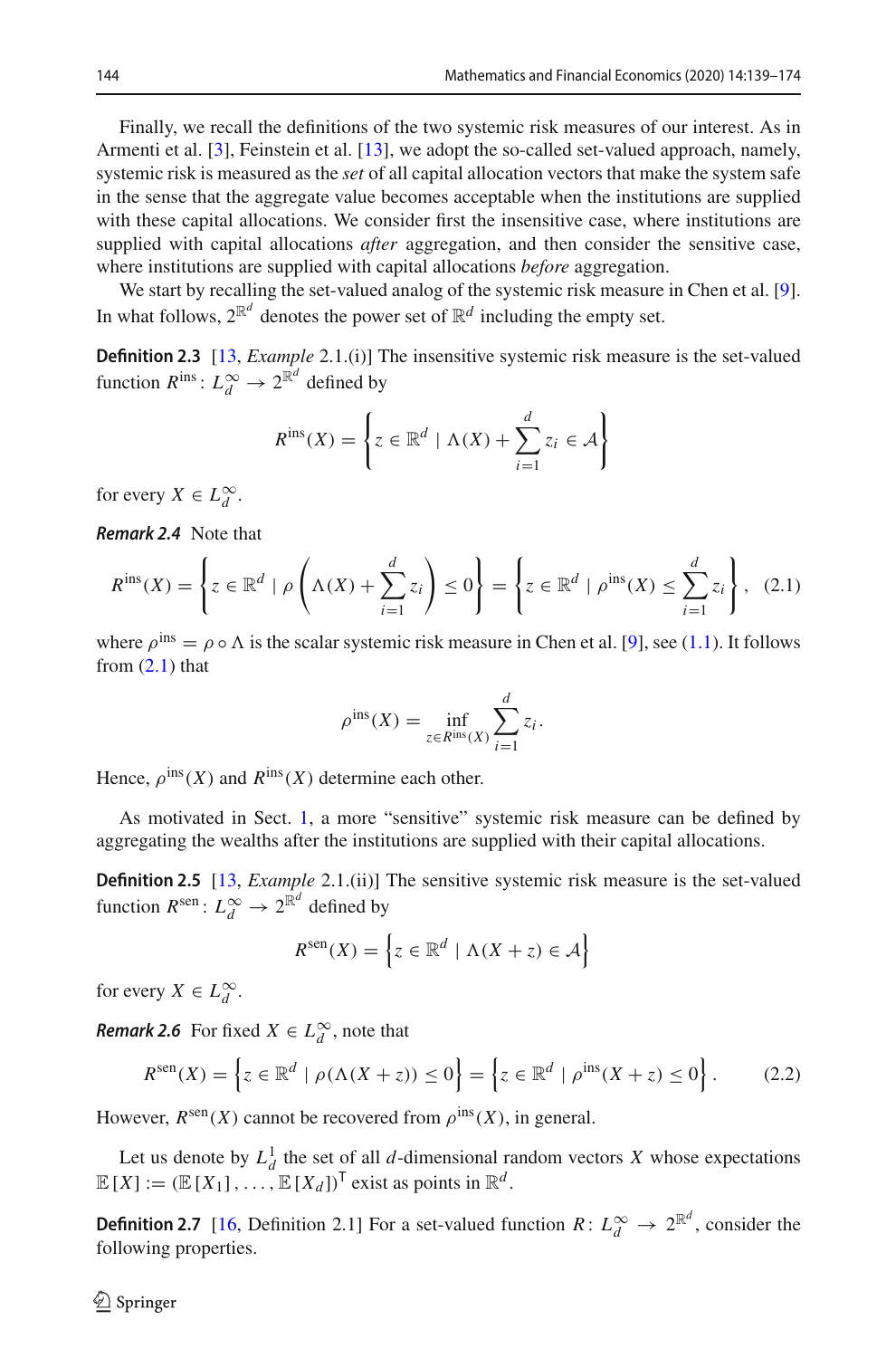(i) *Monotonicity X* ≥ *Z* implies  $R(X)$  ≥  $R(Z)$  for every *X*, *Z* ∈  $L_d^{\infty}$ .

(ii) *Convexity* It holds  $R(\gamma X + (1 - \gamma)Z) \supseteq \gamma R(X) + (1 - \gamma)R(Z)$  for every  $X, Z \in L_d^\infty$ and  $\gamma \in [0, 1]$ .

(iii) *Closedness* The set  $\{X \in L^\infty_d \mid z \in R(X)\}\$ is closed with respect to the weak\* topology  $\sigma(L_d^{\infty}, L_d^1)$  for every  $z \in \mathbb{R}^d$ .

(iv) *Finiteness at zero* It holds  $R(0) \notin \{ \emptyset, \mathbb{R}^d \}.$ 

- (v) *Translativity* It holds  $R(X + z) = R(X) z$  for every  $X \in L_d^{\infty}$  and  $z \in \mathbb{R}^d$ .
- (vi) *Positive homogeneity* It holds  $R(\gamma X) = \gamma R(X) := {\gamma \overline{z} \mid z \in R(X)}$  for every  $X \in L_d^{\infty}$  and  $\gamma > 0$ .
- <span id="page-6-1"></span>**Proposition 2.8** 1. *Rins is a set-valued convex risk measure that is non-translative in general: it satisfies properties (i)–(iv) above.*
- 2. *Rsen is a set-valued convex risk measure: it satisfies all of properties (i)–(v) above.*

<span id="page-6-3"></span>The proof of Proposition [2.8](#page-6-1) is given in Sect. [6.1.](#page-25-1)

*Remark 2.9* Let  $X \in L_d^{\infty}$ . An immediate consequence of Proposition [2.8](#page-6-1) is that  $R^{\text{sen}}(X)$  is a closed convex subset of  $\mathbb{R}^d$  satisfying  $R^{\text{sen}}(X) = R^{\text{sen}}(X) + \mathbb{R}^d_+$ . Hence, we may write  $R^{\text{sen}}(X)$  as the intersection of its supporting halfspaces

$$
R^{\text{sen}}(X) = \bigcap_{w \in \mathbb{R}_+^d \setminus \{0\}} \left\{ z \in \mathbb{R}^d \mid w^\mathsf{T} z \ge \rho_w^{\text{sen}}(X) \right\},\
$$

where

$$
\rho_w^{\text{sen}}(X) := \inf_{z \in R^{\text{sen}}(X)} w^{\mathsf{T}} z = \inf_{z \in \mathbb{R}^d} \left\{ w^{\mathsf{T}} z \mid \Lambda(X + z) \in \mathcal{A} \right\},\,
$$

for each  $w \in \mathbb{R}^d_+ \setminus \{0\}$ . In other words,  $\rho_w^{\text{sen}}$  is the *scalarization* of the set-valued function  $R^{\text{sen}}$ in direction  $w \in \mathbb{R}^d_+ \setminus \{0\}$  and is a scalar measure of systemic risk, see Feinstein et al. [\[13,](#page-35-2) Definition 3.3]. The family  $(\rho_w^{\text{sen}}(X))_{w \in \mathbb{R}^d_+ \setminus \{0\}}$  determines  $R^{\text{sen}}(X)$ ; compare Remark [2.4](#page-5-1) and Remark [2.6.](#page-5-2) If one chooses  $w = (1, \ldots, 1)^T \in \mathbb{R}^d$ , then one obtains the risk measure given in [\(1.2\)](#page-2-0).

<span id="page-6-2"></span>We conclude this section with sufficient conditions that guarantee the positive homogeneity of the systemic risk measures; see (vi) of Definition [2.7.](#page-5-3)

**Proposition 2.10** *Suppose that*  $\Lambda$  *and*  $\rho$  *are positively homogeneous, that is,*  $\Lambda(\gamma x) = \gamma \Lambda(x)$ *and*  $\rho(\gamma X) = \gamma \rho(X)$  *for every*  $x \in \mathbb{R}^d$ ,  $X \in L_d^{\infty}$ ,  $\lambda > 0$ *. Then, R*<sup>*ins</sup> and R<sup>sen</sup> are positively*</sup> *homogeneous.*

The proof of Proposition [2.10](#page-6-2) is given in Sect. [6.1.](#page-25-1)

## <span id="page-6-0"></span>**3 Dual representations**

The main results of this paper provide dual representations for the insensitive (*R*ins) and sensitive ( $R^{\text{sen}}$ ) systemic risk measures and their scalarizations  $\rho^{\text{ins}}$  and  $\rho^{\text{sen}}$ .

The dual representations are formulated in terms of probability measures and (weight) vectors in  $\mathbb{R}^d$ . Given two finite measures  $\mu_1, \mu_2$  on  $(\Omega, \mathcal{F})$ , we write  $\mu_1 \ll \mu_2$  if  $\mu_1$  is absolutely continuous with respect to  $\mu_2$ . We denote by  $\mathcal{M}(\mathbb{P})$  the set of all probability measures Q on  $(\Omega, \mathcal{F})$  such that  $\mathbb{Q} \ll \mathbb{P}$ . In addition, we denote by  $\mathcal{M}_d(\mathbb{P})$  the set of all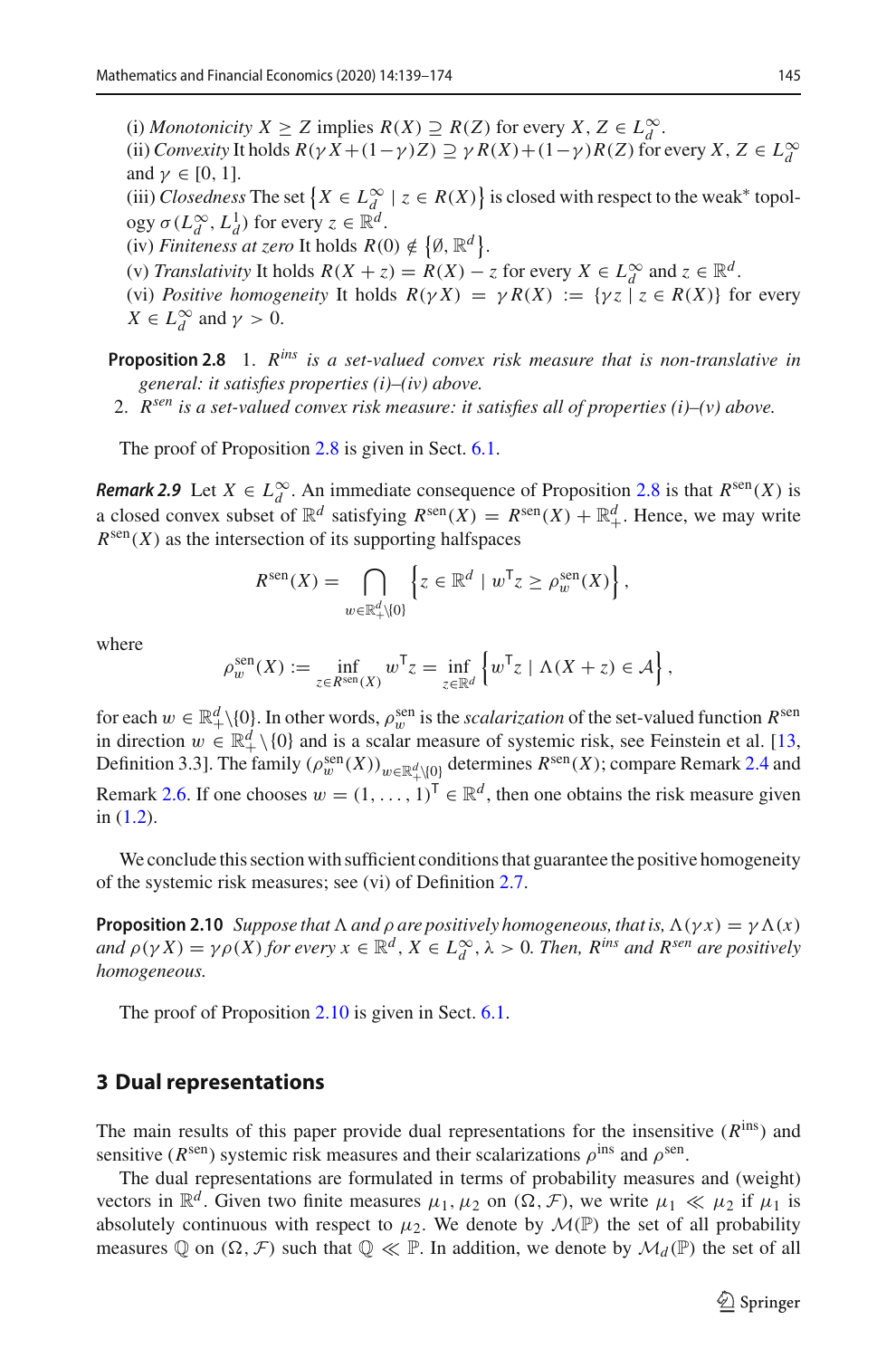*vector probability measures*  $\mathbb{Q} = (\mathbb{Q}_1, \dots, \mathbb{Q}_d)^\mathsf{T}$  whose components are in  $\mathcal{M}(\mathbb{P})$ . Let 1 be the vector in  $\mathbb{R}^d$  whose components are all equal to 1.

Let us denote by *g* the Legendre–Fenchel conjugate of the convex function  $x \mapsto -\Lambda(-x)$ , that is,

<span id="page-7-2"></span>
$$
g(z) = \sup_{x \in \mathbb{R}^d} \left( \Lambda(x) - z^{\mathsf{T}} x \right)
$$
 (3.1)

for each  $z \in \mathbb{R}^d$ . A direct consequence of the monotonicity of  $\Lambda$  is that  $g(z) = +\infty$  for every  $z \notin \mathbb{R}^d_+$ , hence we will only consider the values of *g* for  $z \in \mathbb{R}^d_+$ .

In addition, since  $\rho: L^{\infty} \to \mathbb{R}$  is a convex monetary risk measure satisfying the Fatou property, it has the dual representation

$$
\rho(Y) = \sup_{\mathbb{S} \in \mathcal{M}(\mathbb{P})} \left( \mathbb{E}^{\mathbb{S}} \left[ -Y \right] - \alpha(\mathbb{S}) \right)
$$

for every  $Y \in L^{\infty}$ , where  $\alpha$  is the (minimal) penalty function of  $\rho$  defined by

<span id="page-7-3"></span>
$$
\alpha(\mathbb{S}) := \sup_{Y \in \mathcal{A}} \mathbb{E}^{\mathbb{S}} \left[ -Y \right] = \sup_{Y \in \mathcal{L}^{\infty}} \left( \mathbb{E}^{\mathbb{S}} \left[ -Y \right] - \rho(Y) \right) \tag{3.2}
$$

for  $\mathcal{S} \in \mathcal{M}(\mathbb{P})$ ; see Föllmer and Schied [\[15,](#page-35-5) Theorem 4.33], for instance.

<span id="page-7-0"></span>For two vectors  $x, z \in \mathbb{R}^d$ , their Hadamard product is defined by

$$
x \cdot z := (x_1 z_1, \ldots, x_d z_d)^\mathsf{T}.
$$

**Definition 3.1** The function  $\alpha^{sys}$ :  $\mathcal{M}_d(\mathbb{P}) \times (\mathbb{R}_+^d \setminus \{0\}) \to \mathbb{R} \cup \{+\infty\}$  defined by

$$
\alpha^{\rm sys}(\mathbb{Q}, w) := \inf_{\substack{\mathbb{S} \in \mathcal{M}(\mathbb{P}):\\ \forall i \colon w_i \mathbb{Q}_i \ll \mathbb{S}}} \left( \alpha(\mathbb{S}) + \mathbb{E}^{\mathbb{S}} \left[ g \left( w \cdot \frac{d\mathbb{Q}}{d\mathbb{S}} \right) \right] \right)
$$

for every  $\mathbb{Q} \in \mathcal{M}_d(\mathbb{P})$ ,  $w \in \mathbb{R}_+^d \setminus \{0\}$  is called the systemic penalty function.

In the above definition, for every  $i \in \{1, \ldots, d\}$ , the condition  $w_i \mathbb{Q}_i \ll \mathbb{S}$  becomes trivial when  $w_i = 0$  and is equivalent to  $\mathbb{Q}_i \ll \mathbb{S}$  when  $w_i > 0$ ; hence,  $w_i \mathbb{Q}_i \ll \mathbb{S}$  can be replaced with the condition

$$
w_i > 0 \Rightarrow \mathbb{Q}_i \ll \mathbb{S}
$$

equivalently. We make the convention that  $w_i \frac{dQ_i}{dS} = 0$  when  $w_i = 0$  although  $Q_i \ll S$ is not required in this case. On the other hand,  $g(z) \ge \Lambda(0)$  for every  $z \in \mathbb{R}^d$ , by [\(3.1\)](#page-7-2). Hence, g is bounded from below since  $\Lambda$  is a real-valued function. These make the quantity  $\mathbb{E}^{\mathbb{S}}\left[g\left(w\cdot \frac{d\mathbb{Q}}{d\mathbb{S}}\right)\right]$  in Definition [3.1](#page-7-0) well-defined.

<span id="page-7-1"></span>The following theorem summarizes the main results of the paper. Its proof is given in Sect. [6.2,](#page-26-0) the "Appendix".

**Theorem 3.2** *The insensitive and sensitive systemic risk measures admit the following dual representations.*

1. *For every*  $X \in L_d^{\infty}$ ,

$$
R^{ins}(X) = \bigcap_{\mathbb{Q} \in \mathcal{M}_d(\mathbb{P}), w \in \mathbb{R}_+^d \setminus \{0\}} \left\{ z \in \mathbb{R}^d \mid \mathbf{1}^T z \geq w^T \mathbb{E}^{\mathbb{Q}} \left[ -X \right] - \alpha^{sys}(\mathbb{Q}, w) \right\}
$$

 $\mathcal{L}$  Springer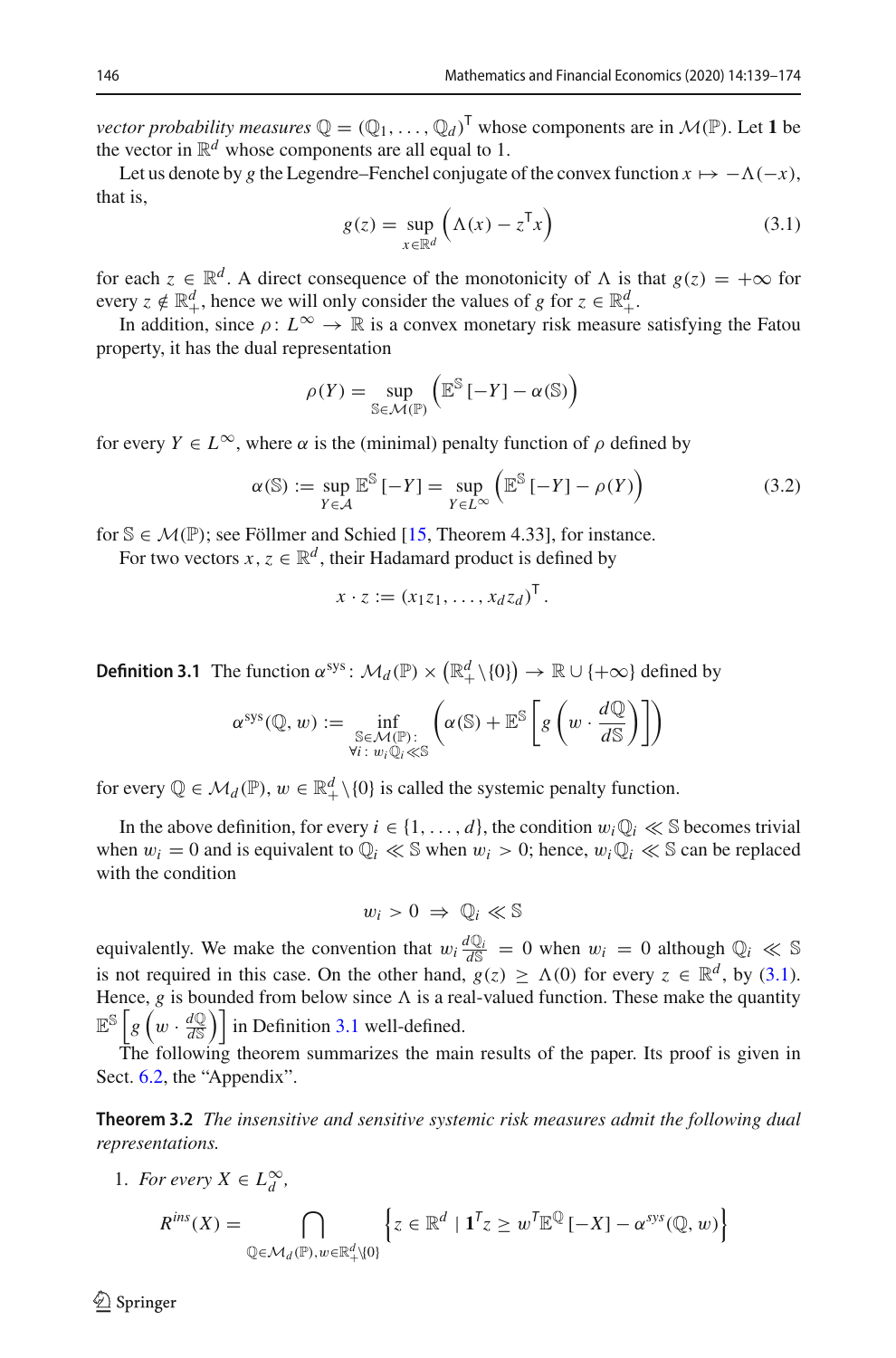$$
= \left\{ z \in \mathbb{R}^d \mid \mathbf{1}^T z \ge \sup_{\mathbb{Q} \in \mathcal{M}_d(\mathbb{P}), w \in \mathbb{R}^d_+\setminus\{0\}} \left( w^T \mathbb{E}^{\mathbb{Q}} \left[ -X \right] - \alpha^{sys}(\mathbb{Q}, w) \right) \right\}.
$$

2. *For every*  $X \in L_d^{\infty}$ ,

$$
R^{sen}(X) = \bigcap_{\mathbb{Q} \in \mathcal{M}_d(\mathbb{P}), w \in \mathbb{R}_+^d \setminus \{0\}} \left\{ z \in \mathbb{R}^d \mid w^T z \ge w^T \mathbb{E}^{\mathbb{Q}} \left[ -X \right] - \alpha^{sys}(\mathbb{Q}, w) \right\}
$$
  
= 
$$
\bigcap_{\mathbb{Q} \in \mathcal{M}_d(\mathbb{P}), w \in \mathbb{R}_+^d \setminus \{0\}} \left( \mathbb{E}^{\mathbb{Q}} \left[ -X \right] + \left\{ z \in \mathbb{R}^d \mid w^T z \ge -\alpha^{sys}(\mathbb{Q}, w) \right\} \right).
$$

Let us comment on the economic interpretation of the above dual representations. Consider a financial network with nodes 1,..., *d* denoting the institutions and society (or an external entity) is added to this network as node 0. The dual representations can be regarded as the conservative computations of the capital allocations of the institutions in the presence of *model uncertainty* and *weight ambiguity* according to the following procedure.

- Society is assigned a probability measure S, which has the associated penalty  $\alpha(S)$ .
- Each institution *i* is assigned a probability measure  $\mathbb{Q}_i$  and a relative weight  $w_i$  with respect to society.
- The distance of the network of institutions to society is computed by the *multivariate gdivergence* of  $(Q_1, \ldots, Q_d)$  with respect to S as follows. Each density  $\frac{dQ_i}{dS}$  is multiplied by its associated relative weight  $w_i$ , and the weighted densities are used as the input of the divergence function *g*. The resulting multivariate *g*-divergence is

$$
\mathbb{E}^{\mathbb{S}}\left[g\left(w_1\frac{d\mathbb{Q}_1}{d\mathbb{S}},\ldots,w_d\frac{d\mathbb{Q}_d}{d\mathbb{S}}\right)\right],
$$

which can be seen as a weighted sum distance of the vector probability measure  $\mathbb Q$  to the probability measure S of society. In particular, when the aggregation function  $\Lambda$  is in a certain exponential form (see Sect. [4.3](#page-14-0) below), the multivariate *g*-divergence is a weighted sum of relative entropies with respect to S.

- The systemic penalty function  $\alpha^{sys}$  is computed as the minimized sum of the multivariate *g*-divergence and the penalty function  $\alpha$  over all possible choices of the probability measure  $\mathcal S$  of society, see Definition [3.1.](#page-7-0) This is the total penalty incurred for choosing  $\mathbb Q$  and  $w$  as a probabilistic model of the financial system.
- *Insensitive case* To compute  $R^{ins}(X)$ , one computes the worst case weighted negative expectation of the wealth vector *X* penalized by the systemic penalty function over all possible choices of the uncertain model  $\mathbb{Q} \in \mathcal{M}_d(\mathbb{P})$  and the ambigious weight vector  $w \in \mathbb{R}_+^d \setminus \{0\}$ :

$$
\rho^{\text{ins}}(X) = \sup_{\mathbb{Q} \in \mathcal{M}_d(\mathbb{P}), w \in \mathbb{R}_+^d \setminus \{0\}} \left( w^{\mathsf{T}} \mathbb{E}^{\mathbb{Q}} \left[ -X \right] - \alpha^{\text{sys}}(\mathbb{Q}, w) \right).
$$

This quantity serves as the minimal total endowment needed for the network of institutions: every capital allocation vector  $z \in \mathbb{R}^d$  whose sum of entries exceeds  $\rho^{\text{ins}}(X)$  is considered as a feasible compensator of systemic risk, and hence, it is included in the set  $R^{\text{ins}}(X)$ . In particular,  $R^{\text{ins}}(X)$  is a halfspace with direction vector 1.

• *Sensitive case* To compute  $R^{\text{sen}}(X)$ , one computes the negative expectation of the wealth vector *X* penalized by the systemic penalty function. This quantity serves as a threshold for the *weighted* total endowment of the institutions: a capital allocation vector  $z \in \mathbb{R}^d$  is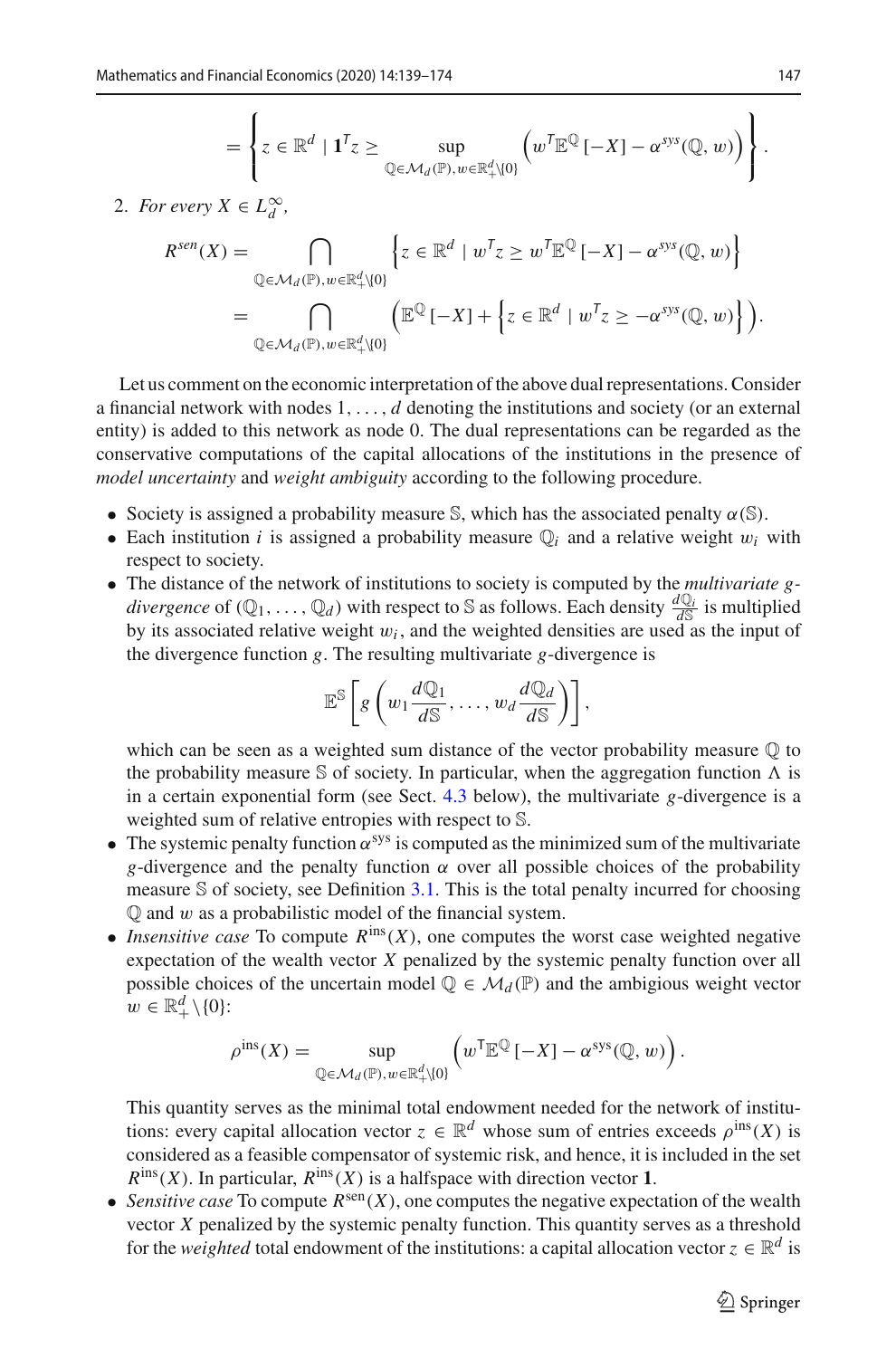considered feasible with respect to the model  $\mathbb{Q} \in \mathcal{M}_d(\mathbb{P})$  and weight vector  $w \in \mathbb{R}^d_+\setminus\{0\}$ if its *weighted sum* exceeds its corresponding threshold, that is, if

$$
w^{\mathsf{T}}z \geq w^{\mathsf{T}} \mathbb{E}^{\mathbb{Q}}[-X] - \alpha^{\text{sys}}(\mathbb{Q}, w).
$$

Finally, a capital allocation vector  $z \in \mathbb{R}^d$  is considered as a feasible compensator of systemic risk if it is feasible with respect to *all* possible choices of the model Q and weight vector w.

*Remark 3.3* Let us consider the special case where the risk measure  $\rho$  for the aggregate values is  $\rho(Y) = \mathbb{E}[-Y]$  for every  $Y \in L^{\infty}$ . In this case, we have  $\alpha(\mathbb{S}) = 0$  if and only if  $\mathbb{S} = \mathbb{P}$ , and  $\alpha(S) = +\infty$  otherwise. In view of the above economic interpretations, this choice of  $\rho$ corresponds precisely to the case where there is no uncertainty about the probability measure of *society*. In particular, the systemic penalty function reduces simply to the multivariate *g*-divergence with respect to the true probability measure  $\mathbb{P}$ , that is,

$$
\alpha^{\rm sys}(\mathbb{Q}, w) = \mathbb{E}\left[g\left(w \cdot \frac{d\mathbb{Q}}{d\mathbb{P}}\right)\right]
$$

for every  $\mathbb{Q} \in \mathcal{M}_d(\mathbb{P})$  and  $w \in \mathbb{R}^d_+ \setminus \{0\}$ . Nevertheless, the model uncertainty (as well as the weight ambiguity) associated to the *banks* remains in the picture since one has still to calculate the intersections over different choices of  $(\mathbb{Q}, w)$  in Theorem [3.2.](#page-7-1) This observation can be seen as a justification of the interpretation that the aggregation function  $\Lambda$  is a societyrelated quantity: as  $\rho$  is used to test whether  $\Lambda(X)$  is acceptable, a simplistic risk-neutral choice of  $\rho$  eliminates only the part of model uncertainty coming from society. Similarly, in the general case where an arbitrary risk measure  $\rho$  is used, the quantity  $\alpha(S)$  is the dual object associated to the acceptability of  $\Lambda(X)$ , which justifies the interpretation of S as society's probability measure.

As a follow-up on Theorem [3.2,](#page-7-1) we state below the dual representations of the so-called *scalarizations* of the insensitive and sensitive systemic risk measures. Recall from Remark [2.4](#page-5-1) that

$$
\rho^{\text{ins}}(X) = \inf_{z \in R^{\text{ins}}(X)} \mathbf{1}^{\mathsf{T}} z
$$

for every  $X \in L_d^{\infty}$ , where  $\rho^{\text{ins}} = \rho \circ \Lambda$ . Hence,  $\rho^{\text{ins}}$  is the *scalarization* of the set-valued function  $R^{\text{ins}}$  in the direction 1. From [\(2.1\)](#page-5-0), it is clear that the values of  $R^{\text{ins}}$  are halfspaces with normal direction 1. Hence, the scalarizations of  $R<sup>ins</sup>$  in different directions yield trivial values, that is, for every  $X \in L_d^{\infty}$ ,

$$
\inf_{z \in R^{\text{ins}}(X)} w^{\mathsf{T}} z = -\infty
$$

provided that  $w \in \mathbb{R}_+^d \setminus \{0\}$  is not of the form  $w = \lambda \mathbf{1}$  for some  $\lambda > 0$ . On the other hand, this is not the case for *R*<sup>sen</sup> as its values are not halfspaces in general.

For the sensitive case, recall from Remark [2.9](#page-6-3) the scalarizations

$$
\rho_w^{\text{sen}}(X) = \inf_{z \in R^{\text{sen}}(X)} w^{\mathsf{T}} z = \inf_{z \in \mathbb{R}^d} \left\{ w^{\mathsf{T}} z \mid \Lambda(X + z) \in \mathcal{A} \right\},\
$$

for  $X \in L_d^{\infty}$  and  $w \in \mathbb{R}_+^d \setminus \{0\}$ . One such scalarization can be used as a scalar measure of systemic risk if one can fix *a priori* a weight vector  $w \in \mathbb{R}^d_+ \setminus \{0\}$  which implies a ranking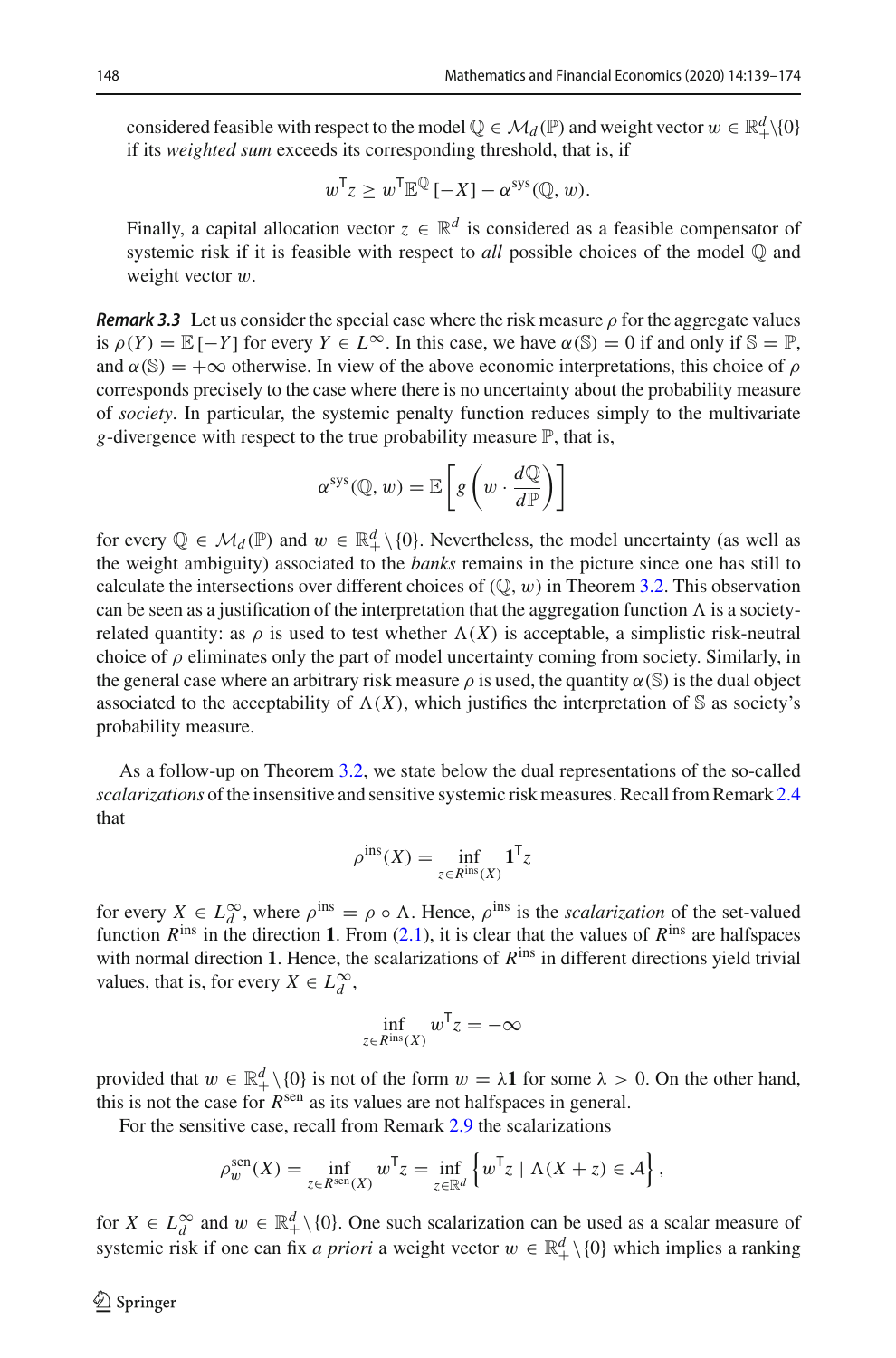of the importance of the institutions. While  $\rho_w^{\text{sen}}$  is a monotone convex functional, it has the following form of translativity that depends on the choice of w: for every  $X \in L_d^{\infty}$ ,  $z \in \mathbb{R}^d$ ,

$$
\rho_w^{\text{sen}}(X+z) = \rho_w^{\text{sen}}(X) - w^{\mathsf{T}}z.
$$

Comparing Remark [2.9](#page-6-3) and Theorem [3.2,](#page-7-1) one can ask if we have equality in

<span id="page-10-1"></span>
$$
\rho_w^{\text{sen}}(X) \stackrel{?}{=} \sup_{\mathbb{Q} \in \mathcal{M}_d(\mathbb{P})} \left( w^{\mathsf{T}} \mathbb{E}^{\mathbb{Q}} \left[ -X \right] - \alpha^{\text{sys}}(\mathbb{Q}, w) \right). \tag{3.3}
$$

However,  $\rho_w^{\text{sen}}$  might fail to be a weak\* lower semicontinuous function in general, even though *R*sen is a closed set-valued function; see Hamel et al. [\[17,](#page-35-8) page 92] for a discussion about the lower semicontinuity of the scalarizations of set-valued functions. Therefore, one can only expect to have a dual representation for  $\rho_w^{\text{sen}}$  when it is assumed to be weak\* lower semicontinuous. Furthermore,  $\alpha^{sys}(\mathbb{Q}, \cdot)$  may fail to be positively homogeneous in general while  $w \mapsto \rho_w^{\text{sen}}(X)$  and  $w \mapsto w^{\text{T}} \mathbb{E}^{\mathbb{Q}}[-X]$  are positively homogeneous. For this reason,  $\alpha^{sys}(\mathbb{Q}, \cdot)$  should be replaced in [\(3.3\)](#page-10-1) with a positively homogeneous alternative. In Proposition [3.4,](#page-10-0) under a technical condition, we provide such a version of  $(3.3)$  in which equality is achieved.

As a preparation for Proposition [3.4,](#page-10-0) we introduce some additional notation. As before, we denote by  $L_d^1$  the linear space of all integrable *d*-dimensional random vectors (distinguished up to almost sure equality). For  $p \in \{1, +\infty\}$ , let us also define the cone  $L_{d}^{p}$  =  $\{U \in L_{d}^{p} | \mathbb{P} \{U \ge 0\} = 1\}$ ; if  $d = 1$ , then we write  $L^{p} = L_{1}^{p}$ ,  $L_{+}^{p} = L_{1,+}^{p}$ . We denote by  $\rho^*$  the conjugate function of  $\rho$  defined by

$$
\rho^*(V) := \sup_{Y \in L^\infty} (\mathbb{E}[VY] - \rho(Y))
$$

for each  $V \in L^1$ .

Let us consider the function *m* on  $L_d^1$  defined by

<span id="page-10-2"></span>
$$
m(U) := \inf_{V \in L_+^1} \left\{ \mathbb{E} \left[ V g \left( \frac{U}{V} \right) 1_{\{V > 0\}} \right] + \mathbb{E} \left[ V \right] \rho^* \left( \frac{-V}{\mathbb{E} \left[ V \right]} \right) \mid \mathbb{P} \left\{ V = 0, U \neq 0 \right\} = 0 \right\} \tag{3.4}
$$

for each  $U \in L^1_{d,+}$ , where  $\mathbb{E}[V] \rho^*(\frac{-V}{\mathbb{E}[V]}) = 0$  is understood when  $V \equiv 0$ ; and  $m(U) := +\infty$ for  $U \notin L^1_{d,+}$ . We denote by cl *m* the closure of *m*, that is, cl *m* is the unique function on  $L_d^1$  whose epigraph is the closure of the epigraph of *m*; see Sect. [6.2](#page-26-0) for the definition of epigraph. The function *m* is an essential element of Proposition [3.4](#page-10-0) and it gives rise to the systemic penalty function under additional assumptions. The role of *m* is discussed further in the proof of Proposition [3.4](#page-10-0) in Sect. [6.2.](#page-26-0) For the time being, we need it to state the dual representations of scalarizations.

<span id="page-10-0"></span>**Proposition 3.4** *The scalarizations of the insensitive and sensitive systemic risk measures admit the following dual representations.*

1. *For every*  $X \in L_d^{\infty}$ ,

$$
\rho^{ins}(X) = \sup_{\mathbb{Q} \in \mathcal{M}_d(\mathbb{P}), w \in \mathbb{R}_+^d \setminus \{0\}} \left( w^{\mathsf{T}} \mathbb{E}^{\mathbb{Q}} \left[ -X \right] - \alpha^{sys}(\mathbb{Q}, w) \right).
$$

2. Let  $w \in \mathbb{R}^d_+ \setminus \{0\}$  and assume that  $\rho_w^{sen}$  is weak\* lower semicontinuous. Then, for every  $X \in L_d^{\infty}$ ,

<span id="page-10-3"></span>
$$
\rho_w^{sen}(X) = \sup_{\mathbb{Q} \in \mathcal{M}_d(\mathbb{P})} \left( w^{\mathsf{T}} \mathbb{E}^{\mathbb{Q}} \left[ -X \right] - (\text{cl } m) \left( w \cdot \frac{d\mathbb{Q}}{d\mathbb{P}} \right) \right). \tag{3.5}
$$

 $\circled{2}$  Springer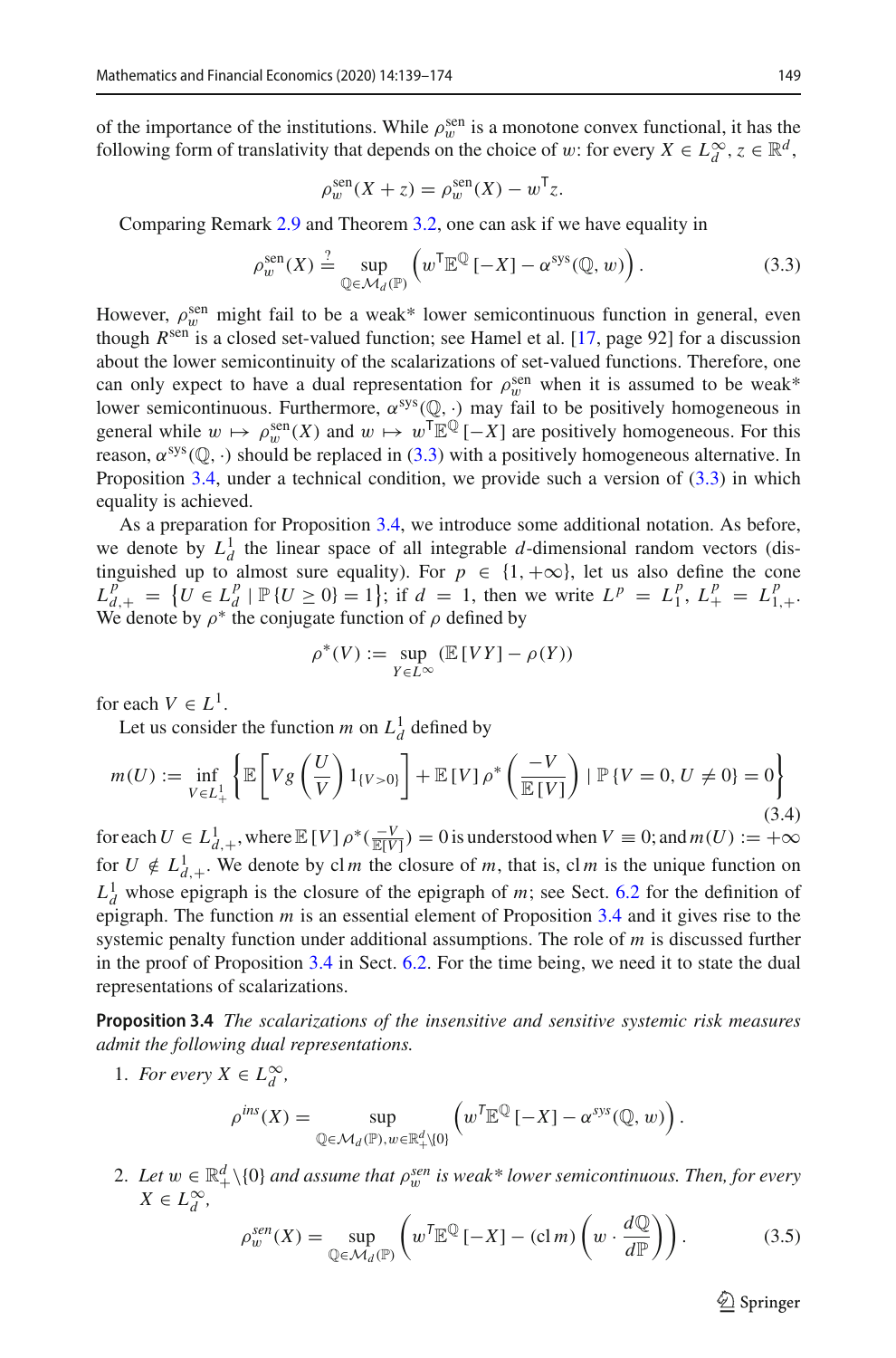*Moreover, if m is lower semicontinuous, then*

<span id="page-11-0"></span>
$$
\rho_w^{sen}(X) = \sup_{\mathbb{Q} \in \mathcal{M}_d(\mathbb{P})} \left( w^{\mathsf{T}} \mathbb{E}^{\mathbb{Q}} \left[ -X \right] - \tilde{\alpha}^{sys}(\mathbb{Q}, w) \right),\tag{3.6}
$$

*where*  $\tilde{\alpha}^{sys}(\mathbb{Q}, \cdot)$  *is the positively homogeneous function generated by*  $\alpha^{sys}(\mathbb{Q}, \cdot)$  *(see Rockafellar [\[22,](#page-35-9) Chapter 5]), namely,*

<span id="page-11-1"></span>
$$
\tilde{\alpha}^{sys}(\mathbb{Q}, w) := \inf_{\lambda > 0} \frac{\alpha^{sys}(\mathbb{Q}, \lambda w)}{\lambda}.
$$
\n(3.7)

*In particular, if there exist*  $X \in L_d^{\infty}$  *and a (weak\*) neighborhood A of*  $\Lambda(X)$  *such that*  $A \subseteq A$ , then *m* is lower semicontinuous and thus [\(3.6\)](#page-11-0) holds.

*Consequently,*  $\rho^{ins}$  *and*  $\rho_1^{sen}$  *do not coincide, in general.* 

<span id="page-11-2"></span>The second part of Proposition [3.4](#page-10-0) gives rise to an alternative dual representation for *R*sen under the stated assumptions, which is given in the following corollary.

**Corollary 3.5** *For every*  $w \in \mathbb{R}^d_+ \setminus \{0\}$ *, suppose that*  $\rho_w^{sen}$  *is a weak\* lower semicontinuous* function. In addition, assume that m is lower semicontinuous. Then, for every  $X \in L_d^\infty$ ,

$$
R^{sen}(X) = \bigcap_{\mathbb{Q} \in \mathcal{M}_d(\mathbb{P}), w \in \mathbb{R}_+^d \setminus \{0\}} \left\{ z \in \mathbb{R}^d \mid w^T z \ge w^T \mathbb{E}^{\mathbb{Q}} \left[ -X \right] - \tilde{\alpha}^{sys}(\mathbb{Q}, w) \right\},
$$

*where*  $\tilde{\alpha}^{sys}$  *is defined as in* [\(3.7\)](#page-11-1).

*Proof* The result is an immediate consequence of Proposition [3.4](#page-10-0) and Remark [2.9.](#page-6-3)

*Remark 3.6* Corollary [3.5](#page-11-2) can be used to justify the interpretation of the dual variable  $w \in \mathbb{R}^d_+$ as a vector of *relative* weights. It can be assumed that the *absolute* weight of society is  $w_0 = 1$  as a vector of *relative* weights. It can be assumed that the *absolute* weight of society is  $w_0 = 1$ and the weights  $w_1, \ldots, w_d$  of the institutions are relative to this value of  $w_0$ . In an alternative formulation, one can work with absolute weights  $\bar{w}_0 > 0$ ,  $\bar{w} \in \mathbb{R}^d_+\setminus\{0\}$  for both the institutions and society. Then, it follows from  $(3.7)$  that

<span id="page-11-3"></span>
$$
\tilde{\alpha}^{\rm sys}(\mathbb{Q},\,\bar{w}) = \inf_{\substack{\bar{w}_0 > 0, \\ \mathbb{S} \in \mathcal{M}(\mathbb{P}): \\ \forall i \colon w_i \mathbb{Q}_i \ll \mathbb{S}}} \left( \bar{\alpha} \left( \bar{w}_0 \frac{d\mathbb{S}}{d\mathbb{P}} \right) + \bar{w}_0 \mathbb{E}^{\mathbb{S}} \left[ g \left( \frac{\bar{w}}{\bar{w}_0} \cdot \frac{d\mathbb{Q}}{d\mathbb{S}} \right) \right] \right),\tag{3.8}
$$

where  $\bar{\alpha}$   $\left(\bar{w}_0 \frac{dS}{dP}\right) := \sup_{Y \in \mathcal{A}} \bar{w}_0 \mathbb{E}^S[-Y]$  extends the definition of  $\alpha$  in [\(3.2\)](#page-7-3) for the finite measure  $\bar{w}_0$ S. In this formulation, for each  $i \in \{1, ..., d\}$ , the fraction  $\frac{\bar{w}_i}{\bar{w}_0}$  is the relative weight of institution *i* with respect to society. Theorem [3.2](#page-7-1) suggests that the sensitive systemic risk measure *R*<sup>sen</sup> is scale-free in the sense that only relative weights matter for the calculation of  $R^{\text{sen}}$ . Hence, it is enough to consider the case  $\bar{w}_0 = w_0 = 1$  and write down the dual representation in terms of the relative weight vector  $\frac{\bar{w}}{\bar{w}_0} = w$ . These observations are also in line with the fact that the systemic penalty function  $\alpha^{sys}$  is not positively homogeneous in the relative weight variable:  $\alpha^{sys}(\mathbb{Q}, \lambda w)$  and  $\lambda \alpha^{sys}(\mathbb{Q}, w)$  do not coincide, in general ( $\lambda > 0$ ). On the other hand, the expression in the infimum in  $(3.8)$  is positively homogeneous as a function of the absolute weight vector  $(\bar{w}_0, \bar{w}_1, \ldots, \bar{w}_d) \in \mathbb{R}^{d+1}$ .

We end this section with the dual representation of the systemic risk measures when they are guaranteed to be positively homogeneous by virtue of Proposition [2.10.](#page-6-2)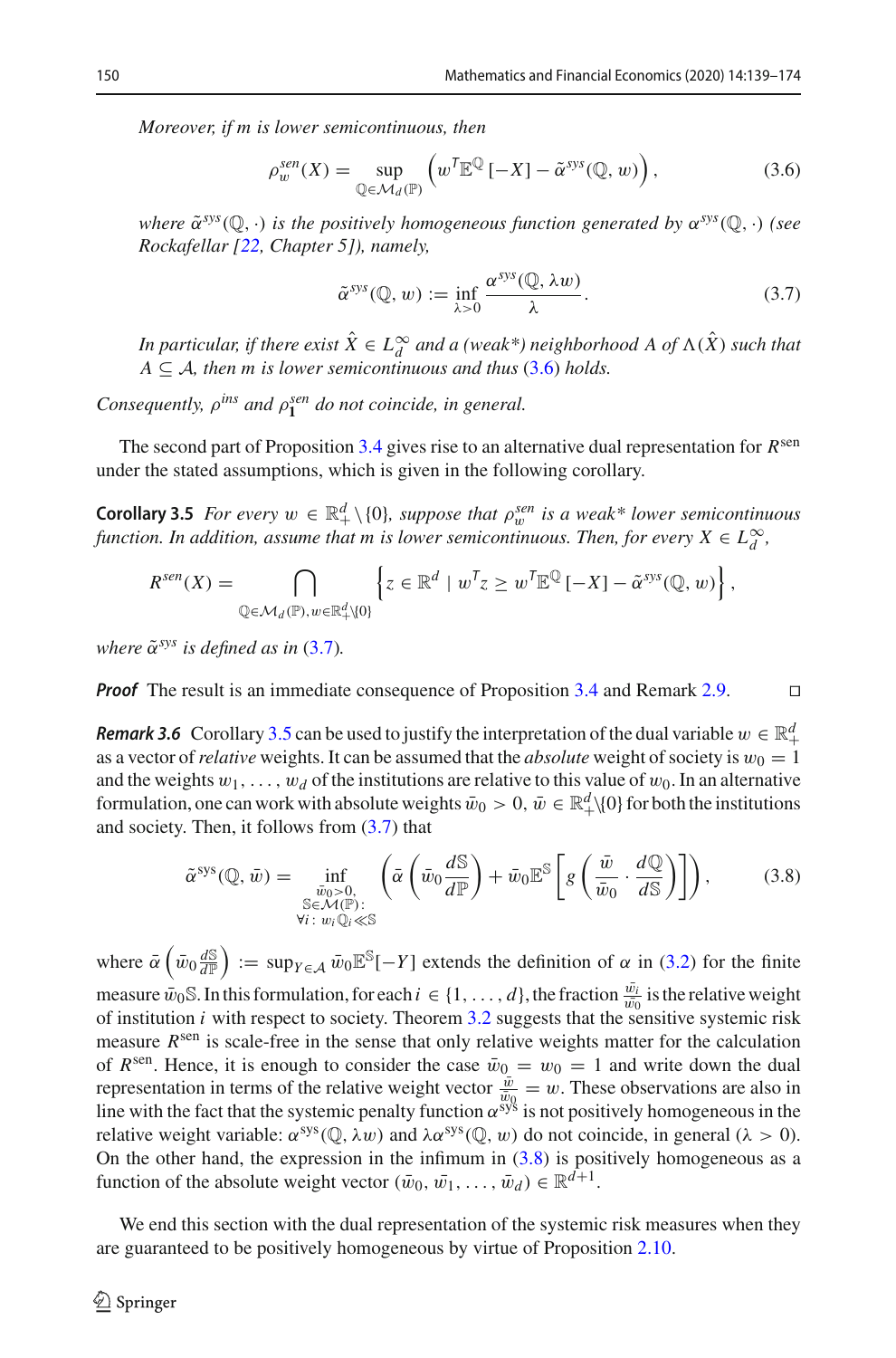**Corollary 3.7** *Suppose that and* ρ *are positively homogeneous. Then, there exists a nonempty closed convex set*  $\mathcal{Z} \subseteq \mathbb{R}^d_+$  *such that* 

$$
g(z) = \begin{cases} 0 & \text{if } z \in \mathcal{Z}, \\ +\infty & \text{else.} \end{cases}
$$

*Besides, there exists a convex set*  $S \subseteq M(\mathbb{P})$  *of probability measures such that* 

$$
\alpha(\mathbb{S}) = \begin{cases} 0 & \text{if } \mathbb{S} \in \mathcal{S}, \\ +\infty & \text{else.} \end{cases}
$$

*Let*

$$
\mathcal{D} := \left\{ (\mathbb{Q}, w) \in \mathcal{M}_d(\mathbb{P}) \times \mathbb{R}_+^d \setminus \{0\} \mid \exists \mathbb{S} \in \mathcal{S} \colon \left( \mathbb{P} \left\{ w \cdot \frac{d\mathbb{Q}}{d\mathbb{S}} \in \mathcal{Z} \right\} = 1 \ \wedge \ \forall i \colon w_i \mathbb{Q}_i \ll \mathbb{S} \right) \right\}.
$$

*Then, the insensitive and sensitive systemic risk measures admit the following dual representations.*

1. *For every*  $X \in L_d^{\infty}$ ,

$$
R^{ins}(X) = \bigcap_{(\mathbb{Q},w)\in\mathcal{D}} \left\{ z \in \mathbb{R}^d \mid \mathbf{1}^T z \ge w^T \mathbb{E}^{\mathbb{Q}} \left[ -X \right] \right\}
$$

*and*

$$
\rho^{\text{ins}}(X) = \sup_{(\mathbb{Q}, w) \in \mathcal{D}} w^{\mathsf{T}} \mathbb{E}^{\mathbb{Q}} \left[ -X \right].
$$

2. *For every*  $X \in L_d^{\infty}$ ,

$$
R^{sen}(X) = \bigcap_{(\mathbb{Q}, w) \in \mathcal{D}} \left\{ z \in \mathbb{R}^d \mid w^T z \ge w^T \mathbb{E}^{\mathbb{Q}} \left[ -X \right] \right\}
$$
  
= 
$$
\bigcap_{(\mathbb{Q}, w) \in \mathcal{D}} \left( \mathbb{E}^{\mathbb{Q}} \left[ -X \right] + \left\{ z \in \mathbb{R}^d \mid w^T z \ge 0 \right\} \right).
$$

*Proof* The existence of the set  $Z$  is due to the following well-known facts from convex analysis; see Rockafellar [\[22](#page-35-9), Theorem 13.2], for instance: a positively homogeneous proper closed convex function is the support function of a nonempty closed convex set, and the conjugate of this function is the convex indicator function of the set. The existence of the set *S* is by the dual representations of coherent risk measures; see Föllmer and Schied [\[15,](#page-35-5) Corollary 4.37]. From Definition [3.1,](#page-7-0) it follows that  $\alpha^{sys}(\mathbb{Q}, w) = 0$  if  $(\mathbb{Q}, w) \in \mathcal{D}$  and  $\alpha^{sys}(\mathbb{Q}, w) = +\infty$  otherwise. The rest follows from Theorem 3.2.  $\alpha^{\rm sys}(\mathbb{Q}, w) = +\infty$  otherwise. The rest follows from Theorem [3.2.](#page-7-1)

## <span id="page-12-0"></span>**4 Examples**

According to Theorem [3.2,](#page-7-1) to be able to specify the dual representation of the insensitive and sensitive systemic risk measures, one needs to compute the penalty function  $\alpha$  of the underlying monetary risk measure  $\rho$  as well as the multivariate *g*-divergence  $\mathbb{E}^{\mathbb{S}}[g(w \cdot \frac{d\mathbb{Q}}{d\mathbb{S}})]$ for dual probability measures  $\mathbb{S}, \mathbb{Q}$  and weight vector w. As the penalty functions of some canonical risk measures (for instance, average value-at-risk, entropic risk measure, optimized certainty equivalents) are quite well known, we focus on the computation of multivariate *g*divergences here. In the following subsections, we consider some canonical examples of aggregation functions proposed in the systemic risk literature.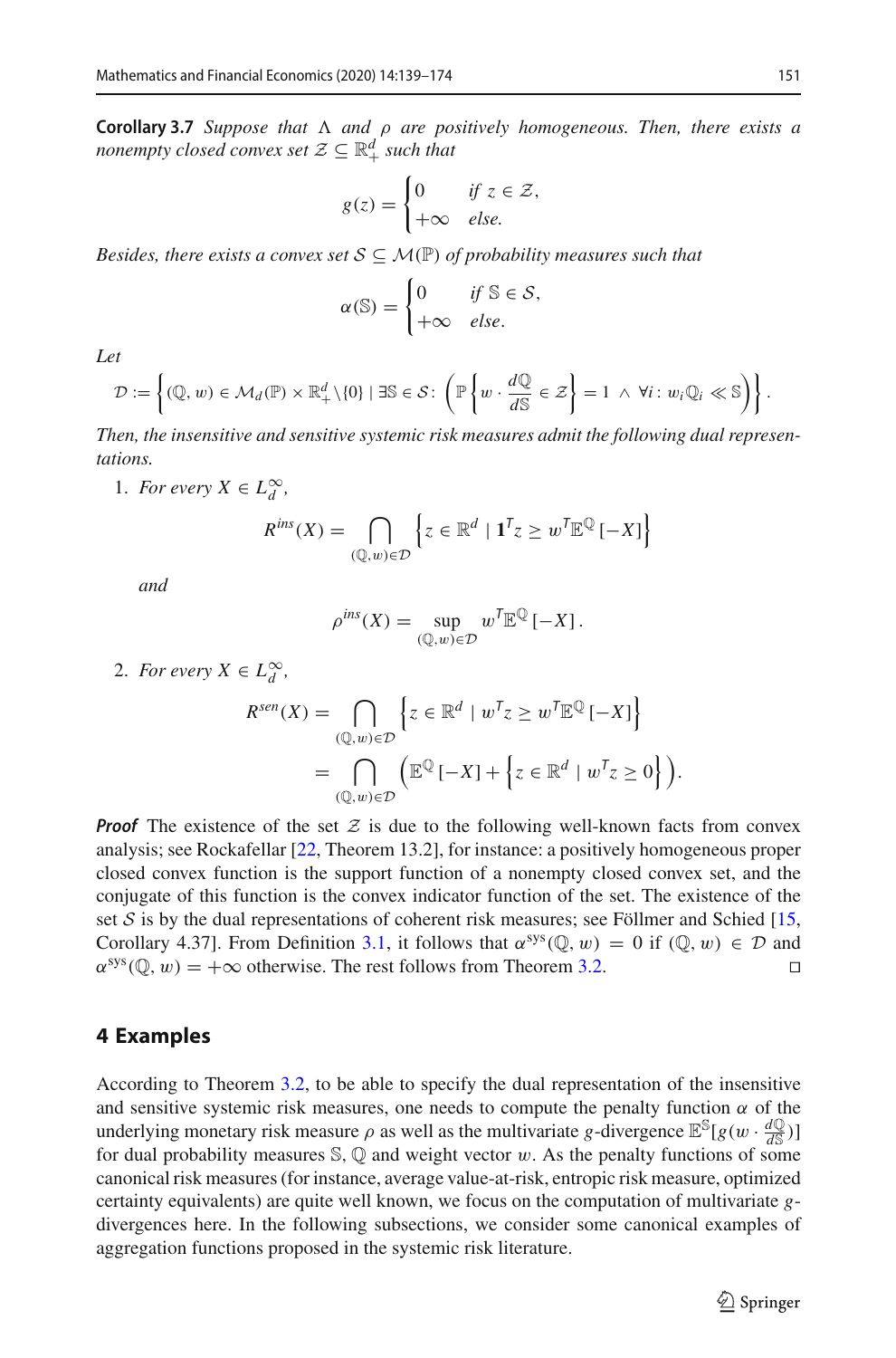#### **4.1 Total profit-loss model**

One of the simplest ways to quantify the impact of the system on society is to aggregate all profits and losses in the system [\[9,](#page-34-2) Example 1]. This amounts to setting

$$
\Lambda(x) = \sum i = 1^d x_i
$$

for every realized state  $x \in \mathbb{R}^d$ . In this case, it is clear from Definitions [2.3](#page-5-4) and [2.5](#page-5-5) that  $R^{\text{ins}} = R^{\text{sen}}$ .

An elementary calculation using [\(3.1\)](#page-7-2) yields

$$
g(z) = \begin{cases} 0 & \text{if } z = 1, \\ +\infty & \text{else,} \end{cases}
$$

for every  $z \in \mathbb{R}^d$ . Hence, given dual variables  $\mathbb{Q} \in \mathcal{M}_d(\mathbb{P})$ ,  $\mathbb{S} \in \mathcal{M}(\mathbb{P})$ ,  $w \in \mathbb{R}^d_+ \setminus \{0\}$  with  $w_i \mathbb{Q}_i \ll \mathbb{S}$  for each  $i \in \{1, \ldots, d\}$ , we have

$$
\mathbb{E}^{\mathbb{S}}\left[g\left(w \cdot \frac{d\mathbb{Q}}{d\mathbb{S}}\right)\right] = \begin{cases} 0 & \text{if } w = 1, \mathbb{Q}_i = \mathbb{S} \text{ for every } i \in \{1, \dots, d\}, \\ +\infty & \text{else.} \end{cases}
$$

As a result, once a measure S is chosen for society, the only plausible choice of the measure  $\mathbb{Q}_i$  of institution *i* is  $\mathbb{S}$ , and any other choice would yield infinite *g*-divergence. Therefore,

$$
\alpha^{\text{sys}}(\mathbb{Q}, w) = \begin{cases} \alpha(\mathbb{S}) & \text{if } w = 1, \mathbb{Q}_1 = \ldots = \mathbb{Q}_d = \mathbb{S} \text{ for some } \mathbb{S} \in \mathcal{M}(\mathbb{P}), \\ +\infty & \text{else,} \end{cases}
$$

and one obtains

$$
R^{\text{ins}}(X) = R^{\text{sen}}(X) = \left\{ z \in \mathbb{R}^d \mid \mathbf{1}^{\mathsf{T}} z \ge - \inf_{\mathbb{S} \in \mathcal{M}(\mathbb{P})} \left( \sum_{i=1}^d \mathbb{E}^{\mathbb{S}} \left[ X_i \right] + \alpha(\mathbb{S}) \right) \right\}
$$

for every  $X \in L_d^{\infty}$ .

### **4.2 Total loss model**

The previous example of aggregation function can be modified so as to take into account only the losses in the system [\[9,](#page-34-2) Example 2], that is, we can define

$$
\Lambda(x) = -\sum_{i=1}^{d} x_i^{-}
$$

for every  $x \in \mathbb{R}^d$ . In this case, the insensitive and sensitive systemic risk measures no longer coincide.

The conjugate function for the total loss model is given by

$$
g(z) = \begin{cases} 0 & \text{if } z_i \in [0, 1] \text{ for every } i \in \{1, \dots, d\}, \\ +\infty & \text{else,} \end{cases}
$$

 $\circledcirc$  Springer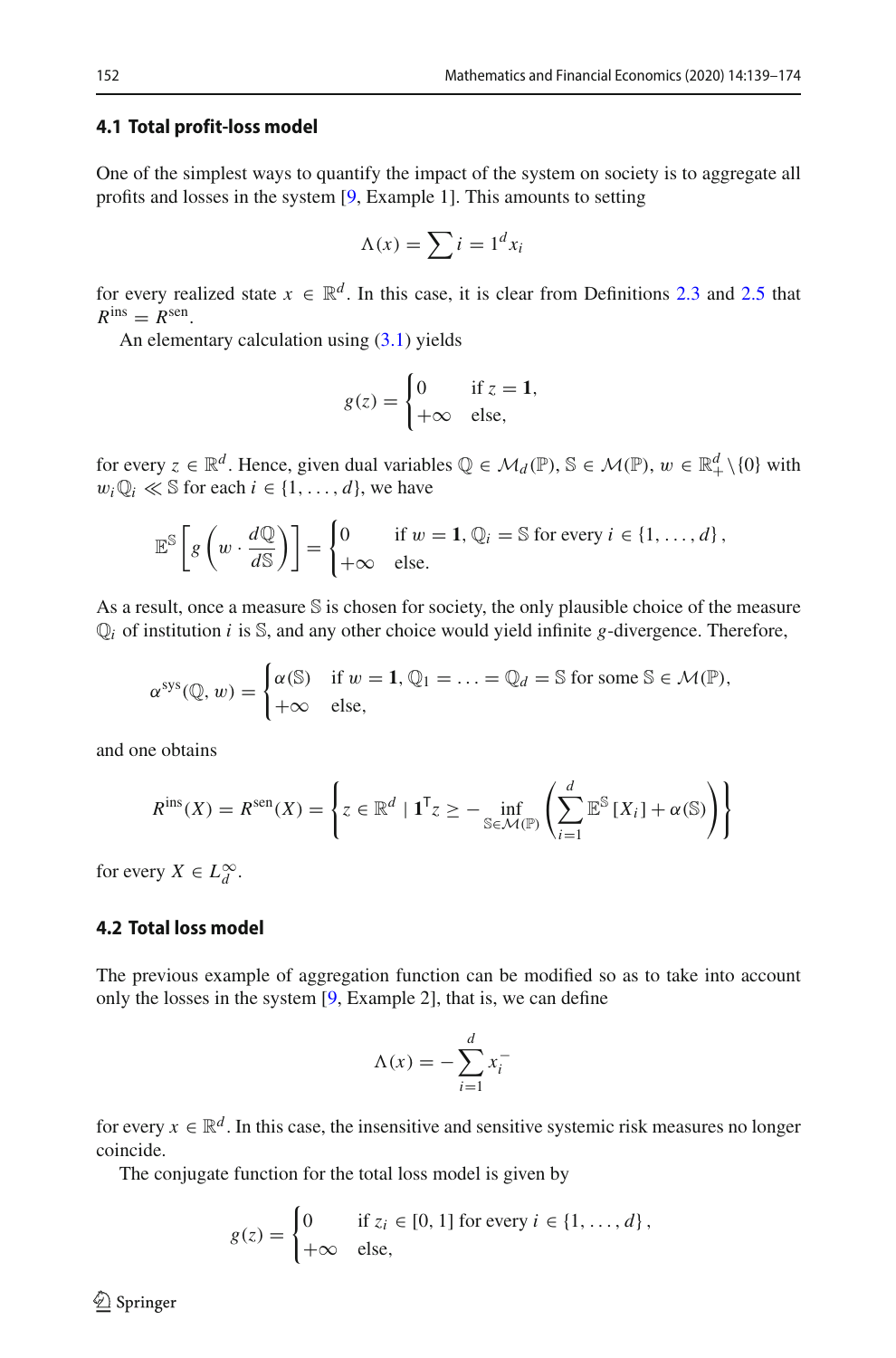for every  $z \in \mathbb{R}^d$ . Hence, given  $\mathbb{Q} \in \mathcal{M}_d(\mathbb{P})$ ,  $\mathbb{S} \in \mathcal{M}(\mathbb{P})$ ,  $w \in \mathbb{R}^d_+ \setminus \{0\}$  with  $w_i \mathbb{Q}_i \ll \mathbb{S}$  for each *i* ∈ {1, ..., *d*},

$$
\mathbb{E}^{\mathbb{S}}\left[g\left(w \cdot \frac{d\mathbb{Q}}{d\mathbb{S}}\right)\right] = \begin{cases} 0 & \text{if } \mathbb{P}\left\{w_i \frac{d\mathbb{Q}_i}{d\mathbb{S}} \le 1\right\} = 1 \text{ for every } i \in \{1, \dots, d\}, \\ +\infty & \text{else.} \end{cases}
$$

Therefore, the systemic penalty function can be given as

$$
\alpha^{\text{sys}}(\mathbb{Q}, w) = \inf_{\mathbb{S} \in \mathcal{M}(\mathbb{P})} \left\{ \alpha(\mathbb{S}) \mid w_i \mathbb{Q}_i \ll \mathbb{S}, \ \mathbb{P} \left\{ w_i \frac{d\mathbb{Q}_i}{d\mathbb{S}} \leq 1 \right\} = 1 \text{ for every } i \in \{1, \dots, d\} \right\}.
$$

#### <span id="page-14-0"></span>**4.3 Entropic model**

As an example of a strictly concave aggregation function, let us suppose that  $\Lambda$  aggregates the profits and losses through an exponential utility function  $[13, Section 5.1(iii)]$  $[13, Section 5.1(iii)]$ , namely,

$$
\Lambda(x) = -\sum_{i=1}^{d} e^{-x_i - 1}
$$

for every  $x \in \mathbb{R}^d$ . Then, for every  $z \in \mathbb{R}^d_+$ ,

$$
g(z) = \sum_{i=1}^d z_i \log(z_i),
$$

where  $log(0) := -\infty$  and  $0 log(0) := 0$  by convention. Hence, for every  $\mathbb{Q} \in \mathcal{M}_d(\mathbb{P})$ , S ∈ *M*( $\mathbb{P}$ ),  $w \in \mathbb{R}^d_+ \setminus \{0\}$  with  $w_i \mathbb{Q}_i \ll \mathbb{S}$  for each  $i \in \{1, ..., d\}$ , the *g*-divergence is given by

$$
\mathbb{E}^{\mathbb{S}}\left[g\left(w \cdot \frac{d\mathbb{Q}}{d\mathbb{S}}\right)\right] = \sum_{i=1}^{d} \mathcal{H}\left(w_i\mathbb{Q}_i \|\mathbb{S}\right),
$$

where  $\mathcal{H}(w_i \mathbb{Q}_i | \mathbb{S})$  is the *relative entropy* of the finite measure  $w_i \mathbb{Q}_i$  with respect to society's probability measure S, that is,

$$
\mathcal{H}(w_i\mathbb{Q}_i\|\mathbb{S}) := \mathbb{E}^{\mathbb{S}}\left[w_i\frac{d\mathbb{Q}_i}{d\mathbb{S}}\log\left(w_i\frac{d\mathbb{Q}_i}{d\mathbb{S}}\right)\right].
$$

Since  $\mathcal{H}(w_i \mathbb{Q}_i | \mathbb{S}) = w_i \mathcal{H}(\mathbb{Q}_i | \mathbb{S}) + w_i \log(w_i)$ , one can also write

$$
\mathbb{E}^{\mathbb{S}}\bigg[g\left(w \cdot \frac{d\mathbb{Q}}{d\mathbb{S}}\right)\bigg] = \sum_{i=1}^{d} w_i \mathcal{H}\left(\mathbb{Q}_i \|\mathbb{S}\right) + \sum_{i=1}^{d} w_i \log(w_i).
$$

Hence, the systemic penalty function has the form

$$
\alpha^{\text{sys}}(\mathbb{Q}, w) = \inf_{\substack{\mathbb{S} \in \mathcal{M}(\mathbb{P}) : \\ \forall i \colon w_i \mathbb{Q}_i \ll \mathbb{S}}} \left( \alpha(\mathbb{S}) + \sum_{i=1}^d \mathcal{H}(w_i \mathbb{Q}_i || \mathbb{S}) \right) = \inf_{\substack{\mathbb{S} \in \mathcal{M}(\mathbb{P}) : \\ \forall i \colon w_i \mathbb{Q}_i \ll \mathbb{S}}} \left( \alpha(\mathbb{S}) + \sum_{i=1}^d w_i \mathcal{H}(\mathbb{Q}_i || \mathbb{S}) \right) + c(w),
$$

where  $c(w) := \sum_{i=1}^d w_i \log(w_i)$ .

Finally, we consider a special case where the underlying monetary risk measure  $\rho$  is the entropic risk measure, that is,

$$
\rho(Y) = \log \mathbb{E}\left[e^{-Y}\right]
$$

 $\hat{\mathfrak{D}}$  Springer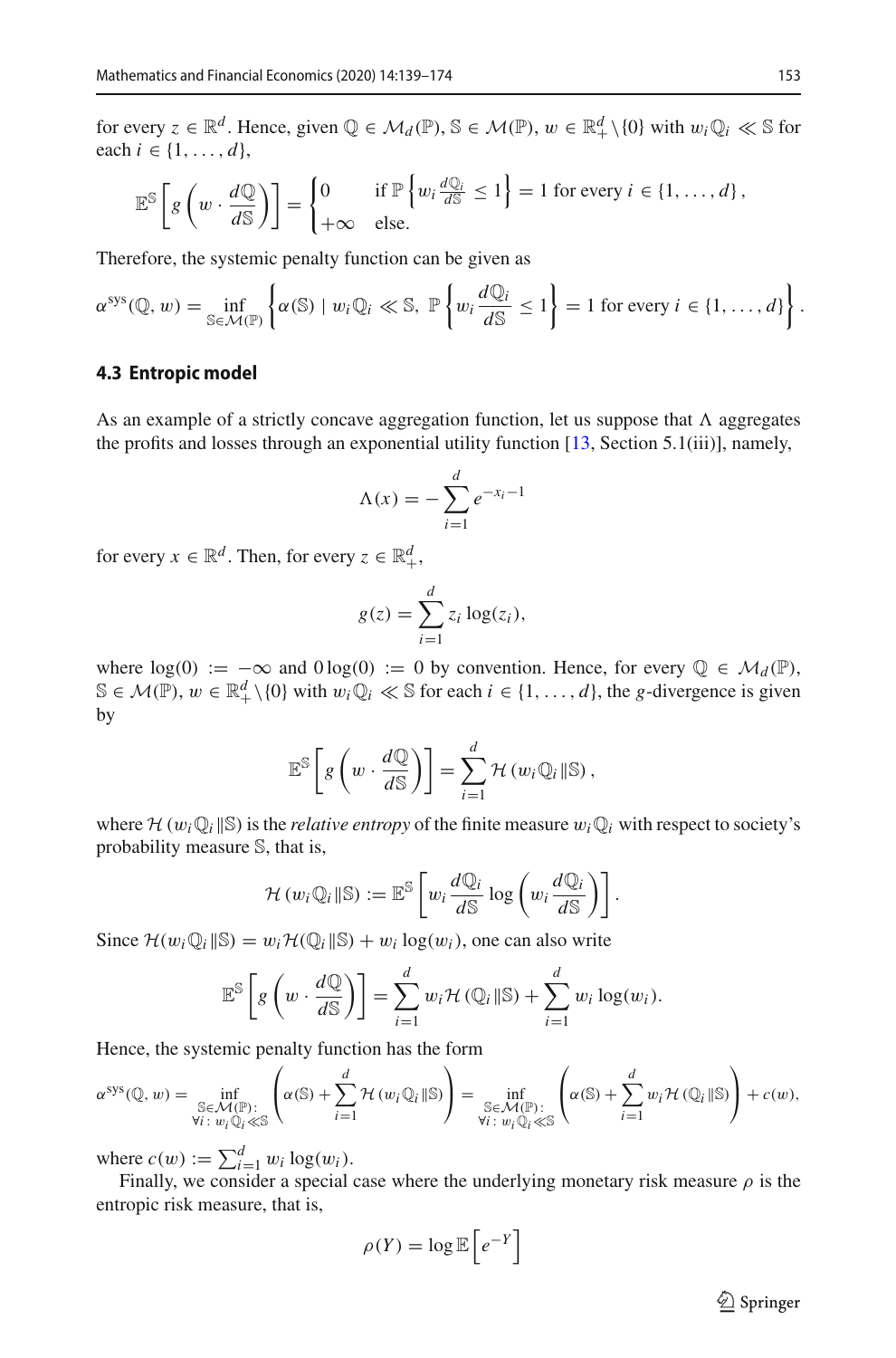for every  $Y \in L^{\infty}$ . In this case, the penalty function of  $\rho$  is also a relative entropy:

$$
\alpha(\mathbb{S})=\mathcal{H}(\mathbb{S}\Vert\mathbb{P}).
$$

As a result, the systemic penalty function becomes

$$
\alpha^{\text{sys}}(\mathbb{Q}, w) = \inf_{\substack{\mathbb{S} \in \mathcal{M}(\mathbb{P}):\\ \forall i \colon w_i \mathbb{Q}_i \ll \mathbb{S}}} \left( \mathcal{H}(\mathbb{S} \|\mathbb{P}) + \sum_{i=1}^d w_i \mathcal{H}(\mathbb{Q}_i \|\mathbb{S}) \right) + c(w).
$$

As relative entropy is a commonly used quantification of distance between probability measures, this form of the systemic penalty function provides a geometric insight to the economic interpretations discussed in Sect. [3.](#page-6-0) Indeed, the sum  $\mathcal{H}(\mathbb{S}|\mathbb{P}) + \sum_{i=1}^{d} w_i \mathcal{H}(\mathbb{Q}_i|\mathbb{S})$  can be seen as the weighted sum distance of the vector probability measure Q to the physical measure  $\mathbb P$  while passing through the probability measure  $\mathbb S$  of society: as a first step, one measures the distance from each  $\mathbb{Q}_i$  to S as  $\mathcal{H}(\mathbb{Q}_i | \mathbb{S})$ , and computes their weighted sum  $\sum_{i=1}^d w_i \mathcal{H}(\mathbb{Q}_i | \mathbb{S})$ . Then, this weighted sum is added to the distance  $\mathcal{H}(\mathbb{S} | \mathbb{P})$  of S to P, which gives the total distance of  $\mathbb Q$  to  $\mathbb P$  via S. Finally, the systemic penalty function looks for the minimum possible distance of  $\mathbb Q$  to  $\mathbb P$  (via  $\mathbb S$ ) over all choices of  $\mathbb S \in \mathcal M(\mathbb P)$  with  $w_i \mathbb{Q}_i \ll \mathbb{S}$  for every  $i \in \{1, \ldots, d\}.$ 

#### <span id="page-15-0"></span>**4.4 Eisenberg–Noe model**

The previous three examples provide general rules for aggregating the wealths of the institutions. As these rules ignore the precise structure of the financial system, they would be useful in systemic risk measurement, for instance, in the absence of detailed information about interbank liabilities.

In this subsection, we consider the network model of Eisenberg and Noe [\[11\]](#page-34-0), where the financial institutions (typically banks) are modeled as the nodes of a network and the liabilities between the institutitons are represented on the arcs. As in Feinstein et al. [\[13](#page-35-2)], we will add society as an additional node to the network and define the aggregation function as the net equity of society after clearing payments are realized based on the liabilities.

Let us recall the description of the model. We consider a financial network with nodes 0, 1,..., *d*, where nodes 1,..., *d* denote the institutions and node 0 denotes society. For an arc  $(i, j)$  with  $i, j \in \{0, 1, \ldots, d\}$ , let us denote by  $\ell_{ij} \geq 0$  the *nominal liability* of node *i* to node *j*. We make the following assumptions.

- (i) Society has no liabilities, that is,  $\ell_{0i} = 0$  for every  $i \in \{1, ..., d\}$ .
- (ii) Every institution has nonzero liability to society, that is,  $\ell_{i0} > 0$  for every  $i \in$ {1,..., *d*}.
- (iii) Self-liabilities are ignored, that is,  $\ell_{ii} = 0$  for every  $i \in \{0, 1, ..., d\}$ .

For an arc  $(i, j)$  with  $i \neq 0$ , the corresponding *relative liability* is defined as

$$
a_{ij} := \frac{\ell_{ij}}{\bar{p}_i},
$$

where  $\bar{p}_i := \sum_{j=0}^d \ell_{ij} > 0$  is the *total liability* of institution *i*.

 $\circledcirc$  Springer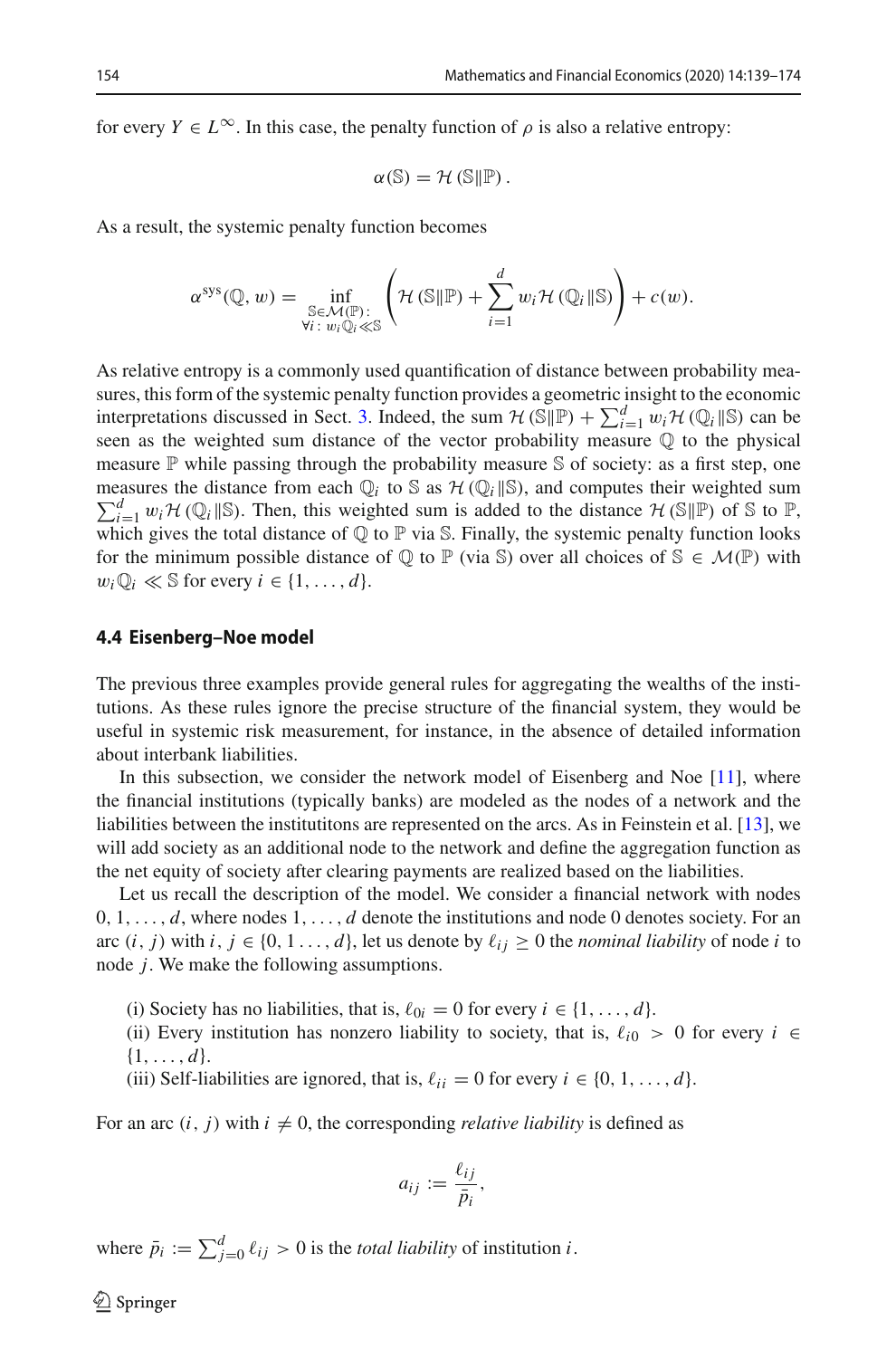Given a realized state  $x \in \mathbb{R}^d$ , a vector  $p(x) := (p_1(x), \dots, p_d(x))^T \in \mathbb{R}^d_+$  is called a *clearing payment vector* for the system if it solves the fixed point problem

$$
p_i(x) = \min \left\{ \bar{p}_i, x_i + \sum_{j=1}^d a_{ji} p_j(x) \right\}, \quad i \in \{1, ..., d\}.
$$

In this case, the payment  $p_i(x)$  of an institution *i* at clearing must be equal either to the total liability of *i* (no default) or else to the total income of *i* coming from other institutions as well as its realized wealth (default). Clearly, every clearing payment vector  $p = p(x)$  is a feasible solution of the linear programming problem

<span id="page-16-0"></span>maximize 
$$
\sum_{i=1}^{d} a_{i0} p_i
$$
   
\nsubject to  $p_i \le x_i + \sum_{j=1}^{d} a_{ji} p_j, \quad i \in \{1, ..., d\},$   
\n $p_i \in [0, \bar{p}_i], \quad i \in \{1, ..., d\}.$ 

Let us denote by  $\Lambda(x)$  the optimal value of problem  $(P(x))$  $(P(x))$  $(P(x))$ . Note that this problem is either infeasible, in which case we set  $\Lambda(x) = -\infty$ , or else it has a finite optimal value  $\Lambda(x) \in [0, \bar{\bar{p}}]$ , where  $\bar{\bar{p}} := \sum_{i=0}^{d} a_{i0} \bar{p}_{i}$ . Let us denote by  $\mathcal{X}$  the set of all  $x \in \mathbb{R}^{d}$  for which  $(P(x))$  $(P(x))$  $(P(x))$  is feasible. Clearly,  $\mathbb{R}^{d}_{+} \subseteq \mathcal{X}$ . In fact, only the case  $x \in \mathbb{R}^{d}_{+}$  is and Noe [\[11\]](#page-34-0) and it is shown in Eisenberg and Noe [\[11,](#page-34-0) Lemma 4] that every optimal solution of  $(P(x))$  $(P(x))$  $(P(x))$  is a clearing payment vector for the system. We note here that the same result holds for every  $x \in \mathcal{X}$  since the objective function is strictly increasing with respect to the payment *pi* of each institution *i*.

Therefore, if  $x \in \mathcal{X}$ , then the optimal value  $\Lambda(x)$  is the equity of society after clearing payments are realized, and if  $x \notin \mathcal{X}$ , then we have  $\Lambda(x) = -\infty$  in which case there is no clearing payment vector. Hence, we set  $\Lambda$  to be the aggregation function for the Eisenberg– Noe model as it quantifies the impact of the financial network on society.

It is easy to check that  $\Lambda$  is increasing, concave and non-constant. Hence, it satisfies the definition of an aggregation function except that it may take the value  $-\infty$ . Nevertheless, by Remark [4.2](#page-17-0) below, we are able to apply Theorem [3.2](#page-7-1) to this choice of  $\Lambda$ . In Proposition [4.1](#page-16-1) below, we provide a simple expression for the conjugate function *g* defined by [\(3.1\)](#page-7-2).

<span id="page-16-1"></span>**Proposition 4.1** *For*  $z \in \mathbb{R}^d_+$ *, one has* 

$$
g(z) = \sum_{i=1}^d c_i(z)^+,
$$

*where*

$$
c_i(z) = \sum_{j=0}^d \ell_{ij}(z_j - z_i),
$$

 $\mathcal{A}$  *and*  $z_0 := 1$ *. Consequently, for every*  $\mathbb{Q} \in \mathcal{M}_d(\mathbb{P})$ ,  $\mathbb{S} \in \mathcal{M}(\mathbb{P})$ ,  $w \in \mathbb{R}_+^d \setminus \{0\}$  with  $w_i \mathbb{Q}_i \ll \mathbb{S}$ *for each*  $i \in \{1, ..., d\}$ *,* 

$$
\mathbb{E}^{\mathbb{S}}\left[g\left(w \cdot \frac{d\mathbb{Q}}{d\mathbb{S}}\right)\right] = \sum_{i=1}^{d} \mathbb{E}^{\mathbb{S}}\left[c_{i}\left(w \cdot \frac{d\mathbb{Q}}{d\mathbb{S}}\right)^{+}\right] = \sum_{i=1}^{d} \mathbb{E}^{\mathbb{S}}\left[\left(\sum_{j=0}^{d} \ell_{ij}\left(w_{j} \frac{d\mathbb{Q}_{j}}{d\mathbb{S}}-w_{i} \frac{d\mathbb{Q}_{i}}{d\mathbb{S}}\right)\right)^{+}\right],
$$

 $\circled{2}$  Springer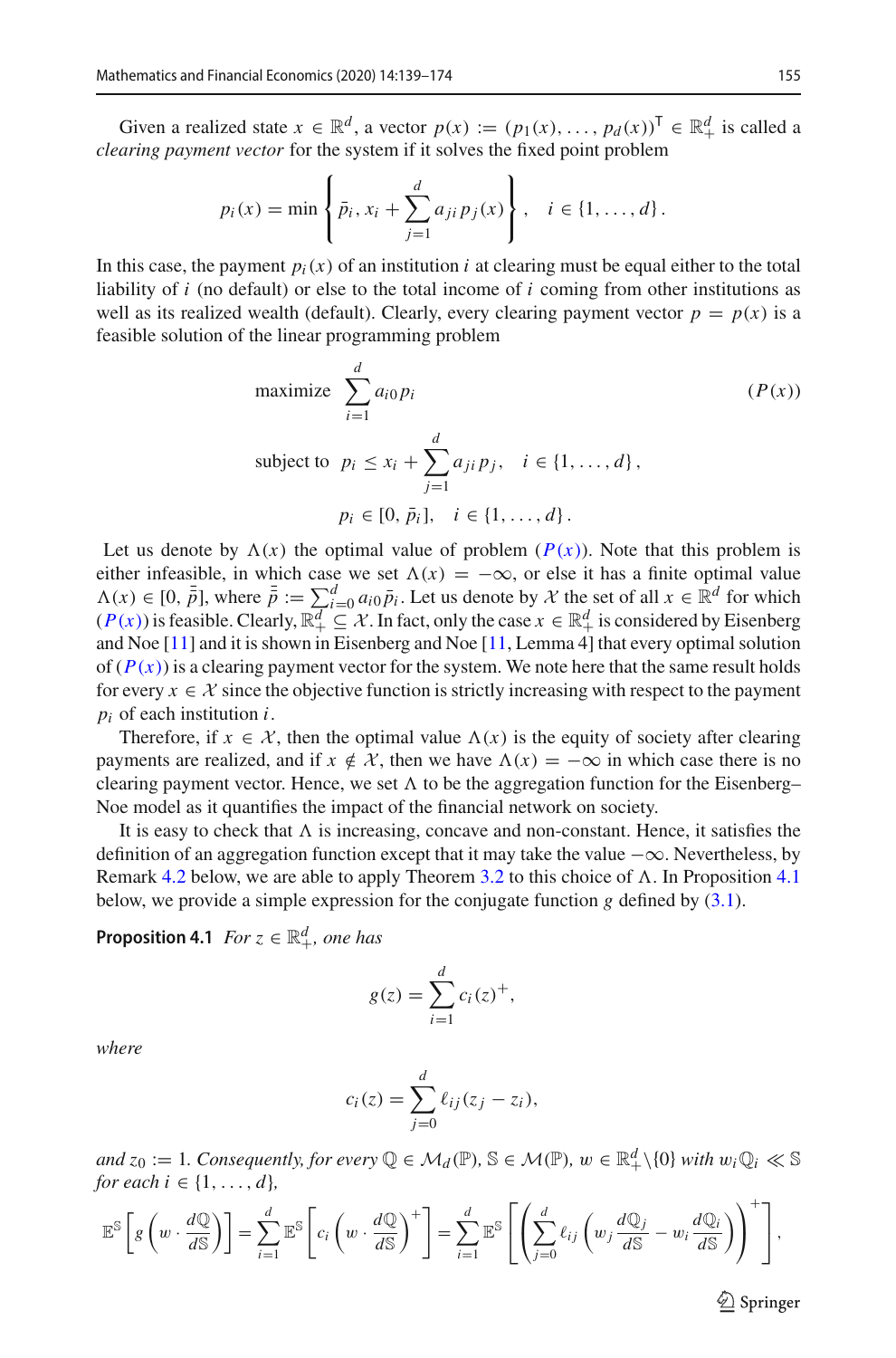*where*  $w_0 := 1$ ,  $\mathbb{Q}_0 := \mathbb{S}$ .

Proof Let 
$$
z \in \mathbb{R}_+^d
$$
. We have  
\n
$$
g(z) = \sup_{x \in \mathbb{R}^d} (\Lambda(x) - z^T x)
$$
\n
$$
= \sup_{p_i \in [0, \bar{p}_i], i \in \{1, ..., d\}} \left\{ \sum_{i=1}^d a_{i0} p_i - \inf_{x \in \mathbb{R}^d} \left\{ z^T x \mid x_i \ge p_i - \sum_{j=1}^d a_{ji} p_j, i \in \{1, ..., d\} \right\} \right\}
$$
\n
$$
= \sup_{p_i \in [0, \bar{p}_i], i \in \{1, ..., d\}} \left\{ \sum_{i=1}^d a_{i0} p_i - \sum_{i=1}^d z_i \left( p_i - \sum_{j=1}^d a_{ji} p_j \right) \right\}
$$
\n
$$
= \sup_{p_i \in [0, \bar{p}_i], i \in \{1, ..., d\}} \sum_{i=1}^d \left( a_{i0} + \sum_{j=1}^d a_{ij} z_j - z_i \right) p_i
$$
\n
$$
= \sum_{i=1}^d c_i(z)^+
$$

since

$$
c_i(z) = \sum_{j=0}^d \ell_{ij} (z_j - z_i) = \bar{p}_i \left( a_{i0} + \sum_{j=1}^d a_{ij} z_j - z_i \right).
$$

Hence, the last statement follows.

Therefore, for the multivariate *g*-divergence of the Eisenberg–Noe model, the contribution of institution *i* is computed as follows. The difference between the weighted density  $w_j \frac{dQ_j}{dS}$ of institution *j* and the weighted density  $w_i \frac{dQ_i}{dS}$  of institution *i* is computed and this difference is multiplied by the corresponding liability  $\ell_{ij} \geq 0$ . The positive part of the sum of these (weighted) differences over all  $j \neq i$  is the (random) measurement of the *incompatibility* of  $\mathbb{Q}_i$ ,  $w_i$  for institution *i* given the choices of  $\mathbb{Q}_i$ ,  $w_j$  for institutions  $j \neq i$  as well as the choice of S for society. Finally, the expected value of this measurement gives the contribution of institution *i* to the *g*-divergence.

<span id="page-17-0"></span>*Remark 4.2* Note that the aggregation function  $\Lambda$  in this example takes the value  $-\infty$  on  $\mathbb{R}^d \setminus \mathcal{X}$ , which is not allowed in the general framework of Sect. [2.](#page-3-0) In particular,  $\Lambda(X) \in L^\infty$ may no longer hold true. Nevertheless, Definitions [2.3](#page-5-4) and [2.5](#page-5-5) of the systemic risk measures still make sense with the usual acceptance set  $A \subseteq L^{\infty}$  of a monetary risk measure  $\rho: L^{\infty} \to$ R. One just obtains  $R^{\text{ins}}(X) = \emptyset$  if  $\Lambda(X) \notin L^{\infty}$ . Equivalently, one can extend  $\rho$  to random variables of the form  $\tilde{Z} = Z1_F - \infty 1_{\Omega \setminus F}$  with  $Z \in L^{\infty}$  and  $F \in \mathcal{F}$  (1<sub>F</sub> denotes the stochastic indicator function of *F*) by

$$
\rho(\tilde{Z}) = \begin{cases} \rho(Z) & \text{if } \mathbb{P}(F) = 1, \\ +\infty & \text{if } \mathbb{P}(F) < 1, \end{cases}
$$

and then define  $R^{ins}$  and  $R^{sen}$  by [\(2.1\)](#page-5-0) and [\(2.2\)](#page-5-6). Naturally, this extended definition yields  $\rho^{\text{ins}}(X) = \rho(\Lambda(X)) = +\infty$  and  $R^{\text{ins}}(X) = \emptyset$  if  $\mathbb{P}\{\Lambda(X) \in \mathbb{R}\}$  < 1. In other words, the insensitive systemic risk measure provides no capital allocation vectors in this case. However, with the sensitive systemic risk measure  $R^{\text{sen}}$ , it is always possible to find a nonempty set of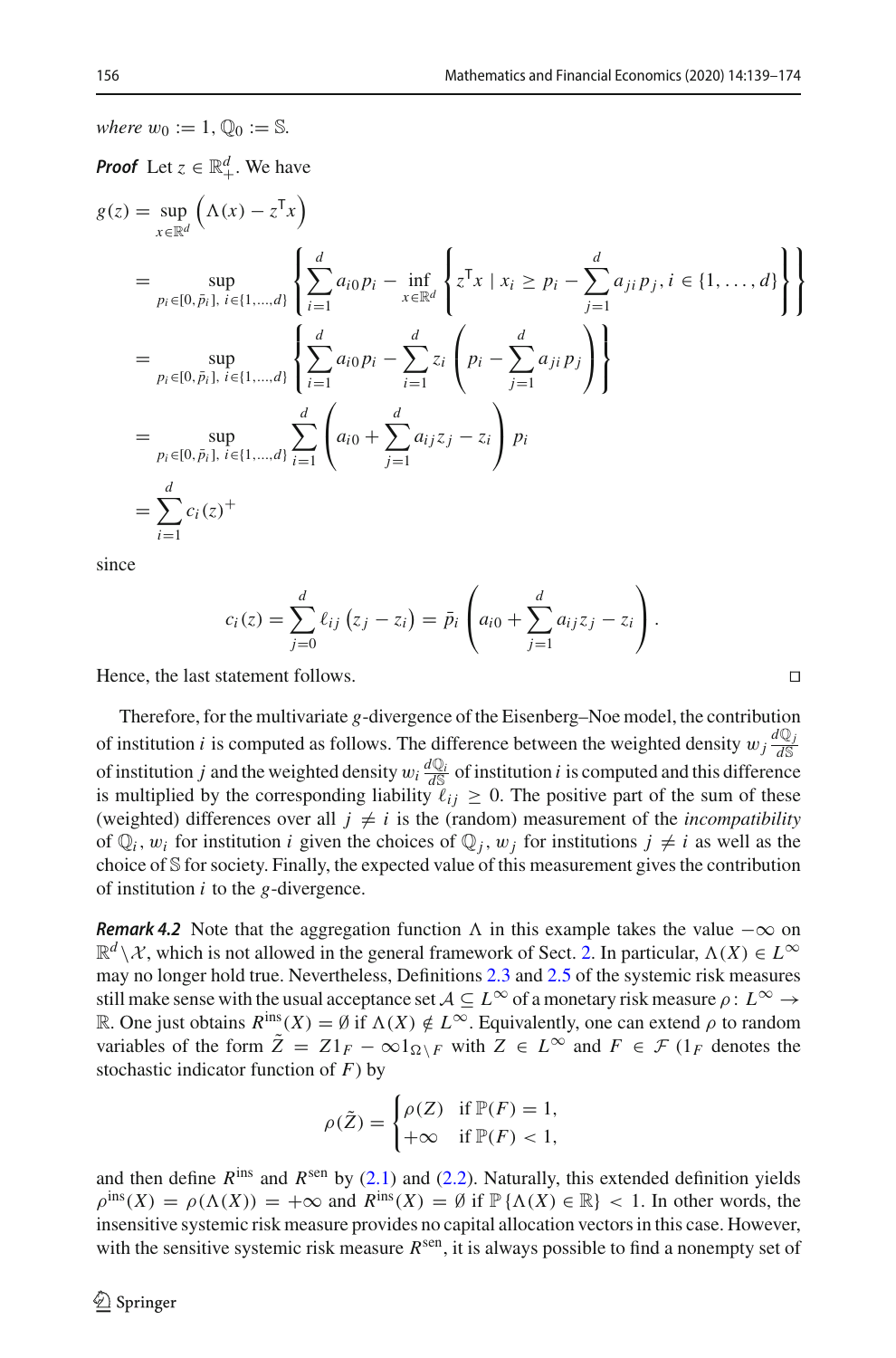capital allocation vectors. Indeed, it is easy to check that, for every  $X \in L^\infty_d$ , the vector  $\overline{z} \in \mathbb{R}^d$ defined by  $z_i = \|X_i^-\|_{\infty}$  for each  $i \in \{1, ..., d\}$  yields  $\Lambda(X + \overline{z}) \in L^{\infty}$  (as  $X + \overline{z} \ge 0$ ), and moreover, one can find  $z \in \mathbb{R}^d$  with  $\Lambda(X + \overline{z} + z) \in A$  so that  $\overline{z} + z \in R^{\text{sen}}(X)$ . Finally, with moreover, one can find  $z \in \mathbb{R}^d$  with  $\Lambda(X + \overline{z} + z) \in A$  so that  $\overline{z} + z \in R^{\text{sen}}(X)$ . Finally, with the extended definition, *R*<sup>sen</sup> still has the dual representation in Theorem [3.2](#page-7-1) with minor and obvious changes in the proof in Sect. [6.2](#page-26-0) and the dual representation of *R*ins in Theorem [3.2](#page-7-1) holds for *X* with  $\Lambda(X) \in L^{\infty}$ , else  $R^{\text{ins}}(X) = \emptyset$ .

#### <span id="page-18-0"></span>**4.5 Eisenberg–Noe model with central clearing**

When a central clearing counterparty (CCP) is introduced to the financial system, all liabilities between the institutions are realized through the CCP, which results in a star-shaped structure in the modified network. On the other hand, the institutions still have their liabilities to society. In this subsection, we consider the modified Eisenberg–Noe model with the CCP and society and show that the *g*-divergence in this model can be written in a similar way as in the model without the CCP.

Let us consider again the Eisenberg–Noe model without the CCP where the liabilities  $\ell_{ij}$ ,  $i, j \in \{0, 1, \ldots, d\}$ , satisfy the three assumptions of the previous subsection. We add the CCP to the network as node  $d+1$  and compute the liabilities between the CCP and institution  $i \in \{1, \ldots, d\}$  by

$$
\ell_{i(d+1)} := \left(\sum_{j=1}^d \ell_{ij} - \sum_{j=1}^d \ell_{ji}\right)^+, \quad \ell_{(d+1)i} := \left(\sum_{j=1}^d \ell_{ij} - \sum_{j=1}^d \ell_{ji}\right)^-.
$$

In other words, if the *net* interbank liability of institution *i* is positive in the original network, then this amount is set as the liability of institution *i* to the CCP; otherwise, the absolute value of this amount is set as liability of the CCP to institution *i*. Once the liabilities of/to the CCP are set, the liabilities on the arcs  $(i, j)$  with  $i, j \in \{1, \ldots, d\}$  are all set to zero but the liability  $\ell_{i0} > 0$  of institution *i* to society remains the same.

In the modified network, a given realized state *x* has  $d + 1$  components, that is,  $x =$  $(x_1, \ldots, x_{d+1})^T$ , and the defining fixed point problem of a clearing payment vector  $p(x) =$  $(p_1(x), ..., p_{d+1}(x))^T \in \mathbb{R}^{d+1}_+$  can be written as

$$
p_i(x) = \min\left\{\ell_{i(d+1)} + \ell_{i0}, x_i + p_{d+1}(x) \frac{\ell_{(d+1)i}}{\sum_{j=1}^d \ell_{(d+1)j}}\right\}, \quad i \in \{1, ..., d\},\tag{4.1}
$$

$$
p_{d+1}(x) = \min\left\{\sum_{i=1}^{d} \ell_{(d+1)i}, x_{d+1} + \sum_{i=1}^{d} p_i(x) \frac{\ell_{i(d+1)}}{\ell_{i(d+1)} + \ell_{i0}}\right\}.
$$
\n(4.2)

The corresponding linear programming problem becomes

maximize 
$$
\sum_{i=1}^{d} \frac{\ell_{i0}}{\ell_{i0} + \ell_{i(d+1)}} p_i
$$
  $(\tilde{P}(x))$ 

subject to  $p_i \leq x_i + \frac{\ell_{(d+1)i}}{\sqrt{d}}$  $\sum_{j=1}^{d} \ell_{(d+1)j}$  $p_{d+1}, i \in \{1, ..., d\},$ 

$$
p_{d+1} \le x_{d+1} + \sum_{i=1}^d \frac{\ell_{i(d+1)}}{\ell_{i(d+1)} + \ell_{i0}} p_i,
$$

<span id="page-18-3"></span><span id="page-18-2"></span><span id="page-18-1"></span> $\circled{2}$  Springer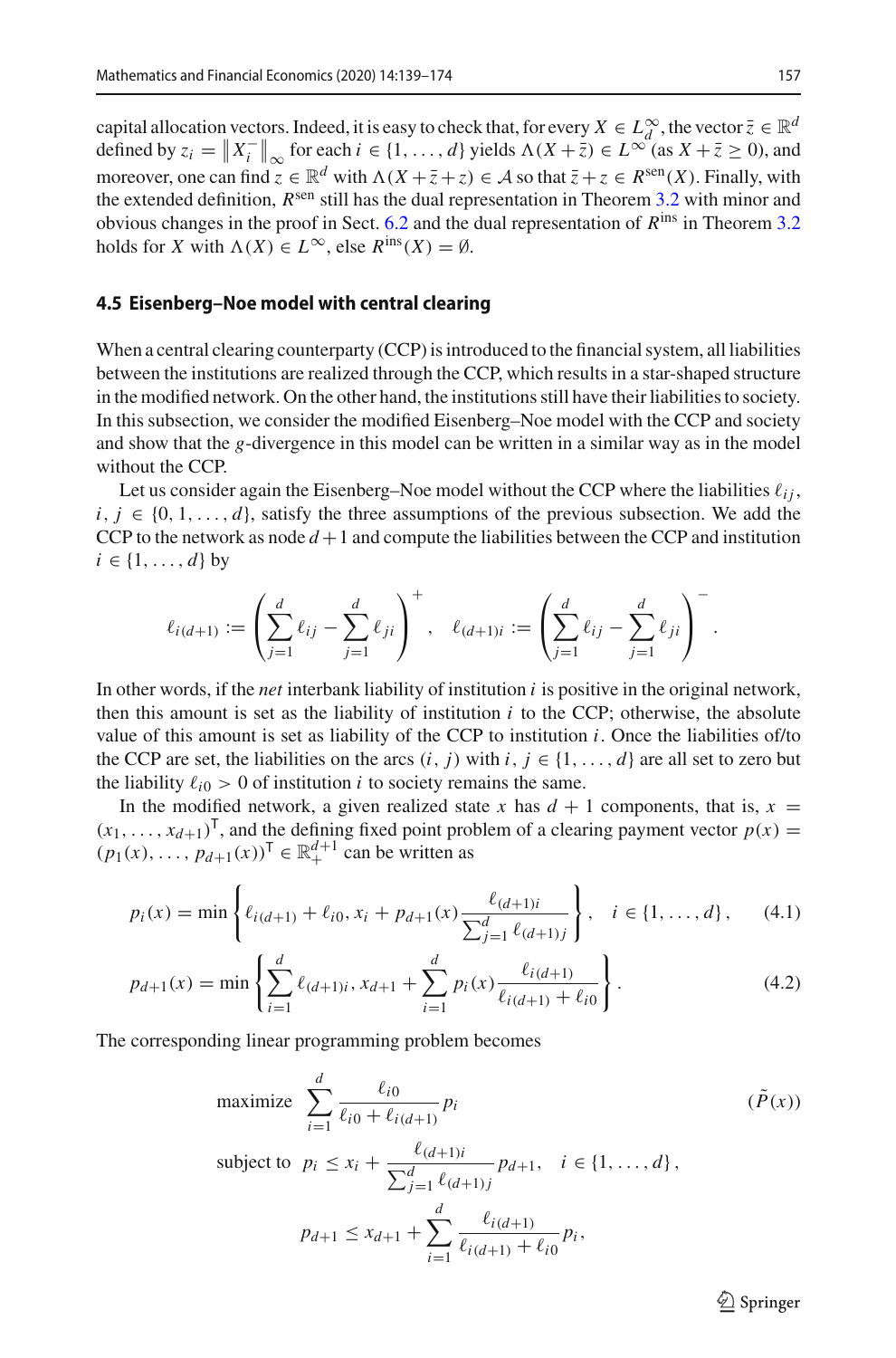.

$$
p_i \in [0, \ell_{i(d+1)} + \ell_{i0}], \quad i \in \{1, ..., d\},
$$

$$
p_{d+1} \in \left[0, \sum_{i=1}^d \ell_{(d+1)i}\right].
$$

Let us denote by  $\tilde{\Lambda}(x)$  the optimal value of problem  $(\tilde{P}(x))$  $(\tilde{P}(x))$  $(\tilde{P}(x))$  and by  $\tilde{\mathcal{X}}$  the set of all  $x \in \mathbb{R}^{d+1}$ for which  $(\tilde{P}(x))$  $(\tilde{P}(x))$  $(\tilde{P}(x))$  is feasible. As in the original network, if  $x \notin \tilde{X}$ , then we have  $\tilde{\Lambda}(x) = -\infty$ and there exists no clearing payment vectors. On the other hand, if  $x \in \tilde{\mathcal{X}}$ , then  $(\tilde{P}(x))$  $(\tilde{P}(x))$  $(\tilde{P}(x))$  has a finite optimal value  $\tilde{\Lambda}(x)$ . However, as the objective function does not depend on the payment  $p_{d+1}$  of the CC[P](#page-18-1), an optimal solution of  $(\tilde{P}(x))$  may fail to be a clearing payment vector. In particular, Eisenberg and Noe [\[11,](#page-34-0) Lemma 4] does not apply here. Nevertheless, any clearing payment vector is a solution of  $(\tilde{P}(x))$  $(\tilde{P}(x))$  $(\tilde{P}(x))$ , and we will show in Proposition [4.3](#page-19-0) that, for feasible  $(\tilde{P}(x))$  $(\tilde{P}(x))$  $(\tilde{P}(x))$ , one can always find an optimal solution that is also a clearing payment vector.

<span id="page-19-0"></span>**Proposition 4.3** *Suppose*  $x \in \tilde{\mathcal{X}}$ *. Then*  $(\tilde{P}(x))$  *has an optimal solution*  $p(x) \in \mathbb{R}^{d+1}$  *that is also a clearing payment vector. Moreover, the optimal value*  $\tilde{\Lambda}(x)$  *equals the equity of society after clearing payments are realized under any such solution of*  $(\tilde{P}(x))$ *.* 

*[P](#page-18-1)roof* Let  $p \in \mathbb{R}^{d+1}_+$  be an optimal solution of  $(\tilde{P}(x))$ , which exists as  $(\tilde{P}(x))$  is a feasible bounded linear programming problem by supposition. Let us define  $p(x) \in \mathbb{R}^{d+1}_+$  by

$$
p_i(x) := p_i, \quad i \in \{1, ..., d\},
$$
  

$$
p_{d+1}(x) := x_{d+1} + \sum_{i=1}^d \frac{\ell_{i(d+1)}}{\ell_{i(d+1)} + \ell_{i0}} p_i.
$$

Note that  $p_{d+1}(x) \geq p_{d+1} \geq 0$ . On the other hand,  $p(x)$  satisfies the first part of the fixed point problem, namely, the system of equations in [\(4.1\)](#page-18-2). This is due to the fact that the objective function has a strictly positive coefficient for  $p_i(x)$  for each  $i \in \{1, \ldots, d\}$  and the conclusion can be checked in the same way as in the proof of Eisenberg and Noe [\[11,](#page-34-0) Lemma 4]. Hence, it is clear from [\(4.1\)](#page-18-2), [\(4.2\)](#page-18-3) that  $p(x)$  is a clearing payment vector. Therefore,  $p(x)$  is also a feasible solution of  $(P(x))$  $(P(x))$  $(P(x))$ . Finally, the objective function values of  $p(x)$  and  $p$  coincide. Therefore,  $p(x)$  is an optimal solution of  $(\tilde{P}(x))$  $(\tilde{P}(x))$  $(\tilde{P}(x))$ . The second statement follows from the optimality of  $p(x)$ .

With Proposition [4.3,](#page-19-0) the computations of the conjugate function  $\tilde{g}$  and the corresponding multivariate  $\tilde{g}$ -divergence function can be seen as a special case of the computations in the original model in Sect. [4.4.](#page-15-0)

**Corollary 4.4** *For every*  $z \in \mathbb{R}^{d+1}_+$ ,

$$
\tilde{g}(z) = \sum_{i=1}^{d} \left[ \ell_{i0}(1 - z_i) + \ell_{i(d+1)}(z_{d+1} - z_i) \right]^{+} + \left( \sum_{i=1}^{d} \ell_{(d+1)i}(z_i - z_{d+1}) \right)^{+}
$$

*Consequently, for every*  $\mathbb{Q} \in \mathcal{M}_{d+1}(\mathbb{P})$ ,  $\mathbb{S} \in \mathcal{M}(\mathbb{P})$ ,  $w \in \mathbb{R}^{d+1}_+ \setminus \{0\}$  with  $w_i \mathbb{Q}_i \ll \mathbb{S}$  for each  $i \in \{1, \ldots, d + 1\},\$ 

$$
\mathbb{E}^{\mathbb{S}}\left[\tilde{g}\left(w \cdot \frac{d\mathbb{Q}}{d\mathbb{S}}\right)\right] = \sum_{i=1}^{d} \mathbb{E}\left[\ell_{i0}\left(1 - w_{i} \frac{d\mathbb{Q}_{i}}{d\mathbb{S}}\right) + \ell_{i(d+1)}\left(w_{d+1} \frac{\mathbb{Q}_{d+1}}{d\mathbb{S}} - w_{i} \frac{d\mathbb{Q}_{i}}{d\mathbb{S}}\right)\right]^{+} + \mathbb{E}\left[\sum_{i=1}^{d} \ell_{(d+1)i}\left(w_{i} \frac{d\mathbb{Q}_{i}}{d\mathbb{S}} - w_{d+1} \frac{d\mathbb{Q}_{d+1}}{d\mathbb{S}}\right)\right]^{+}
$$

 $\circledcirc$  Springer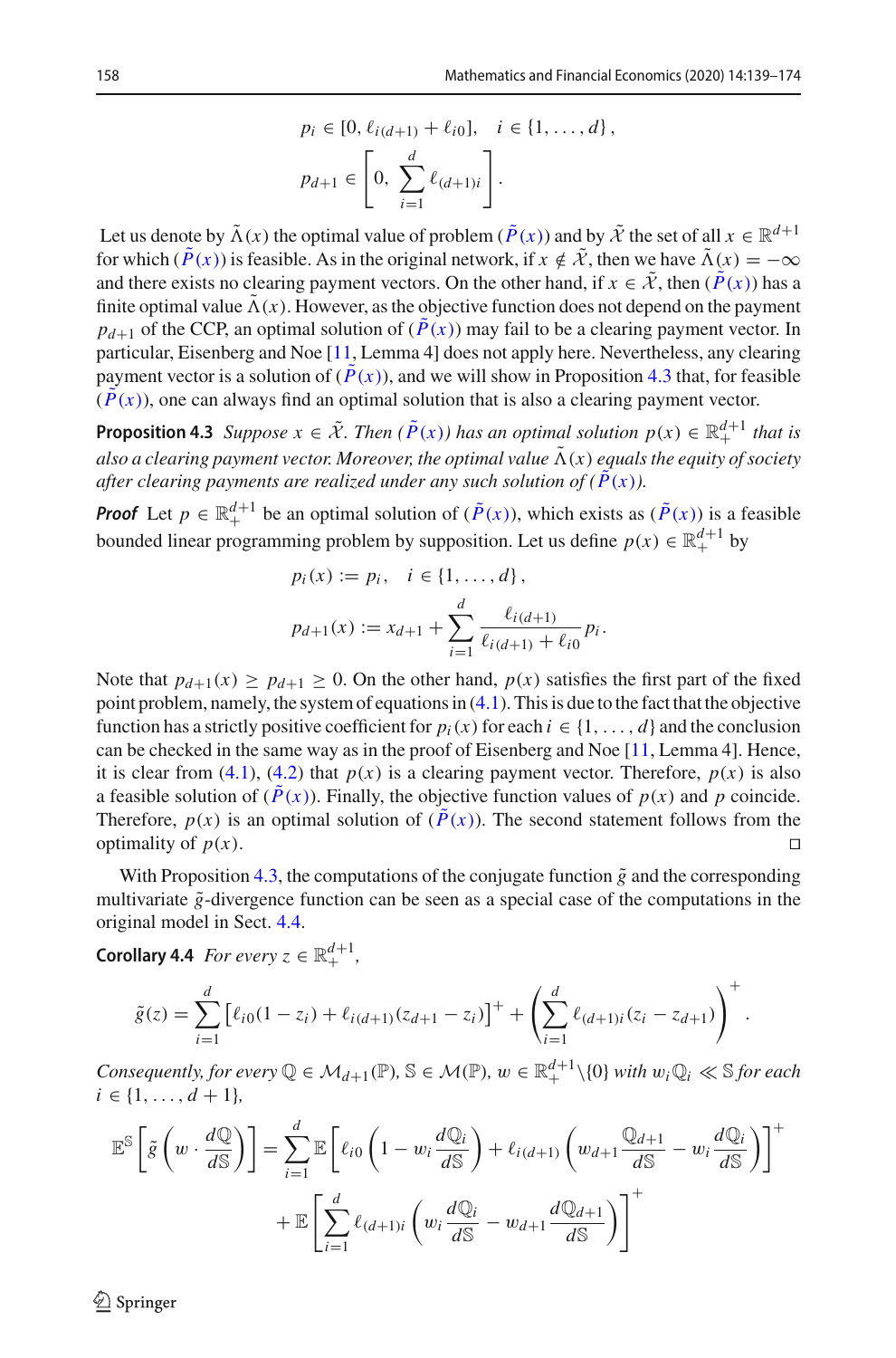*Proof* This is a special case of Proposition [4.1](#page-16-1) for a network with  $d + 1$  nodes and society.  $\Box$ 

#### **4.6 Resource allocation model**

The resource allocation problem is a classical operations research problem where the aim is to allocate *d* limited resources for *m* different tasks so as to maximize the profit made from these tasks. In the systemic risk context, this problem is discussed in Chen et al. [\[9\]](#page-34-2) as well.

To be precise, let us fix the problem data  $p \in \mathbb{R}^m_+$ ,  $A \in \mathbb{R}^{d \times m}_+$  where  $p_j$  denotes the unit profit made from task *j* and  $A_{ij}$  denotes the utilization rate of resource *i* by task *j*, for each  $i \in \{1, \ldots, d\}$ ,  $j \in \{1, \ldots, m\}$ . We also denote by  $u \in \mathbb{R}^m$  an allocation vector where  $u_j$ quantifies the production in task  $j \in \{1, \ldots, m\}$ . In addition, the realized state of the system is a vector  $x \in \mathbb{R}^d$  where  $x_i$  denotes the capacity of resource  $i \in \{1, ..., d\}$ . Then, the aggregation function is defined as the profit made from allocating the capacities optimally for the tasks, namely,  $\Lambda(x)$  is the optimal value of the following linear programming problem.

maximize 
$$
p^T u
$$
  
subject to  $Au \le x$ ,  
 $u \ge 0$ .

As in Remark [4.2](#page-17-0) of the Eisenberg–Noe model, it can be argued that the infeasible case  $\Lambda(x) = -\infty$  creates no problems for the application of the general duality result Theorem [3.2.](#page-7-1) The following proposition provides the special form of the multivariate *g*-divergence and the systemic penalty function.

<span id="page-20-0"></span>**Proposition 4.5** *For every*  $z \in \mathbb{R}^d_+$ ,

$$
g(z) = \begin{cases} 0 & \text{if } A^T z \ge p, \\ +\infty & \text{else.} \end{cases}
$$

*Consequently, for every*  $\mathbb{Q} \in \mathcal{M}_d(\mathbb{P})$ ,  $\mathbb{S} \in \mathcal{M}(\mathbb{P})$ ,  $w \in \mathbb{R}_+^d \setminus \{0\}$  with  $w_i \mathbb{Q}_i \ll \mathbb{S}$  for each  $i \in \{1, \ldots, d\},\$ 

$$
\mathbb{E}^{\mathbb{S}}\left[g\left(w \cdot \frac{d\mathbb{Q}}{d\mathbb{S}}\right)\right] = \begin{cases} 0 & \text{if } \mathbb{P}\left\{A^{\mathsf{T}}\left(w \cdot \frac{d\mathbb{Q}}{d\mathbb{S}}\right) \ge p\right\} = 1, \\ +\infty & \text{else,} \end{cases}
$$

*and*

$$
\alpha^{sys}(\mathbb{Q}, w) = \inf_{\mathbb{S} \in \mathcal{M}(\mathbb{P})} \left\{ \alpha(\mathbb{S}) \mid \mathbb{P} \left\{ A^{\mathsf{T}} \left( w \cdot \frac{d\mathbb{Q}}{d\mathbb{S}} \right) \geq p \right\} = 1, w_i \mathbb{Q}_i \ll \mathbb{S} \text{ for every } i \in \{1, \ldots, d\} \right\}.
$$

*Proof* Note that

$$
g(z) = \sup_{x \in \mathbb{R}^d} (\Lambda(x) - z^{\mathsf{T}} x)
$$
  
= 
$$
\sup_{u \in \mathbb{R}^m_+} \left( p^{\mathsf{T}} u - \inf_{\{x \in \mathbb{R}^d | x \ge A u\}} z^{\mathsf{T}} x \right)
$$
  
= 
$$
\sup_{u \in \mathbb{R}^m_+} \left( p^{\mathsf{T}} u - z^{\mathsf{T}} A u \right)
$$
  
= 
$$
\sup_{u \in \mathbb{R}^m_+} (p - A^{\mathsf{T}} z)^{\mathsf{T}} u,
$$

 $\circled{2}$  Springer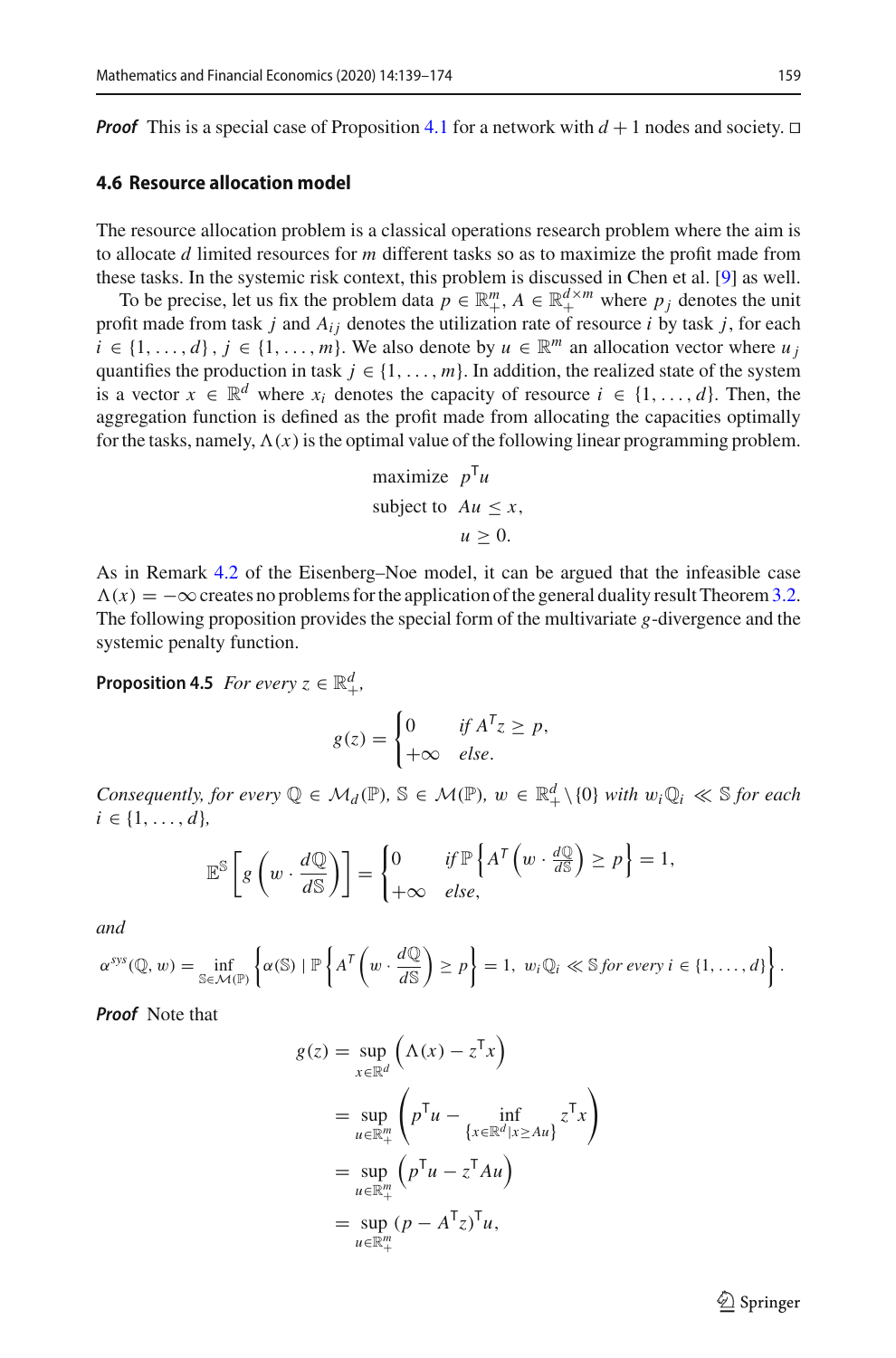which is the value of the support function of the cone  $\mathbb{R}^m_+$  in the direction  $p - A^T z$ . Hence,

$$
g(z) = \begin{cases} 0 & \text{if } A^T z - p \in \mathbb{R}^m_+, \\ +\infty & \text{else,} \end{cases}
$$

which proves the first claim. The rest follows directly from the definitions of the multivariate *g*-divergence and the systemic penalty function.

In light of Proposition [4.5,](#page-20-0) let us comment on the interpretation of the dual variables. To each resource *i*, we assign a probability measure  $\mathbb{Q}_i$  and a weight  $w_i$ . In addition, we assign a probability measure S to the economy. Then, the weighted density  $w_i \frac{dQ_i}{dS}$  can be seen as the unit profit made from using resource *i*. Given  $\mathbb{S}$ , we say that the choices of  $\mathbb{Q}$ , w are compatible with  $S$  if, for each  $j$ , the total profit made out of a unit activity in task  $j$  exceeds the original unit profit for task  $j$  (with probability one), that is, if

$$
\sum_{i=1}^d A_{ij} w_i \frac{d\mathbb{Q}_i}{d\mathbb{S}} \ge p_j.
$$

#### **4.7 Network flow model**

The maximum flow problem aims to maximize the total flow from a source node to a sink node in a capacitated network [\[18](#page-35-10)[,25](#page-35-11)]. In the systemic risk context, this problem is discussed in Chen et al. [\[9\]](#page-34-2) as well.

Let us formally recall the problem. We consider a network  $(N, \mathcal{E})$ , where N is the set of nodes and  $\mathcal{E} \subseteq \mathcal{N} \times \mathcal{N}$  is the nonempty set of arcs with  $d := |\mathcal{E}|$ . On this network, each arc (*a*, *b*) has some capacity  $x_{(a,b)} \in \mathbb{R}$  for carrying flow. Then,  $x = (x_{(a,b)})_{(a,b) \in \mathcal{E}} \in \mathbb{R}^d$  is a realized state of this system. We are interested in maximizing the flow from a fixed source node  $s \in \mathcal{N}$  to a fixed sink node  $t \in \mathcal{N} \setminus \{s\}.$ 

In this example, we will consider the so-called *path formulation* of the maximum flow problem as a linear programming problem. To that end, let us recall that a (simple) path *p* is a finite sequence of arcs where no node is visited more than once. Let *P* be the set of all paths starting from *s* and ending at *t*, and let  $m := |P|$ . For each  $p \in P$ , we will denote by  $u_p \in \mathbb{R}$ a flow carried over path *p*. Then, the aggregation function is defined as the maximum total flow carried over the paths in *P*, that is,  $\Lambda(x)$  is the optimal value of the following linear programming problem.

maximize 
$$
\sum_{p \in P} u_p
$$
  
\nsubject to  $\sum_{\{p \in P | (a,b) \in p\}} u_p \le x_{(a,b)}, (a, b) \in \mathcal{E}.$ 

As in Remark [4.2,](#page-17-0) it can be argued that the infeasible case  $\Lambda(x) = -\infty$  creates no problems for the application of the general duality results. The following proposition provides the special form of the multivariate *g*-divergence and the systemic penalty function.

<span id="page-21-0"></span>**Proposition 4.6** *For every*  $z = (z_{(a,b)})_{(a,b)\in\mathcal{E}} \in \mathbb{R}^d_+$ ,

$$
g(z) = \begin{cases} 0 & \text{if } \sum_{(a,b)\in p} z_{(a,b)} = 1 \text{ for every } p \in P, \\ +\infty & \text{else.} \end{cases}
$$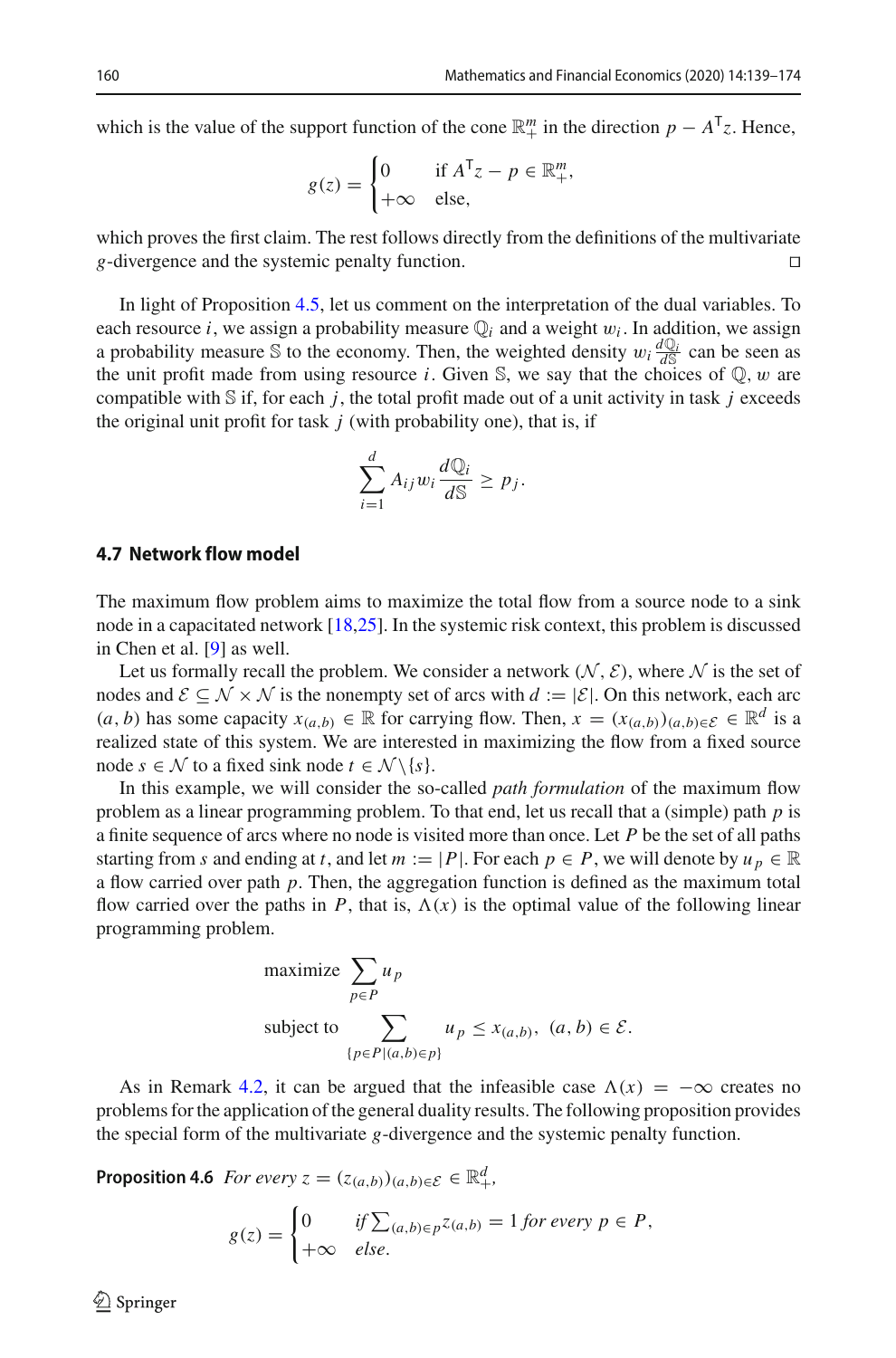*Consequently, for every*  $\mathbb{Q} = (\mathbb{Q}_{(a,b)})_{(a,b)\in\mathcal{E}} \in \mathcal{M}_d(\mathbb{P})$ ,  $\mathbb{S} \in \mathcal{M}(\mathbb{P})$ ,  $w = (w_{(a,b)})_{(a,b)\in\mathcal{E}} \in$  $\mathbb{R}^d_+ \setminus \{0\}$  *with*  $w_{(a,b)} \mathbb{Q}_{(a,b)} \ll \mathbb{S}$  for every  $(a,b) \in \mathcal{E}$ ,

$$
\mathbb{E}^{\mathbb{S}}\left[g\left(w \cdot \frac{d\mathbb{Q}}{d\mathbb{S}}\right)\right] = \begin{cases} 0 & \text{if } \mathbb{P}\left\{\sum_{(a,b)\in p} w_{(a,b)} \frac{d\mathbb{Q}_{(a,b)}}{d\mathbb{S}} = 1\right\} = 1 \text{ for every } p \in P, \\ +\infty & \text{else,} \end{cases}
$$

*and*

$$
\alpha^{sys}(\mathbb{Q}, w) = \inf_{\substack{\mathbb{S} \in \mathcal{M}(\mathbb{P}) : \\ \forall (a,b) \in \mathcal{E} : w_{(a,b)}\mathbb{Q}_{(a,b)} \ll \mathbb{S}}} \left\{ \alpha(\mathbb{S}) \mid \mathbb{P} \left\{ \sum_{(a,b) \in p} w_{(a,b)} \frac{d\mathbb{Q}_{(a,b)}}{d\mathbb{S}} = 1 \right\} = 1 \text{ for every } p \in P \right\}.
$$

*Proof* Let  $z \in \mathbb{R}^d_+$ . We have

$$
g(z) = \sup_{x \in \mathbb{R}^d} (\Lambda(x) - z^T x)
$$
  
\n
$$
= \sup_{u \in \mathbb{R}^m} \left( \sum_{p \in P} u_p - \inf_{x \in \mathbb{R}^d} \left\{ z^T x \mid \sum_{\{p \in P | (a,b) \in p\}} u_p \le x_{(a,b)} \text{ for every } (a,b) \in \mathcal{E} \right\} \right)
$$
  
\n
$$
= \sup_{u \in \mathbb{R}^m} \sum_{p \in P} \left( 1 - \sum_{(a,b) \in p} z_{(a,b)} \right) u_p
$$
  
\n
$$
= \begin{cases} 0 & \text{if } \sum_{(a,b) \in p} z_{(a,b)} = 1 \text{ for every } p \in P, \\ +\infty & \text{else.} \end{cases}
$$

The rest follows directly from the definitions of the multivariate *g*-divergence and the systemic penalty function.

Note that the sensitive systemic risk measure *R*sen provides a quantification of the risk resulting from a random shock  $X = (X_{(a,b)})_{(a,b)\in\mathcal{E}}$  that affects the capacities of the arcs. In light of Proposition [4.6,](#page-21-0) we assign a probability measure  $\mathbb{Q}_{(a,b)}$  and a weight  $w_{(a,b)}$  to each arc  $(a, b)$ . In addition, we assign a probability measure S to the (possibly hypothetical) arc (*s*, *t*), which provides a direct connection from the source to the sink. We also assume that the weight of this arc is  $w_{(s,t)} = 1$ . Then, the weighted density  $w_{(a,b)} \frac{dQ_{(a,b)}}{dS}$  can be seen as the unit cost of carrying a unit flow on arc  $(a, b)$  and the unit cost of carrying a unit flow on arc  $(s, t)$  is 1. Therefore, given S, we say that the choices of  $\mathbb{Q}$ , w are compatible with S if, for each path  $p \in P$ , the total cost of carrying a unit flow along p coincides with the cost of carrying a unit flow directly from the source to the sink (with probability one), that is, if

$$
\sum_{(a,b)\in p} w_{(a,b)} \frac{d\mathbb{Q}_{(a,b)}}{d\mathbb{S}} = 1 = w_{(s,t)} \frac{d\mathbb{S}}{d\mathbb{S}}.
$$

# <span id="page-22-0"></span>**5 Model uncertainty interpretation**

We finish the main part of the paper by pointing out an observation that bridges the sensitive systemic risk measure *R*sen with the so-called *multivariate utility-based shortfall risk measures* of recent interest in the literature.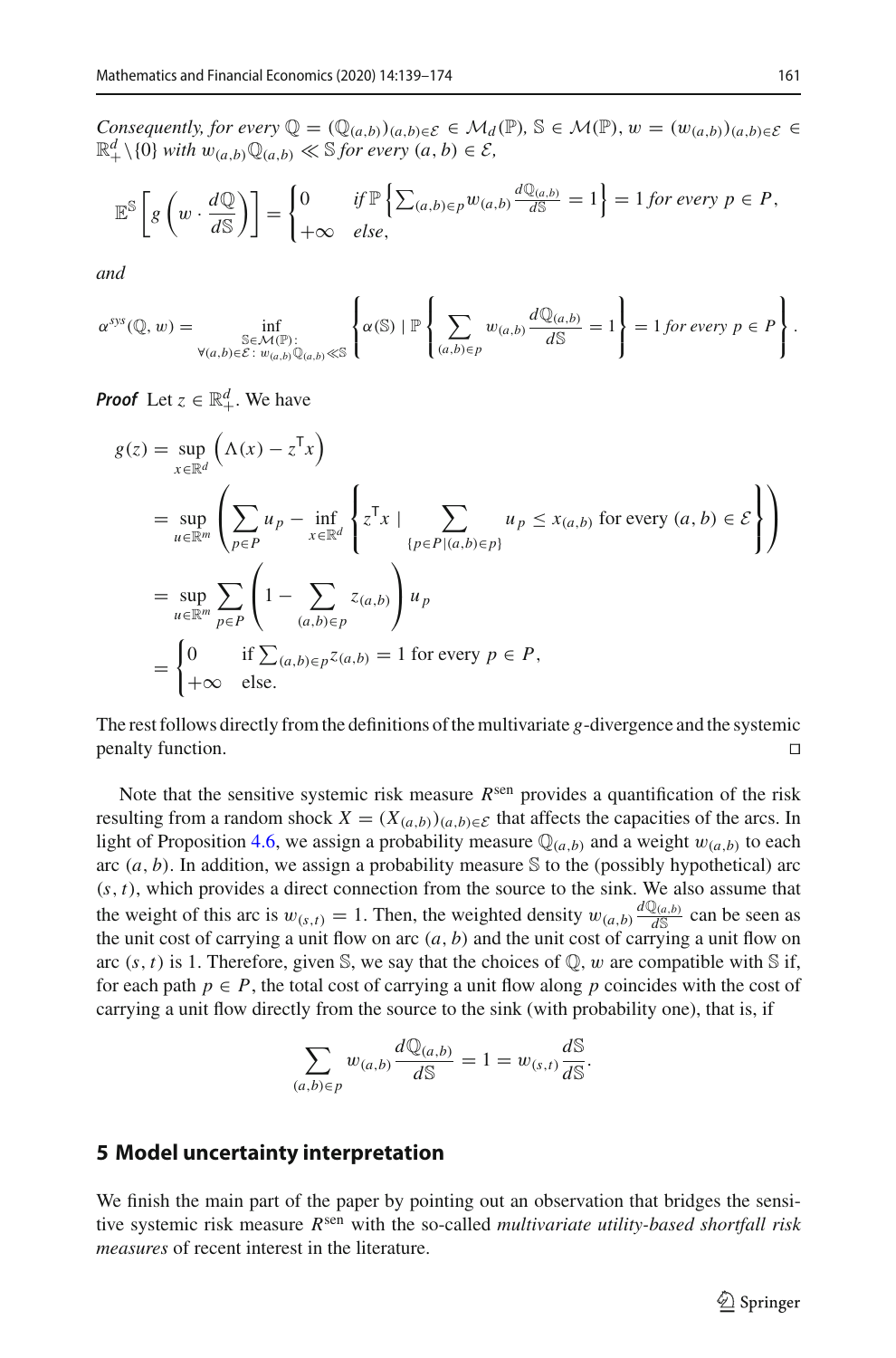## **5.1 Multivariate shortfall risk measure**

As the aggregation function  $\Lambda: \mathbb{R}^d \to \mathbb{R}$  is assumed to be increasing and concave, it can be seen as a multivariate utility function. Motivated by its univariate counterpart introduced in Föllmer and Schied [\[14](#page-35-12)], a multivariate shortfall risk measure with respect to  $\Lambda$  can be defined as follows.

<span id="page-23-0"></span>**Definition 5.1** Let  $\lambda^0 \in - \text{int } \Lambda(\mathbb{R}^d)$ . The set-valued function  $R(\cdot; \mathbb{P}, \lambda^0)$ :  $L_d^{\infty} \to 2^{\mathbb{R}^d}$ defined by

$$
R(X; \mathbb{P}, \lambda^0) = \left\{ z \in \mathbb{R}^d \mid \mathbb{E} \left[ -\Lambda(X+z) \right] \leq \lambda^0 \right\}
$$

for  $X \in L_d^{\infty}$  is called the shortfall risk measure with threshold level  $\lambda^0$  and model  $\mathbb{P}$ .

The financial interpretation of the shortfall risk measure is that, for a multivariate financial position *X*, it collects the set of all deterministic porfolios  $z \in \mathbb{R}^d$  for which the *expected loss* of  $X + z$  does not exceed the fixed threshold level  $\lambda^0$ . (The use of  $\mathbb P$  in the notation  $R(X; \mathbb P, \lambda^0)$ ) will become clear when this risk measure is considered under model uncertainty in Sect. [5.2](#page-24-0) below.) Such risk measures based on multivariate utility functions have been studied recently in Ararat et al. [\[2](#page-34-11)], Armenti et al. [\[3\]](#page-34-5).

The shortfall risk measure  $R(\cdot; \mathbb{P}, \lambda^0)$  defined above is an example of a sensitive systemic risk measure where the risk measure for aggregate values is chosen to be a shifted expectation, namely,

<span id="page-23-1"></span>
$$
\rho(Y) = \mathbb{E}\left[-Y\right] - \lambda^0 \tag{5.1}
$$

for every  $Y \in L^{\infty}$ . A direct application of Theorem [3.2](#page-7-1) yields the following dual represen-tation. As this representation suggests when compared to Theorem [3.2,](#page-7-1) using  $R(\cdot; \mathbb{P}, \lambda^0)$  as a systemic risk measure amounts to assuming that the probability measure (the model) for society is known with certainty and is equal to  $\mathbb{P}$ .

<span id="page-23-2"></span>**Proposition 5.2** *In the setting of Definition* [5.1](#page-23-0)*, it holds*

$$
R(X; \mathbb{P}, \lambda^{0}) = \bigcap_{\mathbb{Q} \in \mathcal{M}_{d}(\mathbb{P}), w \in \mathbb{R}_{+}^{d} \setminus \{0\}} \left\{ z \in \mathbb{R}^{d} \mid w^{T} z \geq w^{T} \mathbb{E}^{\mathbb{Q}} \left[ -X \right] - \lambda^{0} - \mathbb{E} \left[ g \left( w \cdot \frac{d\mathbb{Q}}{d\mathbb{P}} \right) \right] \right\}
$$

*for every*  $X \in L_d^{\infty}$ .

*Proof* This is immediate from Theorem [3.2](#page-7-1) once we realize that the penalty function of the risk measure defined in  $(5.1)$  is given by

$$
\alpha(\mathbb{S}) = \begin{cases} \lambda^0 & \text{if } \mathbb{S} = \mathbb{P}, \\ +\infty & \text{else,} \end{cases}
$$

for  $\mathbb{S} \in \mathcal{M}(\mathbb{P})$ .

**Example 5.3** Consider the Eisenberg–Noe model without central clearing as in Sect. [4.4.](#page-15-0) In this case, the shortfall risk measure  $R(\cdot; \mathbb{P} \lambda^0)$  takes the form

$$
R(X; \mathbb{P}, \lambda^{0})
$$
\n
$$
= \left\{ z \in \mathbb{R}^{d} \mid \mathbb{E} \left[ \sup \left\{ \sum_{i=1}^{d} a_{i0} p_{i} \mid p_{i} \leq X_{i} + z_{i} + \sum_{j=1}^{d} a_{ji} p_{j}, p_{i} \in [0, \bar{p}_{i}], i \in \{1, \ldots, d\} \right\} \right] \geq -\lambda^{0} \right\}
$$

 $\circledcirc$  Springer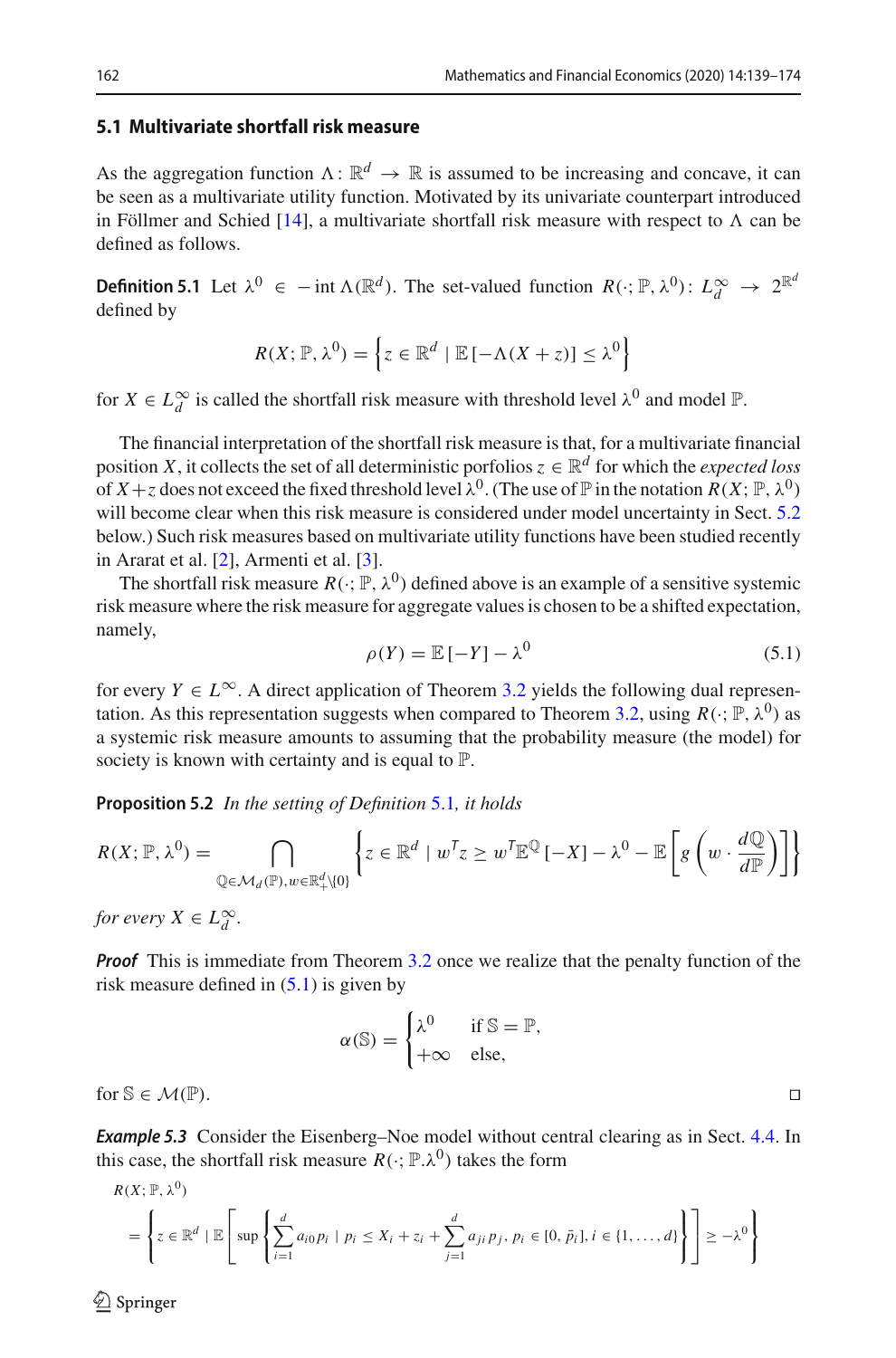$$
= \bigcap_{\mathbb{Q}\in\mathcal{M}_d(\mathbb{P}),w\in\mathbb{R}_+^d\setminus\{0\}}\left\{z\in\mathbb{R}^d\mid w^{\mathsf{T}}z\geq w^{\mathsf{T}}\mathbb{E}^{\mathbb{Q}}\left[-X\right]-\lambda^0-\sum_{i=1}^d\mathbb{E}\left[\left(\sum_{j=0}^d\ell_{ij}\left(w_j\frac{d\mathbb{Q}_j}{d\mathbb{P}}-w_i\frac{d\mathbb{Q}_i}{d\mathbb{P}}\right)\right)^+\right]\right\}
$$

for  $X \in L^\infty_d$ , by Propositions [4.1](#page-16-1) and [5.2.](#page-23-2)

#### <span id="page-24-0"></span>**5.2 A model uncertainty representation**

The connection between shortfall risk measures and the sensitive systemic risk measure *R*<sup>sen</sup> can be exploited further by rearranging the order of intersections/suprema in the dual representation given by Theorem [3.2.](#page-7-1) In what follows, we show that *any* sensitive systemic risk measure  $R^{\text{sen}}$  (i.e. for an arbitrary choice of  $\rho$ ) can be seen as a shortfall risk measure under *model uncertainty*.

<span id="page-24-1"></span>**Proposition 5.4** *Suppose that*  $\Lambda(\mathbb{R}^d) = \mathbb{R}$ *. It holds* 

$$
R^{sen}(X) = \bigcap_{\{\mathbb{S} \in \mathcal{M}(\mathbb{P}) \mid \alpha(\mathbb{S}) \in \mathbb{R}\}} R(X; \mathbb{S}, \alpha(\mathbb{S})) = \bigcap_{\{\mathbb{S} \in \mathcal{M}(\mathbb{P}) \mid \alpha(\mathbb{S}) \in \mathbb{R}\}} \left\{ z \in \mathbb{R}^d \mid \mathbb{E}^{\mathbb{S}} \left[ -\Lambda(X+z) \right] \le \alpha(\mathbb{S}) \right\}
$$
  
for every  $X \in L_d^{\infty}$ .

In other words, regardless of the choice of  $\rho$ , the sensitive systemic risk measure can always be seen as a shortfall risk measure subject to an uncertainty in the probability measure S of society. To measure systemic risk, one makes a conservative computation (intersection) of the shortfall risk over all sensible choices of S. Moreover, in each shortfall risk measure  $R(\cdot; S, \alpha(S))$ , the penalty  $\alpha(S)$  for choosing S serves as a maximum allowable expected loss under S.

*Proof of Proposition* [5.4](#page-24-1) For fixed  $X \in L_d^{\infty}$ , we have

$$
R^{\text{sen}}(X) = \bigcap_{\mathbb{Q} \in \mathcal{M}_d(\mathbb{P}), w \in \mathbb{R}_+^d \setminus \{0\}} \left\{ z \in \mathbb{R}^d \mid w^\mathsf{T} z \ge w^\mathsf{T} \mathbb{E}^{\mathbb{Q}} \left[ -X \right] - \alpha^{\text{sys}}(\mathbb{Q}, w) \right\}
$$
  
\n
$$
= \bigcap_{\mathbb{S} \in \mathcal{M}(\mathbb{P})} \bigcap_{\mathbb{Q} \in \mathcal{M}_d(\mathbb{P}), w \in \mathbb{R}_+^d \setminus \{0\}} \left\{ z \in \mathbb{R}^d \mid w^\mathsf{T} z \ge w^\mathsf{T} \mathbb{E}^{\mathbb{Q}} \left[ -X \right] - \alpha(\mathbb{S}) - \mathbb{E}^{\mathbb{S}} \left[ g \left( w \cdot \frac{d\mathbb{Q}}{d\mathbb{S}} \right) \right] \right\}
$$
  
\n
$$
= \bigcap_{\mathbb{S} \in \mathcal{M}(\mathbb{P})} \bigcap_{\mathbb{Q} \in \mathcal{M}_d(\mathbb{P}), w \in \mathbb{R}_+^d \setminus \{0\}} \left\{ z \in \mathbb{R}^d \mid w^\mathsf{T} z \ge w^\mathsf{T} \mathbb{E}^{\mathbb{Q}} \left[ -X \right] - \alpha(\mathbb{S}) - \mathbb{E}^{\mathbb{S}} \left[ g \left( w \cdot \frac{d\mathbb{Q}}{d\mathbb{S}} \right) \right] \right\}
$$
  
\n
$$
= \bigcap_{\mathbb{S} \in \mathcal{M}(\mathbb{P})} \bigcap_{\mathbb{Q} \in \mathcal{M}_d(\mathbb{S}), w \in \mathbb{R}_+^d \setminus \{0\}} \left\{ z \in \mathbb{R}^d \mid w^\mathsf{T} z \ge w^\mathsf{T} \mathbb{E}^{\mathbb{Q}} \left[ -X \right] - \alpha(\mathbb{S}) - \mathbb{E}^{\mathbb{S}} \left[ g \left( w \cdot \frac{d\mathbb{Q}}{d\mathbb{S}} \right) \right] \right\}
$$
  
\n
$$
= \bigcap_{\mathbb{S} \in \mathcal{M}(\mathbb{P})} \bigcap_{
$$

The following arguments make the above computation valid. The first two equalities are by Theorem [3.2.](#page-7-1) The third equality follows from the basic observation that the halfspace inside the intersections is not affected by the choice of  $\mathbb{Q}_i \in \mathcal{M}_d(\mathbb{P})$  whenever  $w_i = 0$ ; hence we may impose  $\mathbb{Q}_i \ll \mathbb{S}$  in this case as well. The fourth equality is trivial. The fifth equality follows since the inner intersection in the penultimate line is the dual representation of the shortfall risk measure with threshold level  $\alpha(\mathbb{S}) \in \mathbb{R}$  and model  $\mathbb{S}$ ; see Proposition [5.2.](#page-23-2) Here, we need to exclude the cases where  $\mathbb{S} \in \mathcal{M}(\mathbb{P})$  is such that  $\alpha(\mathbb{S}) = +\infty$ . In such cases, the inner intersection in the penultimate line simply gives  $\mathbb{R}^d$ , which does not change the outer intersection in the same line. Hence, the result follows.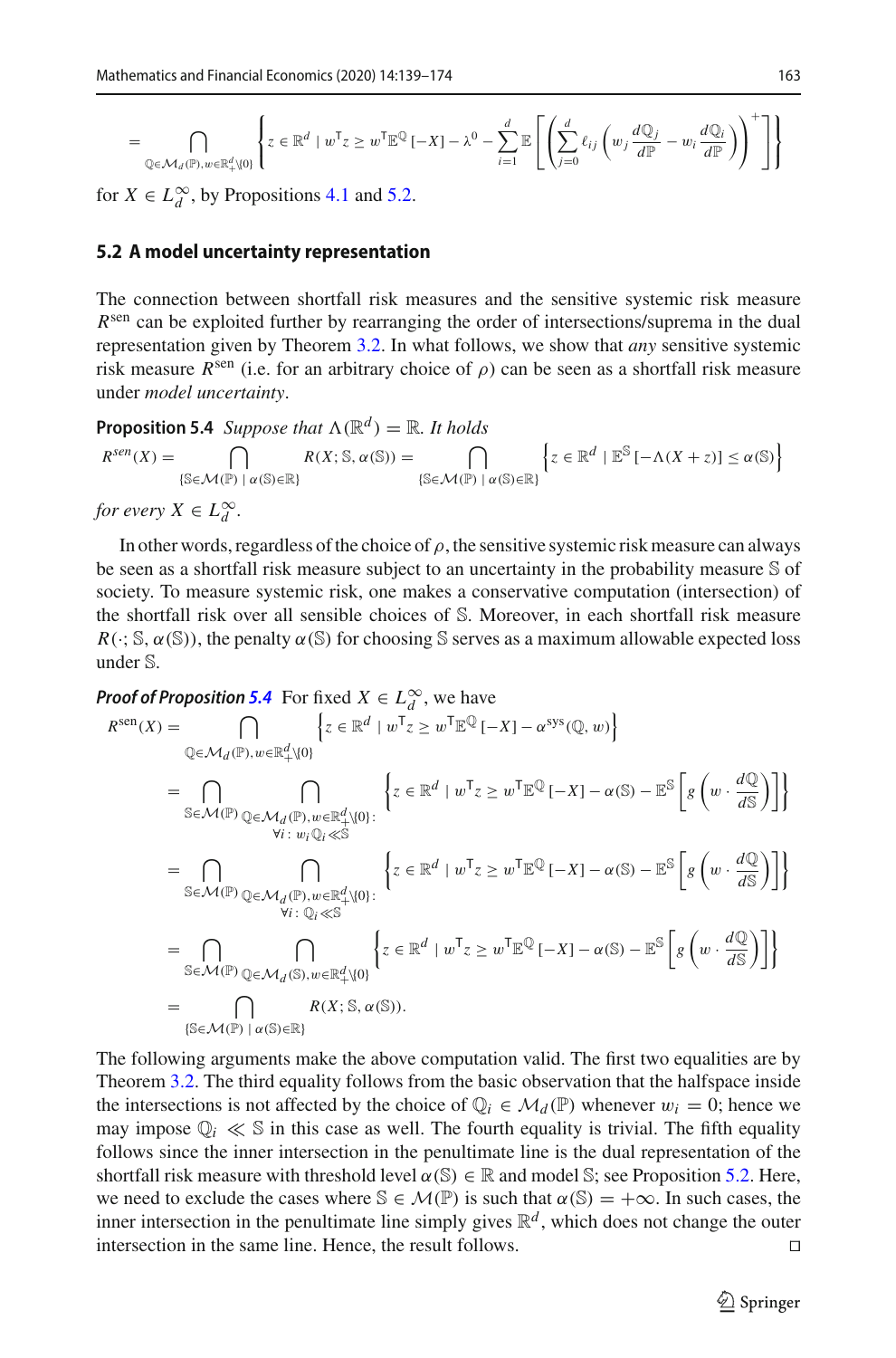## <span id="page-25-0"></span>**6 Appendix: Proofs**

#### <span id="page-25-1"></span>**6.1 Proofs of the results in Sect. [2](#page-3-0)**

#### *Proof of Proposition [2.8](#page-6-1)*

1. Let *X*, *Z* ∈  $L_d^{\infty}$ . To show monotonicity, suppose that *X* ≥ *Z*. Since  $\Lambda$  is increasing and  $\rho$  is monotone, it holds  $\rho(\Lambda(X)) \leq \rho(\Lambda(Z))$ . By [\(2.1\)](#page-5-0), it follows that  $R^{\text{ins}}(X) \supseteq$  $R^{\text{ins}}(Z)$ . To show convexity, let  $x \in R^{\text{ins}}(X)$ ,  $z \in R^{\text{ins}}(Z)$  and  $\gamma \in [0, 1]$ . By [\(2.1\)](#page-5-0), it holds  $\rho(\Lambda(X)) \le \sum_{i=1}^d x_i$  and  $\rho(\Lambda(Z)) \le \sum_{i=1}^d z_i$ . Then,

$$
\rho(\Lambda(\gamma X + (1 - \gamma)Z)) \le \rho(\gamma \Lambda(X) + (1 - \gamma) \Lambda(Z))
$$
  
\n
$$
\le \gamma \rho(\Lambda(X)) + (1 - \gamma) \rho(\Lambda(Z))
$$
  
\n
$$
\le \sum_{i=1}^{d} (\gamma x_i + (1 - \gamma)z_i),
$$

where the first inequality follows by the concavity of  $\Lambda$  and the monotonicity of  $\rho$ , the second inequality follows by the convexity of  $\rho$ , and the last inequality is by the supposition. Therefore,  $\gamma x + (1 - \gamma)z \in R^{\text{ins}}(\gamma X + (1 - \gamma)Z)$  and convexity follows. To show closedness, let  $z \in \mathbb{R}^d$ . As a result of the convexity of  $R^{\text{ins}}$ , the set  $\mathcal{L}_z :=$ *X* ∈  $L_d^{\infty}$  | *z* ∈ *R*<sup>ins</sup>(*X*) } is convex. Hence, by Föllmer and Schied [\[15,](#page-35-5) Lemma A.65], it suffices to show that  $\mathcal{L}_{r,z} := \{ X \in \mathcal{L}_z \mid ||X||_{\infty} \leq r \}$  is closed in  $L^1_d$  for every  $r > 0$ . (Here,  $||X||_{\infty} := \text{ess sup}|X|$  is the essential supremum norm on  $L^{\infty}_d$  with respect to some fixed norm  $|\cdot|$  on  $\mathbb{R}^d$ .) To that end, let  $z \in \mathbb{R}^d$ ,  $r > 0$ , and  $(X^n)_{n \geq 1}$  be a sequence in  $\mathcal{L}_{r,z}$  converging to some  $X \in L^1_d$  in  $L^1_d$ . Then, there exists a subsequence  $(X^{n_k})_{k \geq 1}$ converging to *X* almost surely. Since

$$
|X| \le |X^{n_k} - X| + |X^{n_k}| \le |X^{n_k} - X| + r
$$

for every  $k \geq 1$ , it follows that  $||X||_{\infty} \leq r$ . On the other hand,  $(\Lambda(X^{n_k}))_{k>1}$  converges to  $\Lambda(X)$  almost surely since  $\Lambda$  is a continuous function as a finite concave function on  $\mathbb{R}^d$ . As  $(\Lambda(X^{n_k}))_{k>1}$  is also a bounded sequence in  $L^\infty$ , by the Fatou property of  $\rho$ ,

$$
\rho(\Lambda(X)) \le \liminf_{n \to \infty} \rho(\Lambda(X^{n_k})) \le \sum_{i=1}^d z_i.
$$

so that  $z \in R^{\text{ins}}(X)$ . Hence,  $X \in \mathcal{L}_{r,z}$  and closedness follows. Finiteness at zero is trivial from [\(2.1\)](#page-5-0) since  $\rho(\Lambda(X)) \in \mathbb{R}$ .

2. Let *X*,  $Z \in L_d^{\infty}$ . To show monotonicity, suppose that  $X \ge Z$ . Since  $\Lambda$  is increasing and  $\rho$  is monotone, it holds  $\rho(\Lambda(X + z)) \leq \rho(\Lambda(Z + z))$  for every  $z \in \mathbb{R}^d$ . By [\(2.2\)](#page-5-6), it follows that  $R^{\text{sen}}(X) \supseteq R^{\text{sen}}(Z)$ . To show convexity, let  $x \in R^{\text{sen}}(X)$ ,  $z \in R^{\text{sen}}(Z)$ and  $\gamma \in [0, 1]$ . By [\(2.2\)](#page-5-6), it holds  $\rho(\Lambda(X + x)) \leq 0$  and  $\rho(\Lambda(Z + z)) \leq 0$ . Similar to the proof for the insensitive case,

$$
\rho(\Lambda(\gamma X + (1 - \gamma)Z + \gamma x + (1 - \gamma)z))
$$
  
\n
$$
\leq \gamma \rho(\Lambda(X + x)) + (1 - \gamma)\rho(\Lambda(Z + z)) \leq 0.
$$

Hence,  $\gamma x + (1 - \gamma)z \in R^{\text{sen}}(\gamma X + (1 - \gamma)Z)$  and convexity follows. To show closedness, similar to the proof for the insensitive case, it suffices to show that the set *{X* ∈  $L_d^{\infty}$  | *z* ∈  $R^{\text{sen}}(X)$ ,  $||X||_{\infty} \le r$ } is closed in  $L_d^1$  for arbitrarily fixed  $r > 0$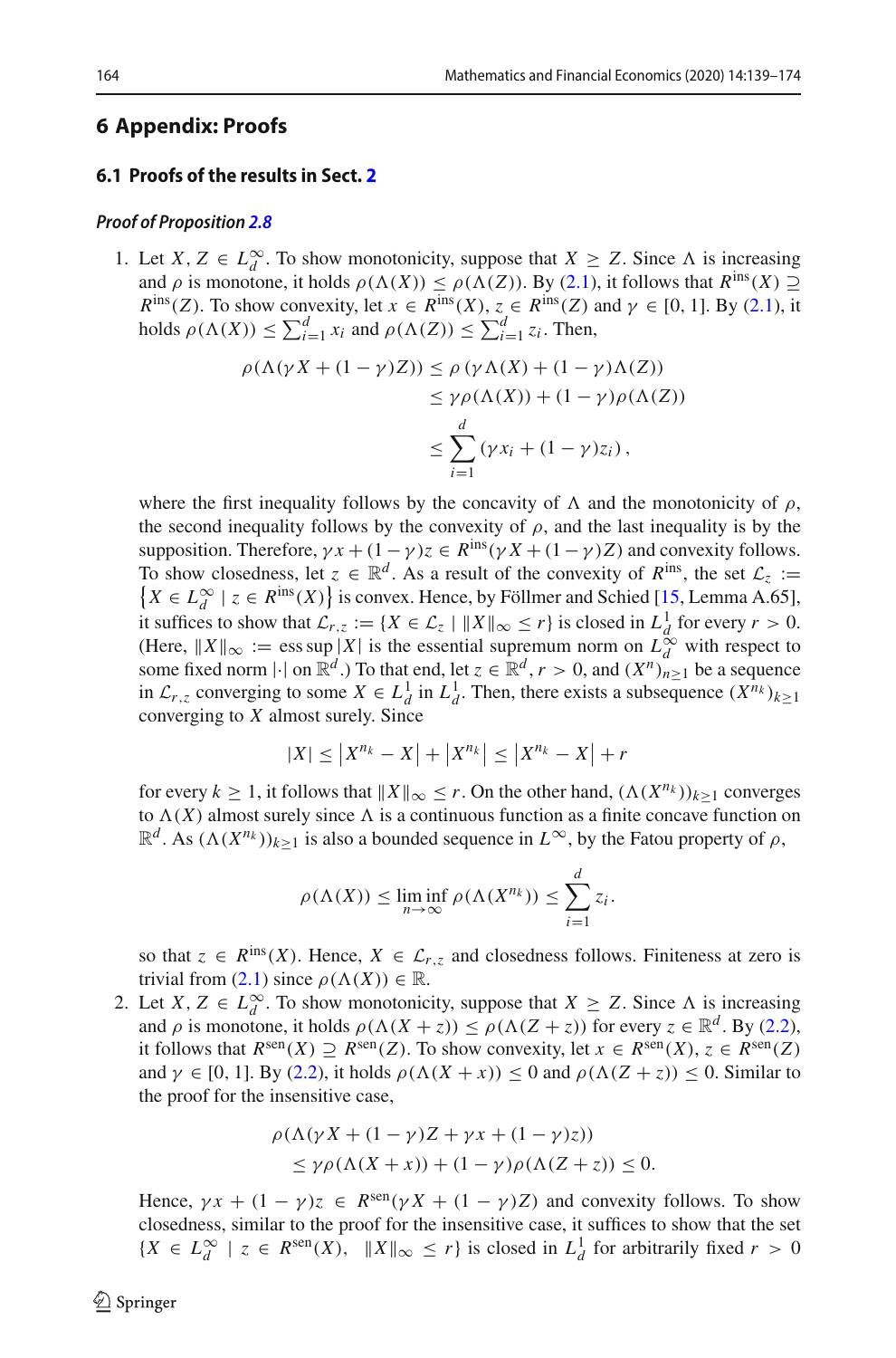and  $z \in \mathbb{R}^d$ . Let  $(X^n)_{n \ge 1}$  be a sequence in this set that converges to some  $X \in L^1_d$  in *L*<sub>1</sub>. Using the Fatou property of  $\rho$  as above, it can be checked that  $\rho(\Lambda(X+z)) \leq$  $\lim_{n \to \infty} \rho(\Lambda(X^{n_k} + z)) \leq 0$  for a subsequence  $(X^{n_k})_{k>1}$ . Hence,  $z \in R^{\text{sen}}(X)$  and closedness follows. To show finiteness at zero, note that

$$
R^{\text{sen}}(0) = \left\{ z \in \mathbb{R}^d \mid \rho(\Lambda(z)) \le 0 \right\} = \left\{ z \in \mathbb{R}^d \mid \rho(0) \le \Lambda(z) \right\} = \Lambda^{-1}([\rho(0), +\infty)),
$$

where the first equality is by [\(2.2\)](#page-5-6) and the second equality is by the translativity of  $\rho$ . Since  $\rho(0) \in \text{int } \Lambda(\mathbb{R}^d)$  by Assumption [2.1,](#page-4-0) it follows that  $R^{\text{sen}}(0) \notin \{ \emptyset, \mathbb{R}^d \}$ . Finally, translativity follows since

$$
R^{\text{sen}}(X + z) = \left\{ x \in \mathbb{R}^d \mid \rho(\Lambda(X + z + x)) \le 0 \right\}
$$

$$
= \left\{ x \in \mathbb{R}^d \mid \rho(\Lambda(X + x)) \le 0 \right\} - z
$$

$$
= R^{\text{sen}}(X) - z
$$

for every  $z \in \mathbb{R}^d$ .

*Proof of Proposition [2.10](#page-6-2)* We have

$$
R^{\text{ins}}(\gamma X) = \left\{ z \in \mathbb{R}^d \mid \rho \left( \Lambda(\gamma X) + \sum_{i=1}^d z_i \right) \le 0 \right\}
$$
  
= 
$$
\left\{ z \in \mathbb{R}^d \mid \rho \left( \gamma \Lambda(X) + \sum_{i=1}^d z_i \right) \le 0 \right\}
$$
  
= 
$$
\left\{ z \in \mathbb{R}^d \mid \gamma \rho \left( \Lambda(X) + \sum_{i=1}^d \frac{z_i}{\gamma} \right) \le 0 \right\}
$$
  
= 
$$
\left\{ z \in \mathbb{R}^d \mid \rho \left( \Lambda(X) + \sum_{i=1}^d \frac{z_i}{\gamma} \right) \le 0 \right\}
$$
  
= 
$$
\gamma \left\{ u \in \mathbb{R}^d \mid \rho \left( \Lambda(X) + \sum_{i=1}^d u_i \right) \le 0 \right\}
$$
  
= 
$$
\gamma R^{\text{ins}}(X).
$$

The proof for  $R^{\text{sen}}$  is similar.

#### <span id="page-26-0"></span>**6.2 Proofs of Theorem [3.2](#page-7-1) and Proposition 3.4**

The proof of Theorem [3.2](#page-7-1) is preceded by the three lemmata below.

First, let us recall a fundamental result in convex duality. For a function  $h: \mathcal{X} \to \mathbb{R} \cup \{+\infty\}$ on a locally convex topological linear space  $X$ , we define its epigraph as the set

$$
epi h := \{(x, r) \in \mathcal{X} \times \mathbb{R} \mid h(x) \le r\},\
$$

and the conjugate function  $h^*$ :  $\mathcal{X}^* \to \mathbb{R} \cup \{+\infty\}$  on the topological dual space  $\mathcal{X}^*$  by

$$
h^*(x^*) := \sup_{x \in \mathcal{X}} (\langle x^*, x \rangle - h(x))
$$

 $\hat{\mathfrak{D}}$  Springer

 $\Box$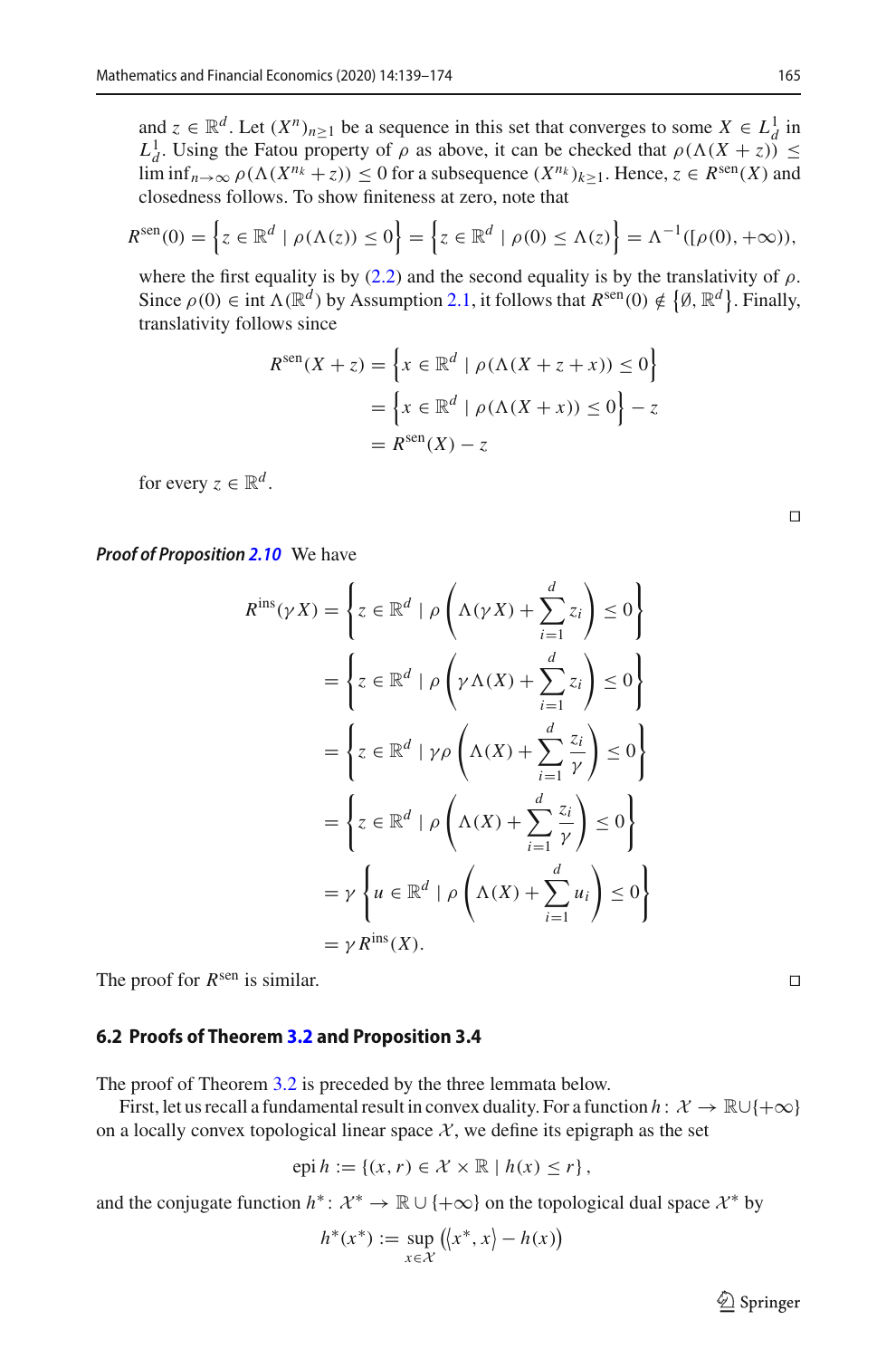for every  $x^* \in \mathcal{X}^*$ , where  $\langle \cdot, \cdot \rangle$  is the natural bilinear mapping of the dual pair  $(\mathcal{X}^*, \mathcal{X})$ . The epigraph epi  $h^*$  of  $h^*$  is defined similarly as a subset of  $\mathcal{X}^* \times \mathbb{R}$ . According to the Fenchel–Moreau biconjugation theorem [\[26,](#page-35-7) Theorem 2.3.3], if *h* is a proper convex lower semicontinuous function, then  $h = (h^*)^*$ , that is,

$$
h(x) = \sup_{x^* \in \mathcal{X}^*} (x^*, x) - h^*(x^*)
$$
\n(6.1)

for every  $x \in \mathcal{X}$ . Moreover, if  $\eta: \mathcal{X}^* \to \mathbb{R}$  is another function whose closure is  $h^*$ , that is, epi  $h^* = c$ l epi  $\eta$ , then we also have  $h = \eta^*$ , that is,

<span id="page-27-0"></span>
$$
h(x) = \sup_{x^* \in \mathcal{X}^*} \left( \langle x^*, x \rangle - \eta(x^*) \right) \tag{6.2}
$$

<span id="page-27-2"></span>for evey  $x \in \mathcal{X}$ . This is an immediate consequence of Zalinescu [\[26](#page-35-7), Theorem 2.3.1]. The next lemma provides a slight variation of  $(6.2)$  that will be useful in the proof of Theorem [3.2.](#page-7-1)

**Lemma 6.1** *Let h*:  $\mathcal{X} \to \mathbb{R} \cup \{+\infty\}$  *be a proper convex lower semicontinuous function and*  $\eta: \mathcal{X}^* \to \mathbb{R}$  *a function whose closure is h<sup>\*</sup>. Then, for every*  $x \in \mathcal{X}$ ,

$$
\sup_{x^* \in \mathcal{X}^* \setminus \{0\}} \left( \langle x^*, x \rangle - h^*(x^*) \right) = \sup_{x^* \in \mathcal{X}^* \setminus \{0\}} \left( \langle x^*, x \rangle - \eta(x^*) \right).
$$

*Proof* Let  $x \in \mathcal{X}$ . It is easy to see that

$$
\sup_{x^* \in \mathcal{X}^* \setminus \{0\}} (\langle x^*, x \rangle - h^*(x^*) ) = \sup_{x^* \in \mathcal{X}^* \setminus \{0\}} \langle (x^*, h^*(x^*)), (x, -1) \rangle \n= \sup_{(x^*, s) \in \text{epi } h^*, x^* \neq 0} \langle (x^*, s), (x, -1) \rangle,
$$

where, with a slight abuse of notation,  $\langle (\cdot, \cdot), (\cdot, \cdot) \rangle$  denotes the natural bilinear mapping of the dual pair ( $\mathcal{X}^* \times \mathbb{R}, \mathcal{X} \times \mathbb{R}$ ) of product spaces. We claim that

<span id="page-27-1"></span>
$$
\sup_{\substack{(x^*, s) \in \text{epi } h^* : \\ x^* \neq 0}} \langle (x^*, s), (x, -1) \rangle = \sup_{\substack{(x^*, s) \in \text{epi } \eta : \\ x^* \neq 0}} \langle (x^*, s), (x, -1) \rangle. \tag{6.3}
$$

The  $\geq$  part is clear since epi  $h^* = c$  lepi  $\eta \supseteq$  epi  $\eta$ . To show the  $\leq$  part, let  $(x^*, s) \in$  epi  $h^*$ with  $x^* \neq 0$ . So there exists a net  $(x^*_{\theta}, s_{\theta})_{\theta \in \Theta}$  in epi  $\eta$  that converges to  $(x^*, s)$ . ( $\Theta$  denotes the directed index set of the net.) Moreover, since  $x^* \neq 0$ , we can have  $x^*_{\theta} = 0$  only for finitely many  $\theta \in \Theta$ . Excluding such indices and passing to a subnet, we can assume without loss of generality that  $x^*_{\theta} \neq 0$  for every  $\theta \in \Theta$ . Hence, by the continuity of the bilinear mapping,

$$
\sup_{\substack{(x^*, s) \in \text{epi } \eta:\\x^* \neq 0}} \left\langle (x^*, s), (x, -1) \right\rangle \ge \lim_{\theta \in \Theta} \left\langle (x^*_\theta, s_\theta), (x, -1) \right\rangle = \left\langle (x^*, s), (x, -1) \right\rangle.
$$

Since  $(x^*, s) \in epi h^*$  with  $x^* \neq 0$  is arbitrary, the  $\leq$  part of [\(6.3\)](#page-27-1) follows. Therefore,

$$
\sup_{x^* \in \mathcal{X}^* \setminus \{0\}} (\langle x^*, x \rangle - h^*(x^*) ) = \sup_{\substack{(x^*, s) \in \text{epi } \eta : \\ x^* \neq 0}} \langle (x^*, s), (x, -1) \rangle
$$
  
= 
$$
\sup_{x^* \in \mathcal{X}^* \setminus \{0\}} \langle (x^*, \eta(x^*)), (x, -1) \rangle
$$
  
= 
$$
\sup_{x^* \in \mathcal{X}^* \setminus \{0\}} (\langle x^*, x \rangle - \eta(x^*) ),
$$

which finishes the proof.  $\Box$ 

 $\mathcal{L}$  Springer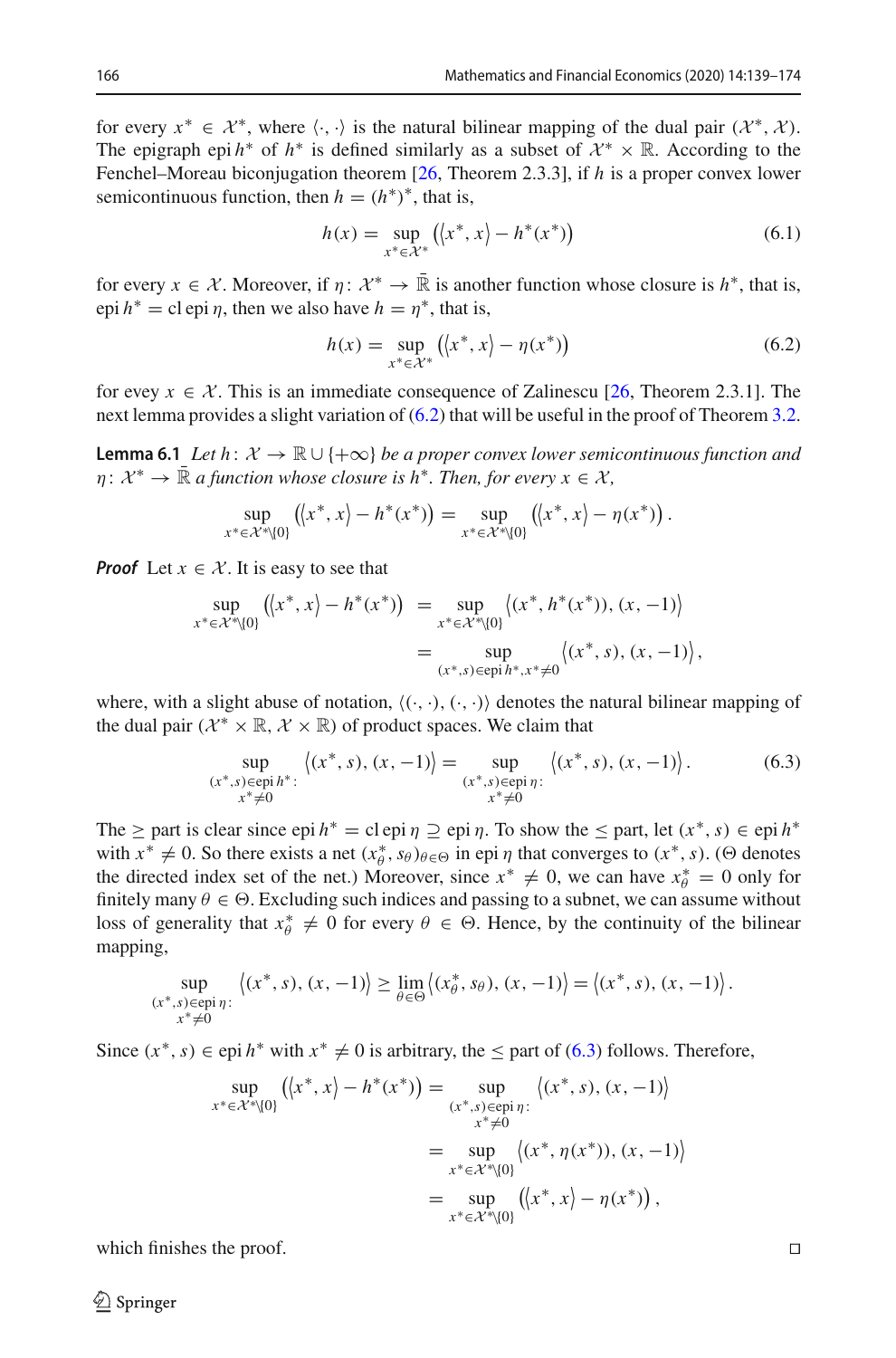Consider the function  $f: L_d^1 \to \mathbb{R}$  defined by

<span id="page-28-0"></span>
$$
f(U) := \inf_{V \in -L_+^1} \left\{ -\mathbb{E} \left[ V g\left(\frac{U}{V}\right) 1_{\{V < 0\}} \right] + \rho^*(V) \mid \mathbb{E} \left[ V \right] = -1, \; \mathbb{P} \left\{ V = 0, U \neq 0 \right\} = 0 \right\} \tag{6.4}
$$

<span id="page-28-1"></span>for  $U \in -L^1_{d,+}$ , and by  $f(U) = +\infty$  for  $U \notin -L^1_{d,+}$ .

**Lemma 6.2** *The function*  $(\rho \circ \Lambda)^*$  *is the closure of f, that is, epi*  $(\rho \circ \Lambda)^*$  = cl epi *f*.

*Proof* The proof is based on a general conjugation theorem for the composition of an increas-ing convex function with a convex function, see Bot et al. [\[7,](#page-34-9) Theorem 3.1]. To that end, let us consider  $\Lambda$  as a function on  $L^{\infty}_d$  with values in  $L^{\infty}$ , which is a convex function when  $L^{\infty}$  is partially ordered by the cone  $-L^{\infty}$ :  $\Lambda(\gamma Z^1 + (1 - \gamma)Z^2) \in \gamma \Lambda(Z^1) + (1 - \gamma) \Lambda(Z^2) - L^{\infty}$ <br>for every  $Z^1, Z^2 \in L^{\infty}_d$ ,  $\gamma \in [0, 1]$ . Similarly,  $\rho$  is increasing with respect to this partial order on  $L^{\infty}: Y^{1} \in Y^{2} - L^{\infty}$  implies  $\rho(Y^{1}) \ge \rho(Y^{2})$  for every  $Y^{1}, Y^{2} \in L^{\infty}$ . Let us define  $h_V(Z) = \mathbb{E}[V\Lambda(Z)]$  for every  $V \in L^1$  and  $Z \in L_d^{\infty}$ . By Bot et al. [\[7](#page-34-9), Theorem 3.1], using Assumption [2.1,](#page-4-0)  $(\lambda \rho \circ \Lambda)^*$  is the closure of the function f defined by

$$
\bar{f}(U) = \inf_{V \in -L^1_+} (h_V^*(U) + \rho^*(V))
$$

for every  $U \in L_d^1$ . Let us fix  $U \in L_d^1$  and  $V \in -L_+^1$ . We have

$$
h_V^*(U) = \sup_{X \in L_d^{\infty}} \left( \mathbb{E} \left[ U^{\mathsf{T}} X \right] - \mathbb{E} \left[ V \Lambda(X) \right] \right)
$$
  
= 
$$
\sup_{X \in L_d^{\infty}} \mathbb{E} \left[ U^{\mathsf{T}} X - V \Lambda(X) \right]
$$
  
= 
$$
\mathbb{E} \left[ \sup_{x \in \mathbb{R}^d} \left( U^{\mathsf{T}} x - V \Lambda(x) \right) \right],
$$

where the last line follows by the general rule for the optimization of integral functionals; see Rockafellar and Wets [\[23,](#page-35-13) Theorem 14.60]. For  $u \in \mathbb{R}^d$ ,  $v \in (-\infty, 0]$ , note that

$$
\sup_{x \in \mathbb{R}^d} \left( u^{\mathsf{T}} x - v \Lambda(x) \right) = \begin{cases} 0 & \text{if } v = 0, u = 0, \\ +\infty & \text{if } v = 0, u \neq 0, \\ -v g \left( \frac{u}{v} \right) & \text{if } v < 0. \end{cases}
$$

Recalling that  $g(z) = +\infty$  for every  $z \notin \mathbb{R}^d_+$ , we may write

$$
\sup_{x \in \mathbb{R}^d} \left( u^{\mathsf{T}} x - v \Lambda(x) \right) = \begin{cases} 0 & \text{if } v = 0, u = 0, \\ +\infty & \text{if } v = 0, u \neq 0, \\ +\infty & \text{if } v < 0, u \notin -\mathbb{R}^d_+, \\ -v g \left( \frac{u}{v} \right) & \text{if } v < 0, u \in -\mathbb{R}^d_+ .\end{cases}
$$

In particular, if  $u \notin -\mathbb{R}^d_+$ , then

$$
\sup_{x \in \mathbb{R}^d} \left( u^{\mathsf{T}} x - v \Lambda(x) \right) = +\infty
$$

 $\circled{2}$  Springer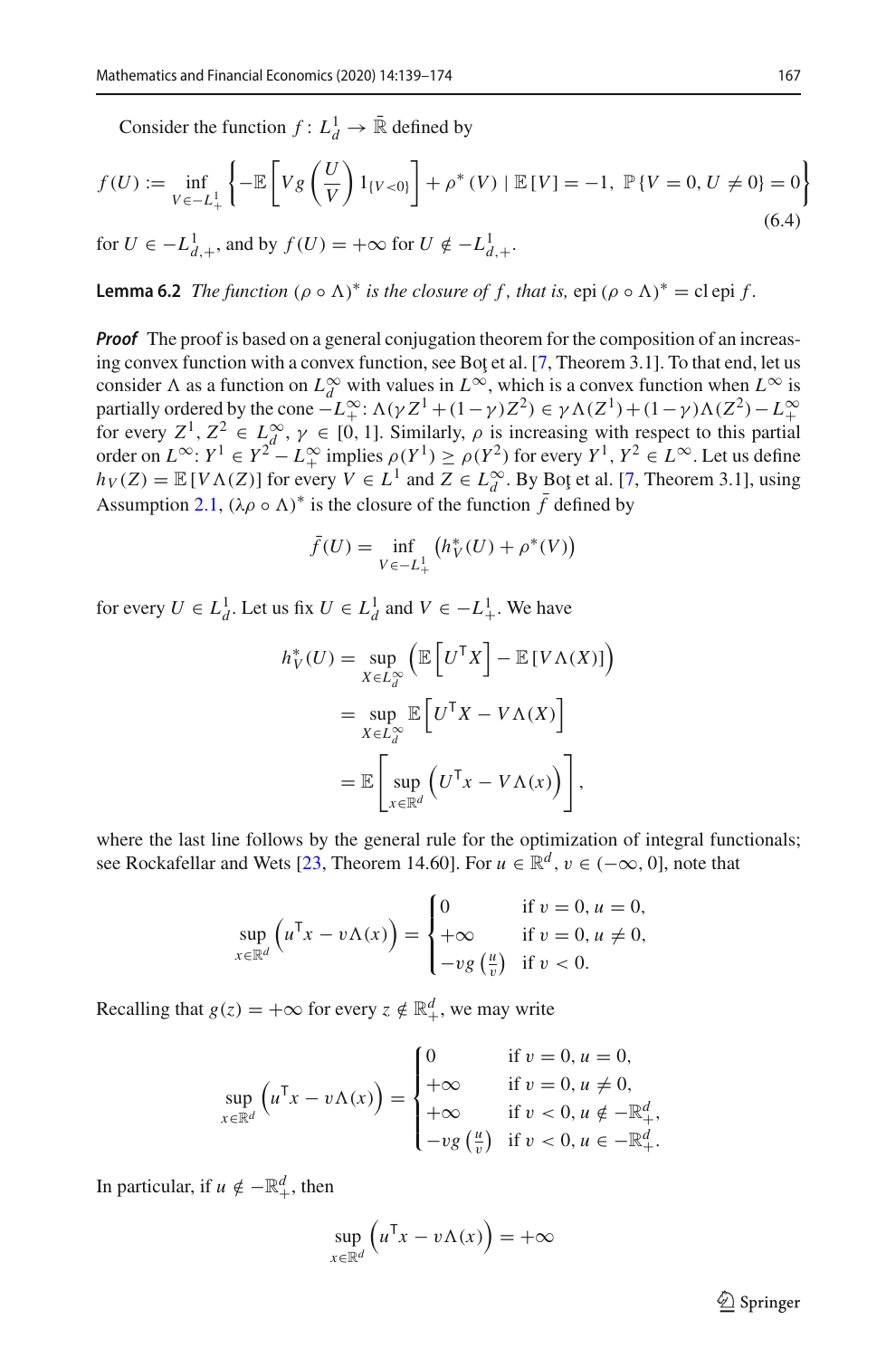for every  $v \le 0$ . Hence, if  $U \notin -L^1_{d,+}$ , then  $h^*_{V}(U) = +\infty$  for every  $V \in -L^1_{+}$  so that  $\bar{f}(U) = f(U) = +\infty$ . Let us assume that  $U \in -L_{d,+}^1$  and take  $V \in -L_+^1$ . Then,

$$
h_V^*(U) = \begin{cases} +\infty & \text{if } \mathbb{P}\{V = 0, U \neq 0\} > 0, \\ -\mathbb{E}\left[Vg\left(\frac{U}{V}\right)1_{\{V < 0\}}\right] & \text{if } \mathbb{P}\{V = 0, U \neq 0\} = 0. \end{cases}
$$

On the other hand, using the monotonicity and translativity of  $\rho$ , it can be checked that  $\rho^*(V) < +\infty$  implies  $\mathbb{E}[V] = -1$ ; see Föllmer and Schied [\[15,](#page-35-5) Remark 4.18], for instance. Hence,  $\bar{f}(U) = f(U)$  when  $U \in -L_{d,+}^1$ ; see [\(6.4\)](#page-28-0). Therefore, the functions  $f$  and  $\bar{f}$ coincide, and the result follows.

<span id="page-29-3"></span>Before the proof of Theorem [3.2,](#page-7-1) we provide a lemma of independent interest. It should be a known result, the proof is included for completeness.

**Lemma 6.3** *Let*  $\mu_1, \mu_2$  *be two finite measures on*  $(\Omega, \mathcal{F})$  *such that*  $\mu_1 \ll \mathbb{P}$  *and*  $\mu_2 \ll \mathbb{P}$ *. Then,*  $\mu_1 \ll \mu_2$  *if and only if* 

<span id="page-29-0"></span>
$$
\mathbb{P}\left\{\frac{d\mu_2}{d\mathbb{P}}=0,\ \frac{d\mu_1}{d\mathbb{P}}>0\right\}=0.
$$
\n(6.5)

*Proof* Suppose that  $\mu_1 \ll \mu_2$ . Then, by a corollary of Radon–Nikodym theorem, see Föllmer and Schied [\[15,](#page-35-5) Exercise A.2.1], for instance, we may write

$$
\frac{d\mu_1}{d\mathbb{P}} = \frac{d\mu_1}{d\mu_2} \cdot \frac{d\mu_2}{d\mathbb{P}},
$$

where the equality is understood in the P-almost sure sense. Hence, with P-probability one,  $\frac{d\mu_2}{dP} = 0$  implies that  $\frac{d\mu_1}{dP} = 0$  so that [\(6.5\)](#page-29-0) holds. Conversely, suppose that (6.5) holds. Let  $A \in \mathcal{F}$  be an event such that

$$
\mu_2(A) = \mathbb{E}\left[1_A \frac{d\mu_2}{d\mathbb{P}}\right] = 0.
$$

Hence,  $1_A \frac{d\mu_2}{dP} = 0$  P-almost surely so that  $P(A \cap \{\frac{d\mu_2}{dP} > 0\}) = 0$ . This and [\(6.5\)](#page-29-0) imply that

$$
\mu_1(A) = \mathbb{E}\left[1_A \frac{d\mu_1}{d\mathbb{P}}\right] = \mathbb{E}\left[1_A \frac{d\mu_1}{d\mathbb{P}} 1_{\left\{\frac{d\mu_2}{d\mathbb{P}} > 0\right\}}\right] + \mathbb{E}\left[1_A \frac{d\mu_1}{d\mathbb{P}} 1_{\left\{\frac{d\mu_2}{d\mathbb{P}} = 0\right\}}\right] = 0.
$$

This shows that  $\mu_1 \ll \mu_2$ .

*Proof of Theorem [3.2](#page-7-1)* 1. By the arguments in the proof of Proposition [2.8,](#page-6-1) it follows that  $\rho \circ \Lambda$  is a proper convex weak<sup>\*</sup> lower semicontinuous function on  $L_d^{\infty}$ . It is also a decreasing function so that  $(\rho \circ \Lambda)^*(U) = +\infty$  for  $U \notin -L^1_{d,+}$ . Let  $X \in L^\infty_d$ . By the Fenchel–Moreau biconjugation theorem,

<span id="page-29-2"></span><span id="page-29-1"></span>
$$
\rho\left(\Lambda(X)\right) = \sup_{U \in -L_{d,+}^1} \left( \mathbb{E}\left[U^\mathsf{T} X\right] - \left(\rho \circ \Lambda\right)^*(U) \right). \tag{6.6}
$$

Moreover, we can indeed exclude  $U \equiv 0$  in this computation and write

$$
\rho\left(\Lambda(X)\right) = \sup_{U \in -L_{d,+}^{1}\backslash\{0\}} \left(\mathbb{E}\left[U^{\mathsf{T}} X\right] - \left(\rho \circ \Lambda\right)^{*}\left(U\right)\right). \tag{6.7}
$$

To see this, we first claim that there exists  $\overline{U} \in -L^1_{d,+} \setminus \{0\}$  with  $(\rho \circ \Lambda)^* (\overline{U}) \in \mathbb{R}$ . Suppose otherwise. Since  $(\rho \circ \Lambda)^*$  is a proper function as the conjugate of a proper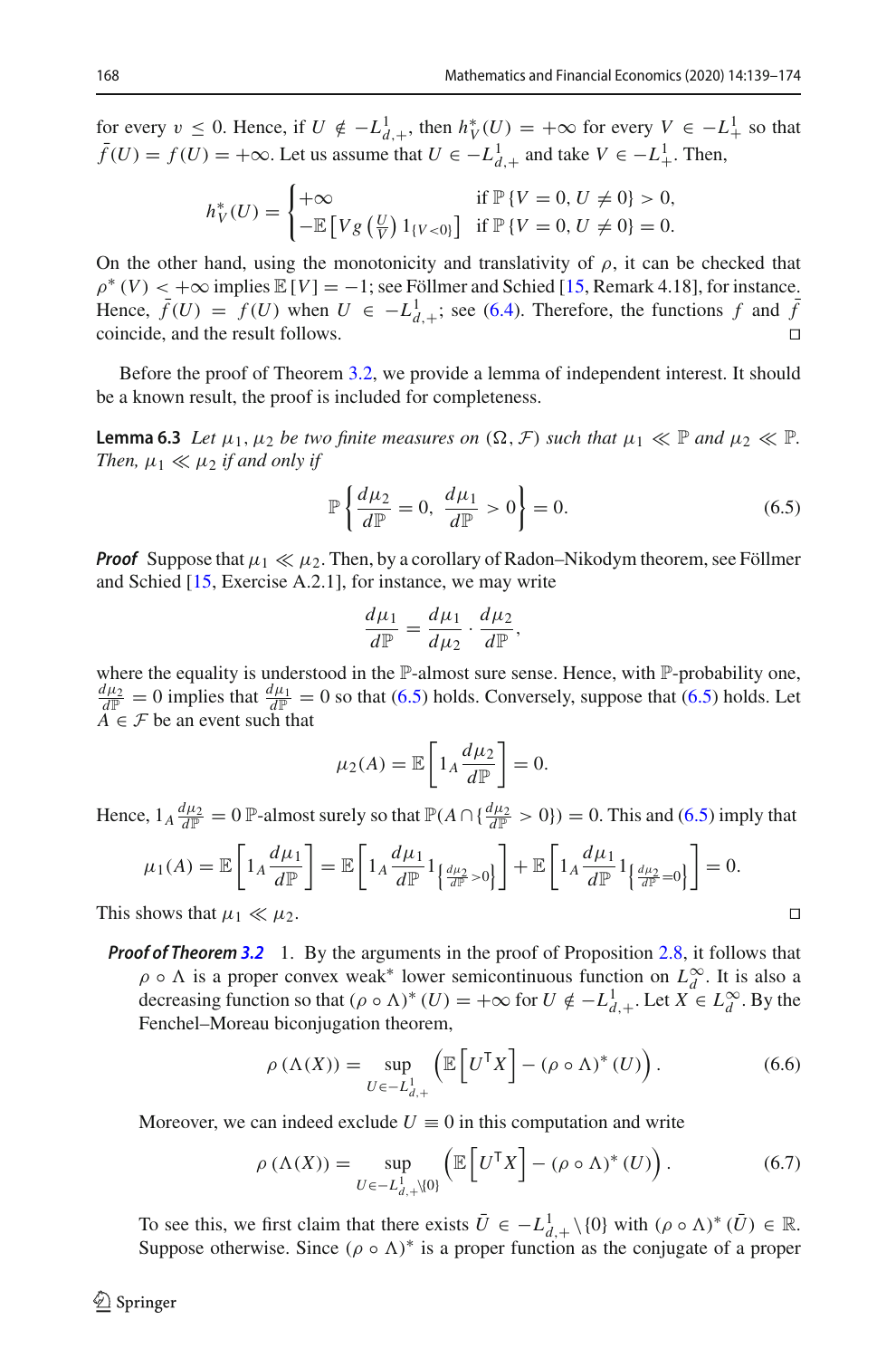function, we must have  $(\rho \circ \Lambda)^*(U) < +\infty$  if and only if  $U = 0$ . By [\(6.6\)](#page-29-1), this would imply  $\rho(\Lambda(X)) = -(\rho \circ \Lambda)^*(0) = \inf_{Z \in L_d^{\infty}} \rho(\Lambda(Z))$  for every  $X \in L_d^{\infty}$  so that  $\rho \circ \Lambda$  is a constant function. This is a contradiction to the assumption that  $\Lambda$  is non-constant; see Sect. [2.](#page-3-0) Hence, the claim holds. Let us define  $U^n := \frac{1}{n}\overline{U} \in -L^1_{d,+}\setminus\{0\}$  for each  $n \in \mathbb{N}$  so that  $(U^n)_{n \in \mathbb{N}}$  converges to 0 in  $L_d^1$ . Using the concavity of the function  $U \mapsto \zeta(U) := \mathbb{E}\left[U^{\mathsf{T}} X\right] - (\rho \circ \Lambda)^* (U)$ , it holds

$$
\sup_{U \in -L_{d,+}^{1} \setminus \{0\}} \zeta(U) \ge \zeta(U^{n}) \ge \frac{1}{n} \zeta(\bar{U}) + \left(1 - \frac{1}{n}\right) \zeta(0) \tag{6.8}
$$

for every  $n \in \mathbb{N}$ . Since we have  $-\infty < \zeta(\bar{U}) < \rho(\Lambda(X)) < +\infty$  by [\(6.6\)](#page-29-1) and the finite-valuedness of  $\rho$ , we obtain

<span id="page-30-0"></span>
$$
\sup_{U \in -L^1_{d,+}\setminus\{0\}} \zeta(U) \ge \zeta(0)
$$

by passing to the limit in [\(6.8\)](#page-30-0) as  $n \to \infty$ . It follows that [\(6.7\)](#page-29-2) holds. Next, by  $(6.7)$ , Lemmata  $6.1$  and  $6.2$ , we obtain

$$
\rho(\Lambda(X)) = \sup_{U \in -L_{d,+}^{1} \setminus \{0\}} \left( \mathbb{E} \left[ U^{\mathsf{T}} X \right] - f(U) \right)
$$
  
= 
$$
\sup_{U \in -L_{d,+}^{1} \setminus \{0\}} \sup_{V \in -L_{+}^{1}: \mathbb{E}[V] = -1, \atop \mathbb{P}\{V = 0, U \neq 0\} = 0} \left( \mathbb{E} \left[ U^{\mathsf{T}} X \right] + \mathbb{E} \left[ V g \left( \frac{U}{V} \right) 1_{\{V < 0\}} \right] - \rho^{*}(V) \right).
$$

Note that every  $U \in -L^1_{d,+} \setminus \{0\}$  can be identified by a vector probability measure  $\mathbb{Q} \in \mathcal{M}_d(\mathbb{P})$  and a weight vector  $w \in \mathbb{R}_+^d \setminus \{0\}$  (and vice versa) by the relationship

$$
w_i = -\mathbb{E}[U_i], \quad w_i \frac{d\mathbb{Q}_i}{d\mathbb{P}} = -U_i, \quad i \in \{1, \ldots, d\}.
$$

(Note that  $\mathbb{Q}_i$  is defined arbitrarily when  $w_i = 0$ .) Similarly, every  $V \in -L^1_+$  with  $\mathbb{E}[V] = -1$  can be identified by a probability measure  $\mathbb{S} \in \mathcal{M}(\mathbb{P})$  by setting

$$
\frac{dS}{dP} = -V.\tag{6.9}
$$

In this case,  $\rho^*(V) = \alpha(\mathbb{S})$ ; see Föllmer and Schied [\[15](#page-35-5), Remark 4.18], for instance. With these changes of variables, the condition  $\mathbb{P}{V = 0, U \neq 0} = 0$  becomes

$$
\mathbb{P}\left\{\frac{d\mathbb{S}}{d\mathbb{P}}=0, w \cdot \frac{d\mathbb{Q}}{d\mathbb{P}} \neq 0\right\} = \mathbb{P}\left(\bigcup_{i=1}^d \left\{\frac{d\mathbb{S}}{d\mathbb{P}}=0, \frac{d(w_i\mathbb{Q}_i)}{d\mathbb{P}} > 0\right\}\right) = 0,
$$

which is equivalent to having

$$
\mathbb{P}\left\{\frac{d\mathbb{S}}{d\mathbb{P}}=0,\frac{d(w_i\mathbb{Q}_i)}{d\mathbb{P}}>0\right\}=0
$$

for every  $i \in \{1, \ldots, d\}$ . By Lemma [6.3,](#page-29-3) we conclude that  $\mathbb{P}\{V = 0, U \neq 0\} = 0$  is equivalent to that  $w_i \mathbb{Q}_i \ll \mathbb{S}$  for every  $i \in \{1, \ldots, d\}$ . In particular, we may write

$$
\frac{U}{V} = \frac{w \cdot \frac{d\mathbb{Q}}{d\mathbb{P}}}{\frac{d\mathbb{S}}{d\mathbb{P}}} = \left(\frac{d(w_1\mathbb{Q}_1)}{d\mathbb{S}}, \dots, \frac{d(w_d\mathbb{Q}_d)}{d\mathbb{S}}\right) = w \cdot \frac{d\mathbb{Q}}{d\mathbb{S}}.
$$

 $\circled{2}$  Springer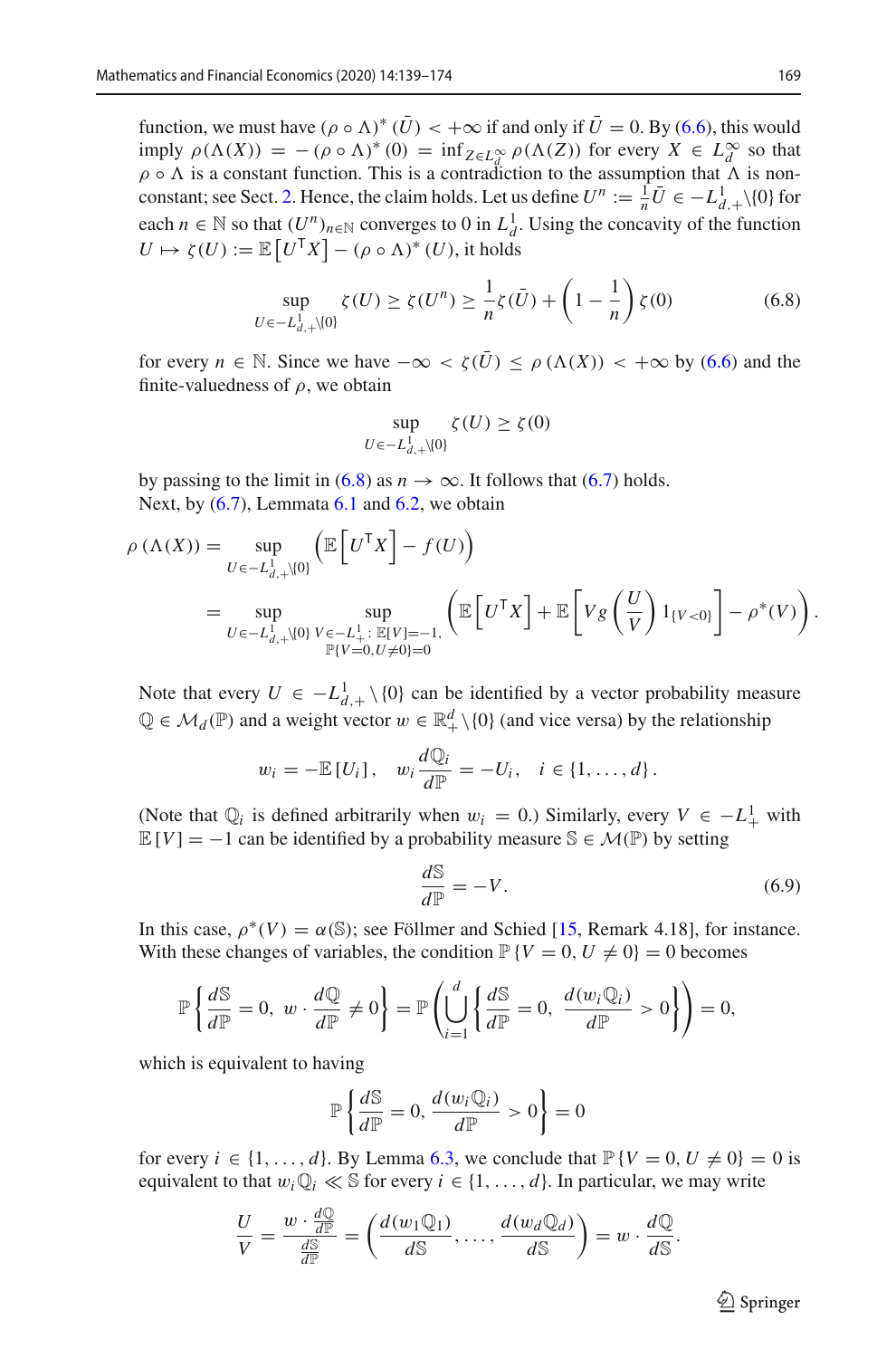(When  $w_i = 0$  for some  $i \in \{1, ..., d\}$ ,  $\mathbb{Q}_i$  is defined arbitrarily and  $w_i \frac{d\mathbb{Q}_i}{dS} = 0$  is understood.) As a result, we may write

$$
\rho(\Lambda(X)) = \sup_{\substack{\mathbb{Q} \in \mathcal{M}_d(\mathbb{P}), \\ w \in \mathbb{R}_+^d \setminus \{0\}}} \sup_{\substack{\mathbb{S} \in \mathcal{M}(\mathbb{P}): \\ w \in \mathbb{R}_+^d \setminus \{0\}}} \left( w^{\mathsf{T}} \mathbb{E}^{\mathbb{Q}} \left[ -X \right] - \mathbb{E}^{\mathbb{S}} \left[ g \left( w \cdot \frac{d\mathbb{Q}}{d\mathbb{S}} \right) 1_{\left\{ \frac{d\mathbb{S}}{d\mathbb{P}} > 0 \right\}} \right] - \alpha(\mathbb{S}) \right)
$$
  
\n
$$
= \sup_{\substack{\mathbb{Q} \in \mathcal{M}_d(\mathbb{P}), \\ w \in \mathbb{R}_+^d \setminus \{0\}}} \left( w^{\mathsf{T}} \mathbb{E}^{\mathbb{Q}} \left[ -X \right] - \inf_{\substack{\mathbb{S} \in \mathcal{M}(\mathbb{P}): \\ \forall i \colon w_i \mathbb{Q}_i \ll \mathbb{S}}} \left( \mathbb{E}^{\mathbb{S}} \left[ g \left( w \cdot \frac{d\mathbb{Q}}{d\mathbb{S}} \right) \right] + \alpha(\mathbb{S}) \right) \right)
$$
  
\n
$$
= \sup_{\substack{\mathbb{Q} \in \mathcal{M}_d(\mathbb{P}), \\ w \in \mathbb{R}_+^d \setminus \{0\}}} \left( w^{\mathsf{T}} \mathbb{E}^{\mathbb{Q}} \left[ -X \right] - \alpha^{sys}(\mathbb{Q}, w) \right). \tag{6.10}
$$

Finally, recalling  $(2.1)$ , we obtain

<span id="page-31-0"></span>
$$
R^{\text{ins}}(X) = \left\{ z \in \mathbb{R}^d \mid \mathbf{1}^\mathsf{T} z \ge \rho \left( \Lambda(X) \right) \right\}
$$
  
= 
$$
\left\{ z \in \mathbb{R}^d \mid \mathbf{1}^\mathsf{T} z \ge \sup_{\mathbb{Q} \in \mathcal{M}_d(\mathbb{P}), w \in \mathbb{R}^d_+\setminus\{0\}} \left( w^\mathsf{T} \mathbb{E}^{\mathbb{Q}} \left[ -X \right] - \alpha^{\text{sys}}(\mathbb{Q}, w) \right) \right\}
$$
  
= 
$$
\bigcap_{\mathbb{Q} \in \mathcal{M}_d(\mathbb{P}), w \in \mathbb{R}^d_+\setminus\{0\}} \left\{ z \in \mathbb{R}^d \mid \mathbf{1}^\mathsf{T} z \ge w^\mathsf{T} \mathbb{E}^{\mathbb{Q}} \left[ -X \right] - \alpha^{\text{sys}}(\mathbb{Q}, w) \right\},
$$

which finishes the proof of the dual representation for *R*ins.

2. Using  $(6.10)$ , we obtain

$$
R^{\text{sen}}(X) = \left\{ z \in \mathbb{R}^d \mid \rho \left( \Lambda \left( X + z \right) \right) \le 0 \right\}
$$
  
= 
$$
\left\{ z \in \mathbb{R}^d \mid \sup_{\substack{\mathbb{Q} \in \mathcal{M}_d(\mathbb{P}), \\ w \in \mathbb{R}_+^d \setminus \{0\}}} \left( w^{\mathsf{T}} \mathbb{E}^{\mathbb{Q}} \left[ - \left( X + z \right) \right] - \alpha^{\text{sys}}(\mathbb{Q}, w) \right) \le 0 \right\}
$$
  
= 
$$
\bigcap_{\substack{\mathbb{Q} \in \mathcal{M}_d(\mathbb{P}), \\ w \in \mathbb{R}_+^d \setminus \{0\}}} \mathbb{E}^{\mathbb{Q}} \left[ -X \right] + \left\{ z \in \mathbb{R}^d \mid w^{\mathsf{T}} z \ge -\alpha^{\text{sys}}(\mathbb{Q}, w) \right\},
$$

which finishes the proof of the dual representation for *R*sen.

 $\Box$ 

Recall that, for a linear space  $X$  and a set  $A \subseteq X$ , the convex-analytic indicator function  $I_A: \mathcal{X} \to \mathbb{R} \cup \{+\infty\}$  of *A* is defined by  $I_A(x) = 0$  for  $x \in A$  and  $I_A(x) = +\infty$  for  $x \in \mathcal{X} \backslash A$ .

*Proof of Proposition* [3.4](#page-10-0) The dual representation of  $\rho^{\text{ins}}$  follows as a direct consequence of the first part of Theorem [3.2](#page-7-1) since *R*ins is a halfspace-valued function.

We prove the dual representation of  $\rho_w^{\text{sen}}$  for a given weight vector  $w \in \mathbb{R}_+^d \setminus \{0\}$ . Using the properties of the set-valued risk measure *R*<sup>sen</sup> in Proposition [2.8,](#page-6-1) it can be checked that  $\rho_w^{\text{sen}}$  is a decreasing proper convex function. Moreover, we assume that it is weak\* lower semicontinuous. Let us compute its conjugate function  $(\rho_w^{\text{sen}})^*$  at  $U \in L_d^1$ . Note that, as  $\rho_w^{\text{sen}}$ is a decreasing function, it holds  $(\rho_w^{\text{sen}})^*(U) = +\infty$  if  $U \notin -L^1_{d,+}$ . Let  $U \in -L^1_{d,+}$ . Since

$$
\rho_w^{\text{sen}}(X) = \inf_{z \in \mathbb{R}^d} \left\{ w^{\mathsf{T}} z \mid \Lambda(X + z) \in \mathcal{A} \right\} = \inf_{z \in \mathbb{R}^d} \left( w^{\mathsf{T}} z + I_{\mathcal{A}}(\Lambda(X + z)) \right),
$$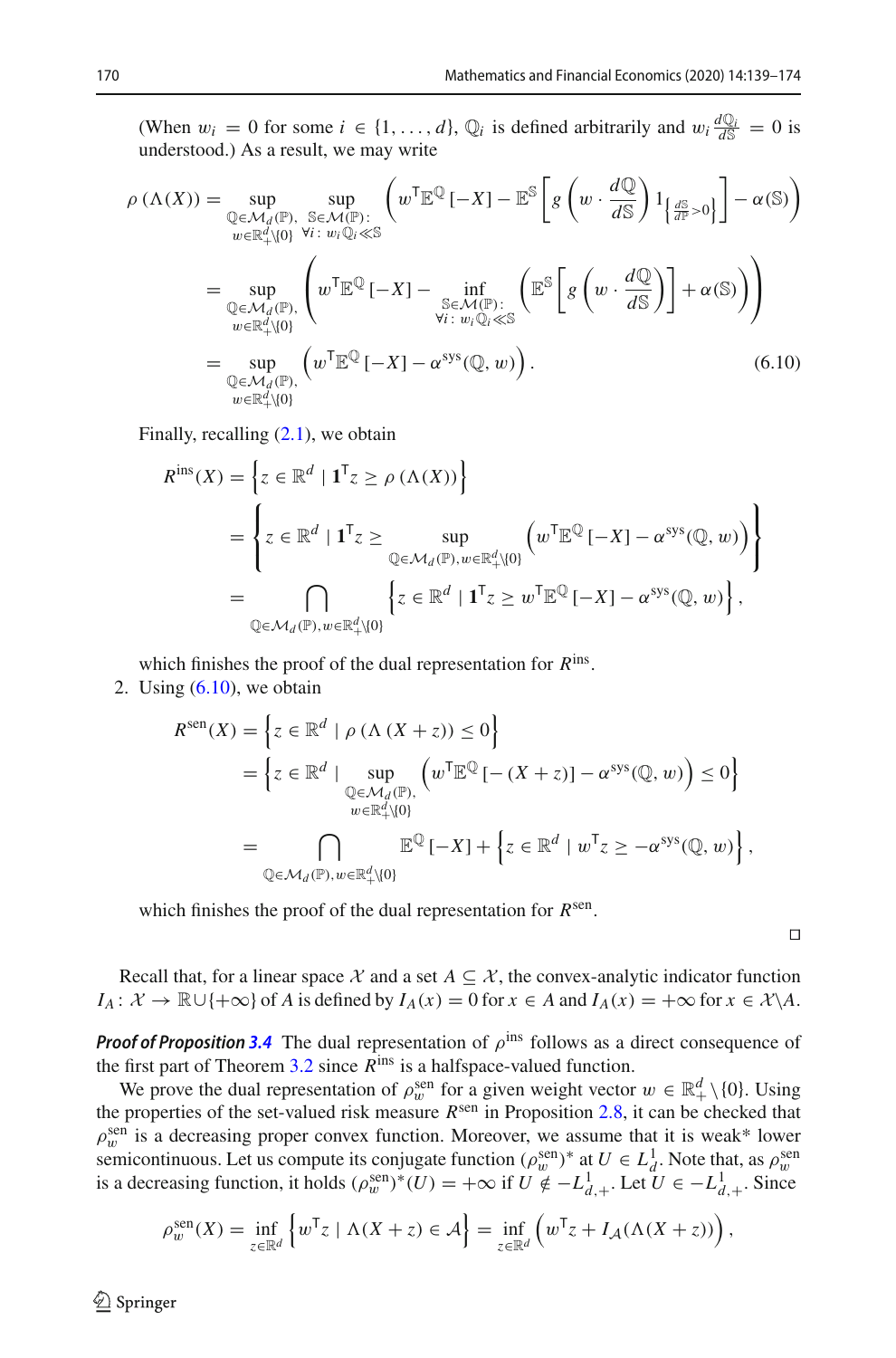we have

$$
(\rho_w^{\text{sen}})^*(U) = \sup_{\bar{X} \in L_d^{\infty}} \left( \mathbb{E} \left[ U^{\mathsf{T}} \bar{X} \right] - \rho_w^{\text{sen}}(\bar{X}) \right)
$$
  
\n
$$
= \sup_{z \in \mathbb{R}^d} \sup_{\bar{X} \in L_d^{\infty}} \left( \mathbb{E} \left[ U^{\mathsf{T}} \bar{X} \right] - w^{\mathsf{T}} z - I_{\mathcal{A}} (\Lambda (\bar{X} + z)) \right)
$$
  
\n
$$
= \sup_{z \in \mathbb{R}^d} \sup_{X \in L_d^{\infty}} \left( \mathbb{E} \left[ U^{\mathsf{T}} (X - z) \right] - w^{\mathsf{T}} z - I_{\mathcal{A}} (\Lambda (X)) \right)
$$
  
\n
$$
= \sup_{X \in L_d^{\infty}} \left( \mathbb{E} \left[ U^{\mathsf{T}} X \right] - I_{\mathcal{A}} \circ \Lambda (X) \right) + \sup_{z \in \mathbb{R}^d} (\mathbb{E} \left[ -U \right] - w)^{\mathsf{T}} z.
$$

Hence,  $(\rho_w^{\text{sen}})^*(U) = +\infty$  if  $\mathbb{E}[U] \neq -w$ . On the other hand, if  $\mathbb{E}[U] = -w$ , then

$$
(\rho_w^{\text{sen}})^*(U) = \sup_{X \in L_d^{\infty}} \left( \mathbb{E} \left[ U^{\mathsf{T}} X \right] - I_{\mathcal{A}} \circ \Lambda(X) \right) = (I_{\mathcal{A}} \circ \Lambda)^*(U).
$$

So

$$
(\rho_w^{\text{sen}})^*(U) = (I_{\mathcal{A}} \circ \Lambda)^*(U) + I_{\{\mathbb{E}[\cdot] + w = 0\}}(U).
$$

We calculate the conjugate  $(I_A \circ \Lambda)^*$  as the closure of a function following a similar route as in the proof of Lemma [6.2](#page-28-1) (for  $(\rho \circ \Lambda)^*$  there). Using  $h_V(Z) = \mathbb{E}[V\Lambda(Z)]$  for  $V \in L^1$ ,  $Z \in$  $L^{\infty}_{d}$  as before, by Bot et al. [\[7](#page-34-9), Theorem 3.1],  $(I_A \circ \Lambda)^*$  is the closure of the function  $\bar{m}$ defined by

$$
\bar{m}(U) = \inf_{V \in -L^1_+} (h_V^*(U) + (I_{\mathcal{A}})^*(V))
$$

for every  $U \in L_d^1$ . As in the proof of Lemma [6.2,](#page-28-1) we have

$$
h_V^*(U) = \begin{cases} +\infty & \text{if } \mathbb{P}\{V = 0, U \neq 0\} > 0, \\ -\mathbb{E}\left[V g\left(\frac{U}{V}\right) 1_{\{V < 0\}}\right] & \text{if } \mathbb{P}\{V = 0, U \neq 0\} = 0. \end{cases}
$$

In particular, similar to the proof of Lemma [6.2,](#page-28-1) it can be checked that  $\bar{m}(U) = +\infty$  if  $U \notin -L^1_{d,+}$ .

Let *V* ∈ −*L*<sup>1</sup><sub>+</sub>. If *V* ≡ 0, then  $(I_A)^*(V) = 0$ . Suppose that  $\mathbb{P}{V < 0} > 0$ . We have  $E[-V] > 0$  and

$$
(I_{\mathcal{A}})^*(V) = \sup_{Y \in \mathcal{A}} \mathbb{E}[VY] = \mathbb{E}\left[-V\right] \sup_{Y \in \mathcal{A}} \mathbb{E}\left[\frac{V}{\mathbb{E}\left[-V\right]}Y\right] = \mathbb{E}\left[-V\right]\rho^*\left(\frac{V}{\mathbb{E}\left[-V\right]}\right).
$$

Consequently, for every  $U \in -L^1_{d,+}$ , we have

$$
\bar{m}(U) = \inf_{V \in -L_+^1} \left\{-\mathbb{E}\left[V g\left(\frac{U}{V}\right) 1_{\{V < 0\}}\right] + \mathbb{E}\left[-V\right] \rho^* \left(\frac{V}{\mathbb{E}\left[-V\right]}\right) \mid \mathbb{P}\left\{V = 0, U \neq 0\right\} = 0\right\},\right\}
$$

where  $\mathbb{E}[-V] \rho^*(\frac{V}{\mathbb{E}[-V]}) = 0$  is understood when  $V \equiv 0$ . We also have  $\bar{m}(U) = +\infty$  for every  $U \notin -L^1_{d,+}$ ; that is,  $\bar{m}(U) = m(-U)$  for every  $U \in L^1_d$ , where *m* is the function defined in  $(3.4)$ .

We have

$$
(\rho_w^{\text{sen}})^*(U) = (\text{cl } \bar{m})(U) + I_{\{\mathbb{E}[\cdot] + w = 0\}}(U)
$$

 $\hat{\mathfrak{D}}$  Springer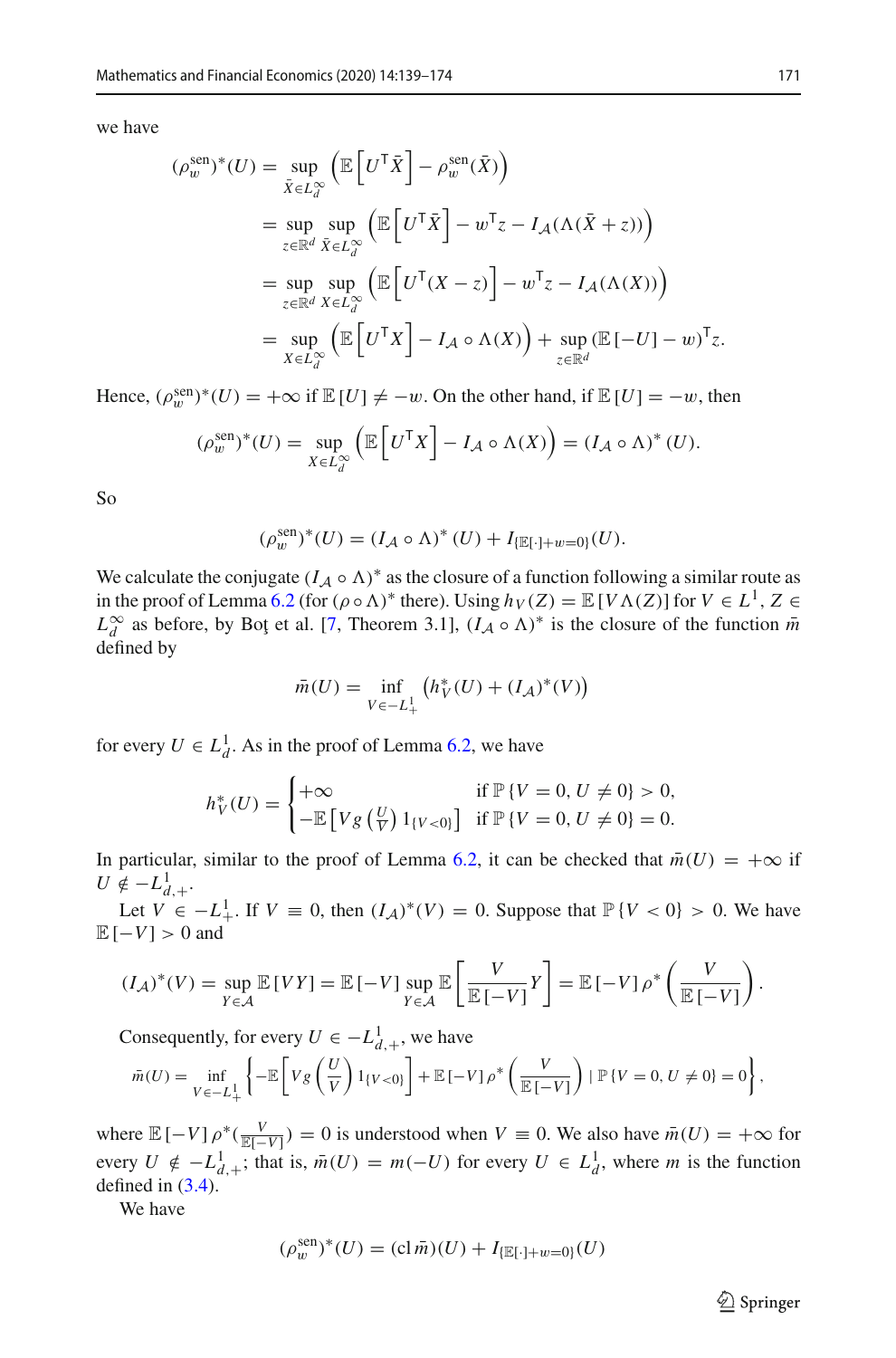for every  $U \in L_d^1$ . Since we assume that  $\rho_w^{\text{sen}}$  is weak\* lower semicontinuous, by Fenchel– Moreau theorem,

$$
\rho_w^{\text{sen}}(X) = \sup_{\substack{U \in -L_{d,+}^1:\\ \mathbb{E}[U] = -w}} \left( \mathbb{E}\left[ U^{\mathsf{T}} X \right] - (\text{cl } \bar{m})(U) \right).
$$

Note that every  $U \in -L^1_{d,+}$  with  $\mathbb{E}[U] = -w$  can be identified by a vector probability measure  $\mathbb{Q} \in \mathcal{M}_d(\mathbb{P})$  (and vice versa) by the relationship

<span id="page-33-0"></span>
$$
w_i \frac{d\mathbb{Q}_i}{d\mathbb{P}} = -U_i, \quad i \in \{1, \dots, d\}
$$

so that

$$
\rho_w^{\text{sen}}(X) = \sup_{\mathbb{Q} \in \mathcal{M}_d(\mathbb{P})} \left( w^{\mathsf{T}} \mathbb{E}^{\mathbb{Q}} \left[ -X \right] - (\text{cl } \bar{m}) \left( -w \cdot \frac{d\mathbb{Q}}{d\mathbb{P}} \right) \right). \tag{6.11}
$$

Since  $\bar{m}(-U) = m(U)$  for every  $U \in L_d^1$ , it follows that  $(cl\bar{m})(-U) = (cl\,m)(U)$  for every  $U \in L_d^1$ . This and [\(6.11\)](#page-33-0) finish the proof of [\(3.5\)](#page-10-3):

$$
\rho_w^{\text{sen}}(X) = \sup_{\mathbb{Q} \in \mathcal{M}_d(\mathbb{P})} \left( w^{\mathsf{T}} \mathbb{E}^{\mathbb{Q}} \left[ -X \right] - (\text{cl } m) \left( w \cdot \frac{d\mathbb{Q}}{d\mathbb{P}} \right) \right).
$$

Next, suppose further that *m* is a lower semicontinuous function so that

$$
(\mathrm{cl}\,m)(U) = m(U)
$$

for every  $U \in L_d^1$ . Let  $U \in -L_{d,+}^1$  with  $\mathbb{E}[U] = -w$ . Then, for  $V \equiv 0$ , we have  $\mathbb{P}{V = 0, U ≠ 0} = \mathbb{P}{U ≠ 0} > 0$  so that  $h_V^*(U) = +\infty$ . Hence, we may write

<span id="page-33-1"></span>
$$
m(-U) = \bar{m}(U) = \inf_{V \in -L^1_+\setminus\{0\}} \left( h_V^*(U) + (I_\mathcal{A})^*(V) \right) \tag{6.12}
$$

in this case. In particular, for  $\mathbb{Q} \in \mathcal{M}_d(\mathbb{P})$ , thanks to [\(6.12\)](#page-33-1), we have

$$
\begin{split} &\text{(cl } m) \left( w \cdot \frac{d\mathbb{Q}}{d\mathbb{P}} \right) = m \left( w \cdot \frac{d\mathbb{Q}}{d\mathbb{P}} \right) \\ &= \inf_{V \in -L_{+}^{1} \setminus \{0\}} \left\{ -\mathbb{E} \left[ Vg \left( -\frac{w \cdot \frac{d\mathbb{Q}}{d\mathbb{P}}}{V} \right) 1_{\{V < 0\}} \right] + \mathbb{E} \left[ -V \right] \rho^{*} \left( \frac{V}{\mathbb{E} \left[ -V \right]} \right) \mid \mathbb{P} \left\{ V = 0, w \cdot \frac{d\mathbb{Q}}{d\mathbb{P}} \neq 0 \right\} = 0 \right\}. \end{split}
$$

Following a similar variable transform as in the proof of Theorem [3.2,](#page-7-1) we may write every  $V \in -L^1_+\setminus\{0\}$  as

$$
-V = \lambda \frac{d\mathbb{S}}{d\mathbb{P}},
$$

where  $\lambda = \mathbb{E}[-V] > 0$  and  $\mathbb{S} \in \mathcal{M}(\mathbb{P})$  is such that  $\frac{d\mathbb{S}}{d\mathbb{P}} = -\frac{V}{\lambda}$  (and vice versa). This calculation yields

$$
m\left(w \cdot \frac{d\mathbb{Q}}{d\mathbb{P}}\right) = \inf_{\lambda > 0} \inf_{\substack{\mathbb{S} \in \mathcal{M}(\mathbb{P}) : \\ \forall i \colon w_i \mathbb{Q}_i \ll \mathbb{S}}} \left(\lambda \mathbb{E}^{\mathbb{S}}\left[g\left(\frac{w}{\lambda} \cdot \frac{d\mathbb{Q}}{d\mathbb{S}}\right)1_{\left\{\frac{d\mathbb{S}}{d\mathbb{P}} > 0\right\}}\right] + \lambda \rho^* \left(\frac{d\mathbb{S}}{d\mathbb{P}}\right)\right)
$$

$$
= \inf_{\lambda > 0} \inf_{\substack{\mathbb{S} \in \mathcal{M}(\mathbb{P}) : \\ \forall i \colon w_i \mathbb{Q}_i \ll \mathbb{S}}} \left(\lambda \mathbb{E}^{\mathbb{S}}\left[g\left(\frac{w}{\lambda} \cdot \frac{d\mathbb{Q}}{d\mathbb{S}}\right)\right] + \lambda \alpha(\mathbb{S})\right).
$$

 $\circledcirc$  Springer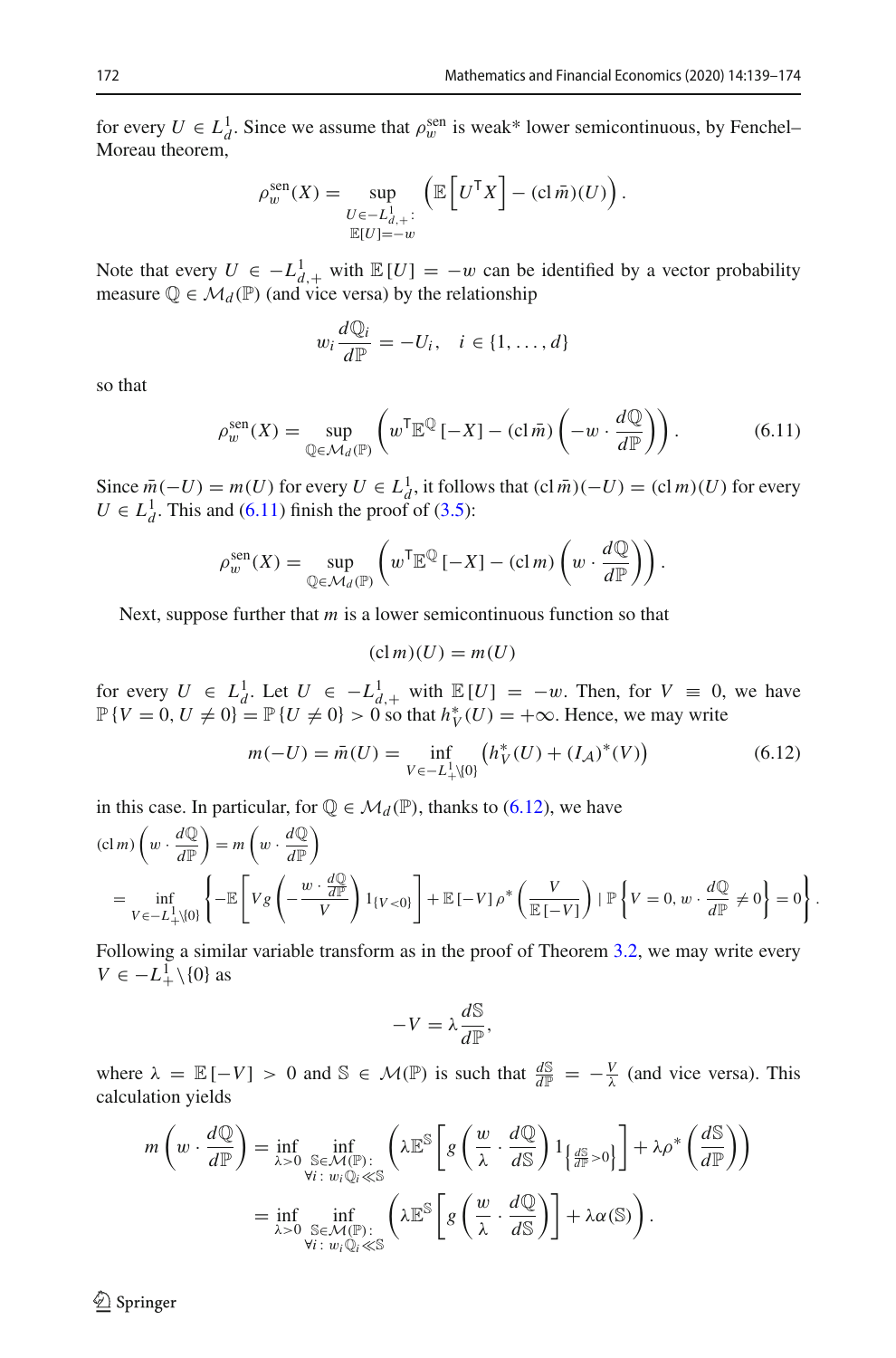Using  $(6.11)$ , we have

$$
\rho_w^{\text{sen}}(X) = \sup_{\mathbb{Q} \in \mathcal{M}_d(\mathbb{P})} \left( w^{\mathsf{T}} \mathbb{E}^{\mathbb{Q}} \left[ -X \right] - m \left( w \cdot \frac{d\mathbb{Q}}{d\mathbb{P}} \right) \right)
$$
  
\n
$$
= \sup_{\mathbb{Q} \in \mathcal{M}_d(\mathbb{P})} \sup_{\lambda > 0} \left( w^{\mathsf{T}} \mathbb{E}^{\mathbb{Q}} \left[ -X \right] - \lambda \inf_{\substack{\mathbb{S} \in \mathcal{M}(\mathbb{P}) : \\ \forall i \colon w_i \mathbb{Q}_i \ll \mathbb{S}}} \left( \mathbb{E}^{\mathbb{S}} \left[ g \left( \frac{w}{\lambda} \cdot \frac{d\mathbb{Q}}{d\mathbb{S}} \right) \right] + \alpha(\mathbb{S}) \right) \right)
$$
  
\n
$$
= \sup_{\mathbb{Q} \in \mathcal{M}_d(\mathbb{P})} \sup_{\lambda > 0} \left( w^{\mathsf{T}} \mathbb{E}^{\mathbb{Q}} \left[ -X \right] - \lambda \alpha^{\text{sys}}(\mathbb{Q}, \frac{w}{\lambda}) \right)
$$
  
\n
$$
= \sup_{\mathbb{Q} \in \mathcal{M}_d(\mathbb{P})} \left( w^{\mathsf{T}} \mathbb{E}^{\mathbb{Q}} \left[ -X \right] - \tilde{\alpha}^{\text{sys}}(\mathbb{Q}, w) \right),
$$

which yields  $(3.6)$ .

Finally, suppose that there exist  $X \in L_d^{\infty}$  and a weak\* neighborhood *A* of  $\Lambda(X)$  with *A* ⊂ *A*. Then, *I<sub>A</sub>* is bounded from above (by zero) on *A*. By Zalinescu [\[26,](#page-35-7) Theorem 2.2.9],  $I_A$  is weak\* continuous at  $\Lambda(\hat{X})$ . By the stronger conjugation result Zalinescu [\[26](#page-35-7), Theo-rem 2.8.10(iii)] (together with the weaker one Bot et al. [\[7](#page-34-9), Theorem 3.1]), we precisely have  $(I_A \circ \Lambda)^* = \overline{m} = \text{cl}(\overline{m})$ . Hence, *m* is lower semicontinuous and [\(3.6\)](#page-11-0) holds in this special case.  $\Box$ case.

**Acknowledgements** This material is based upon work supported by the National Science Foundation under Grant No. 1321794 and the OeNB anniversary fund, Project Number 17793. Part of the manuscript was written when the first author visited Vienna University of Economics and Business. The authors would like to thank an anonymous referee for useful comments and suggestions that helped improving the manuscript. The first author would like to thank Fabio Bellini, Zachary Feinstein and Daniel Ocone for fruitful discussions. The authors would like to thank Cosimo-Andrea Munari and Maria Arduca for pointing out an issue in an earlier version of the paper, as well as Alexander Smirnow and Jana Hlavinova for pointing out a simplification in the proof of the second part of Theorem [3.2.](#page-7-1)

# **References**

- <span id="page-34-3"></span>1. Amini, H., Filipovic, D., Minca, A.: Systemic risk and central clearing counterparty design. Swiss Finance Institute Research Paper No. 13–34, SSRN e-prints, 2275376 (2015)
- <span id="page-34-11"></span>2. Ararat, Ç., Hamel, A.H., Rudloff, B.: Set-valued shortfall and divergence risk measures. Int. J. Theor. Appl. Finance **20**(5), 1750026 (48 pages) (2017)
- <span id="page-34-5"></span>3. Armenti, Y., Crépey, S., Drapeau, S., Papapantoleon, A.: Multivariate shortfall risk allocation. SIAM J. Financ. Math. **9**(1), 90–126 (2018)
- <span id="page-34-4"></span>4. Artzner, P., Delbaen, F., Eber, J.-M., Heath, D.: Coherent measures of risk. Math. Finance **9**(3), 203–228 (1999)
- <span id="page-34-6"></span>5. Biagini, F., Fouque, J.-P., Fritelli, M., Meyer-Brandis, T.: A unified approach to systemic risk measures via acceptance sets. Math. Finance **29**(1), 329–367 (2019)
- <span id="page-34-10"></span>6. Biagini, F., Fouque, J.-P., Fritelli, M., Meyer-Brandis, T.: On fairness of systemic risk measures. [arxiv:1803.09898](http://arxiv.org/abs/1803.09898) (2019)
- <span id="page-34-9"></span>7. Bot, R.I., Grad, S.-M., Wanka, G.: Generalized Moreau–Rockafellar results for composed convex functions. Optimization **58**(7), 917–933 (2009)
- <span id="page-34-7"></span>8. Brunnermeier, M.K., Cheridito, P.: Measuring and allocating systemic risk. Risks **7**(2), 46: 1-19 (2019)
- <span id="page-34-2"></span>9. Chen, C., Iyengar, G., Moallemi, C.C.: An axiomatic approach to systemic risk. Manag. Sci. **59**(6), 1373–1388 (2013)
- <span id="page-34-1"></span>10. Cifuentes, R., Shin, H.S., Ferrucci, G.: Liquidity risk and contagion. J. Eur. Econ. Assoc. **3**(2–3), 556–566 (2005)
- <span id="page-34-0"></span>11. Eisenberg, L., Noe, T.H.: Systemic risk in financial systems. Manag. Sci. **47**(2), 236–249 (2001)
- <span id="page-34-8"></span>12. Farkas, W., Koch-Medina, P., Munari, C.: Measuring risk with multiple eligible assets. Math. Financ. Econ. **9**(1), 3–27 (2015)